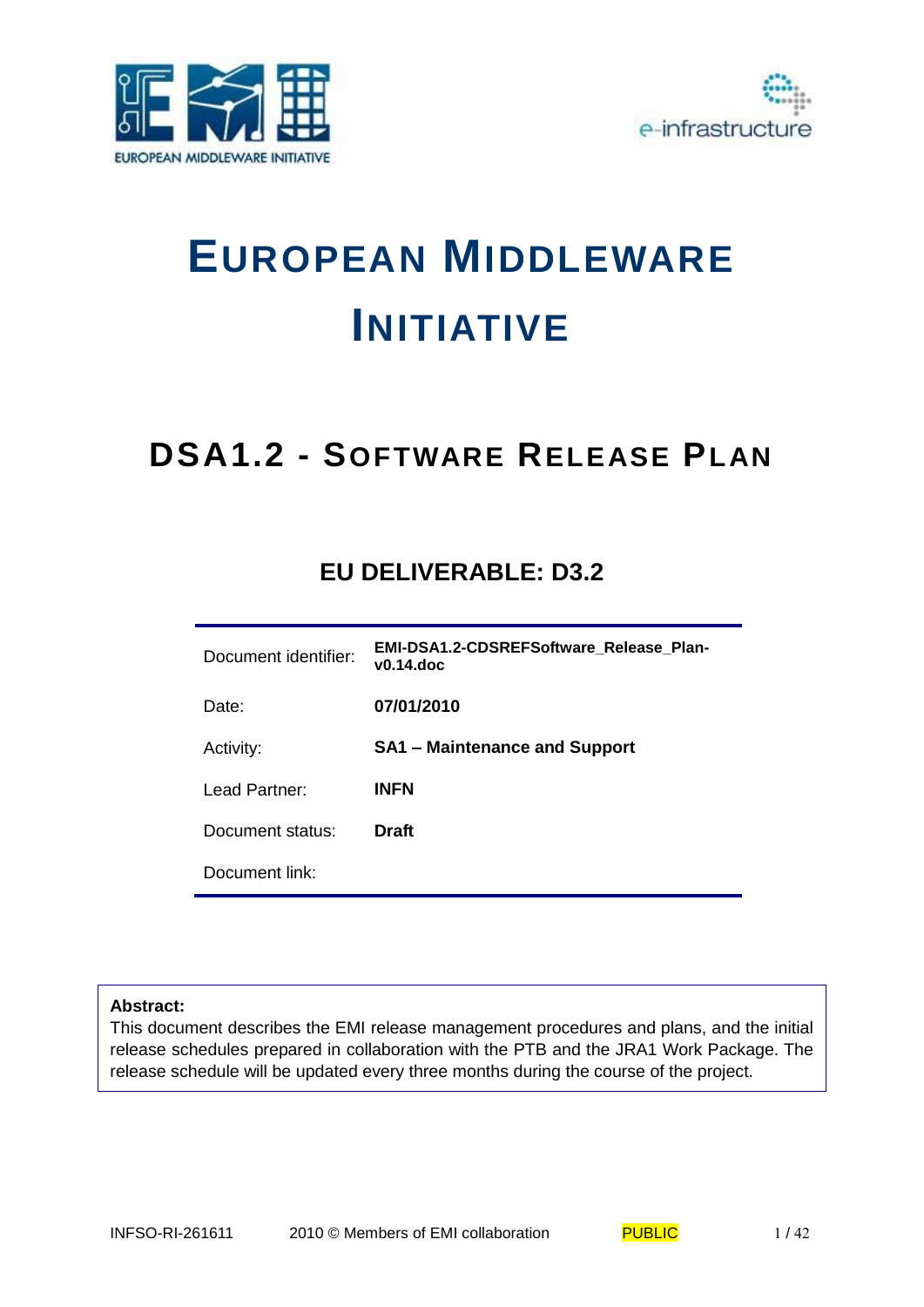#### **DSA1.2 SOFTWARE RELEASE PLAN**



*Doc. Identifier:* <EMI\_DSA1.2-CDSREFSoftware\_Release\_Plan-v0.14.doc> *Date:* **[~H**十二**22Ho**十二**ia22]11/07/2010**

#### **Copyright notice:**

Copyright (c) Members of the EMI Collaboration. 2010.

See http://www.eu-emi.eu/about/Partners/ for details on the copyright holders.

EMI ("European Middleware Initiative") is a project partially funded by the European Commission. For more information on the project, its partners and contributors please see http://www.eu-emi.eu.

This document is released under the Open Access license. You are permitted to copy and distribute verbatim copies of this document containing this copyright notice, but modifying this document is not allowed. You are permitted to copy this document in whole or in part into other documents if you attach the following reference to the copied elements: "Copyright (C) 2010. Members of the EMI Collaboration. http://www.eu-emi.eu ".

The information contained in this document represents the views of EMI as of the date they are published. EMI does not guarantee that any information contained herein is error-free, or up to date.

EMI MAKES NO WARRANTIES, EXPRESS, IMPLIED, OR STATUTORY, BY PUBLISHING THIS DOCUMENT.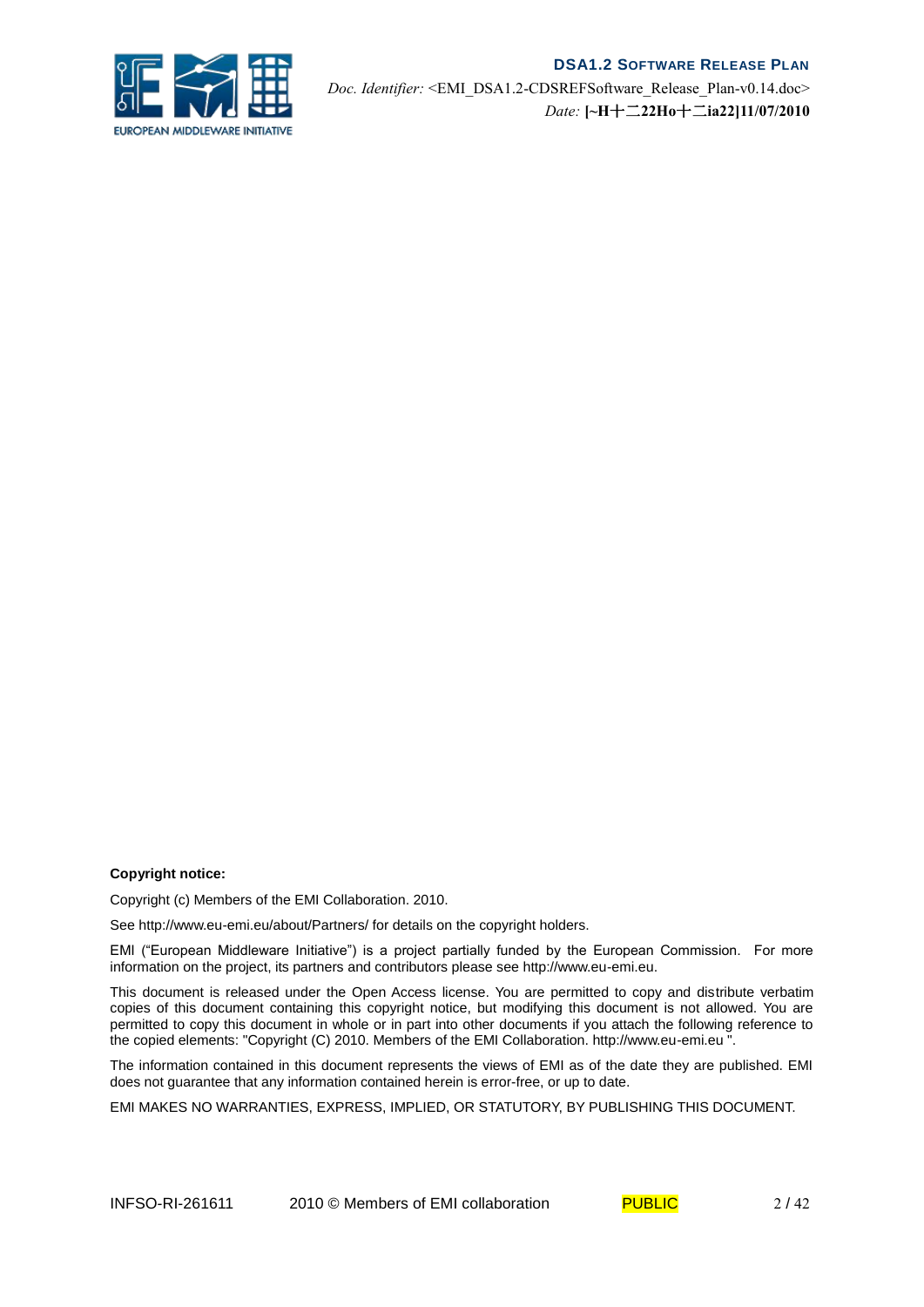



# **Delivery Slip**

|                    | <b>Name</b> | <b>Partner /</b><br><b>Activity</b> | <b>Date</b> | <b>Signature</b> |
|--------------------|-------------|-------------------------------------|-------------|------------------|
| <b>From</b>        |             |                                     |             |                  |
| <b>Reviewed by</b> |             |                                     |             |                  |
| <b>Approved by</b> |             |                                     |             |                  |

# **Document Log**

| <b>Issue</b> | <b>Date</b> | <b>Comment</b>                  | <b>Author / Partner</b> |
|--------------|-------------|---------------------------------|-------------------------|
|              |             |                                 |                         |
| ◠            | 0.14        | <b>Modified Schedules Dates</b> | C.A.                    |
|              |             |                                 |                         |

# **Document Change Record**

| <b>Issue</b> | Item | <b>Reason for Change</b> |
|--------------|------|--------------------------|
|              |      |                          |
| 2            |      |                          |
| 3            |      |                          |
|              |      |                          |
|              |      |                          |
|              |      |                          |
|              |      |                          |
|              |      |                          |
|              |      |                          |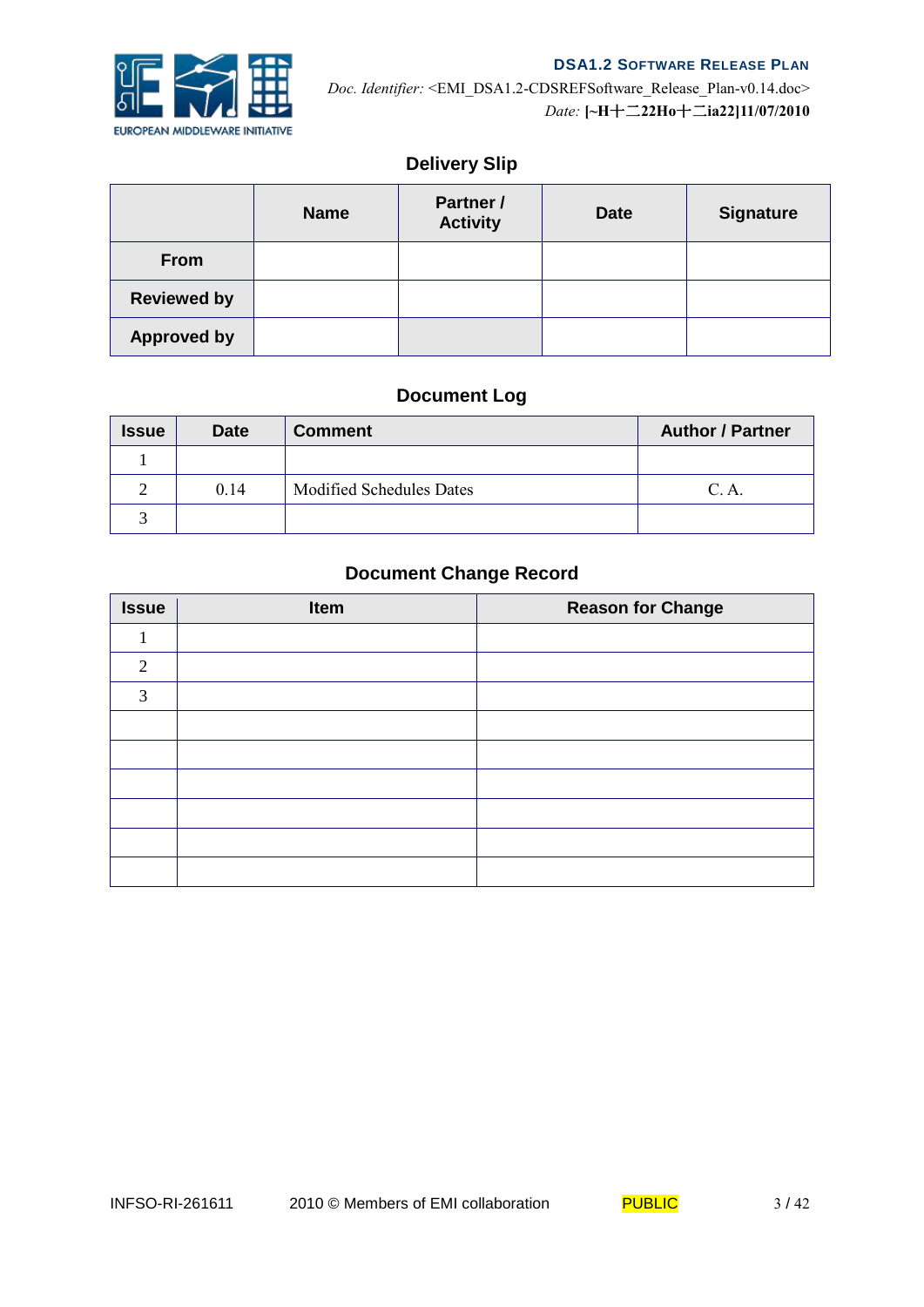

#### **TABLE OF CONTENT**

| 1.           |  |
|--------------|--|
|              |  |
|              |  |
|              |  |
|              |  |
|              |  |
| 2.           |  |
| <b>3.</b>    |  |
|              |  |
|              |  |
|              |  |
|              |  |
| $\mathbf{4}$ |  |
|              |  |
|              |  |
|              |  |
|              |  |
|              |  |
|              |  |
|              |  |
|              |  |
|              |  |
|              |  |
|              |  |
|              |  |
|              |  |
|              |  |
|              |  |
|              |  |
|              |  |
|              |  |
| 5.           |  |
|              |  |
|              |  |
|              |  |
| 6.           |  |
|              |  |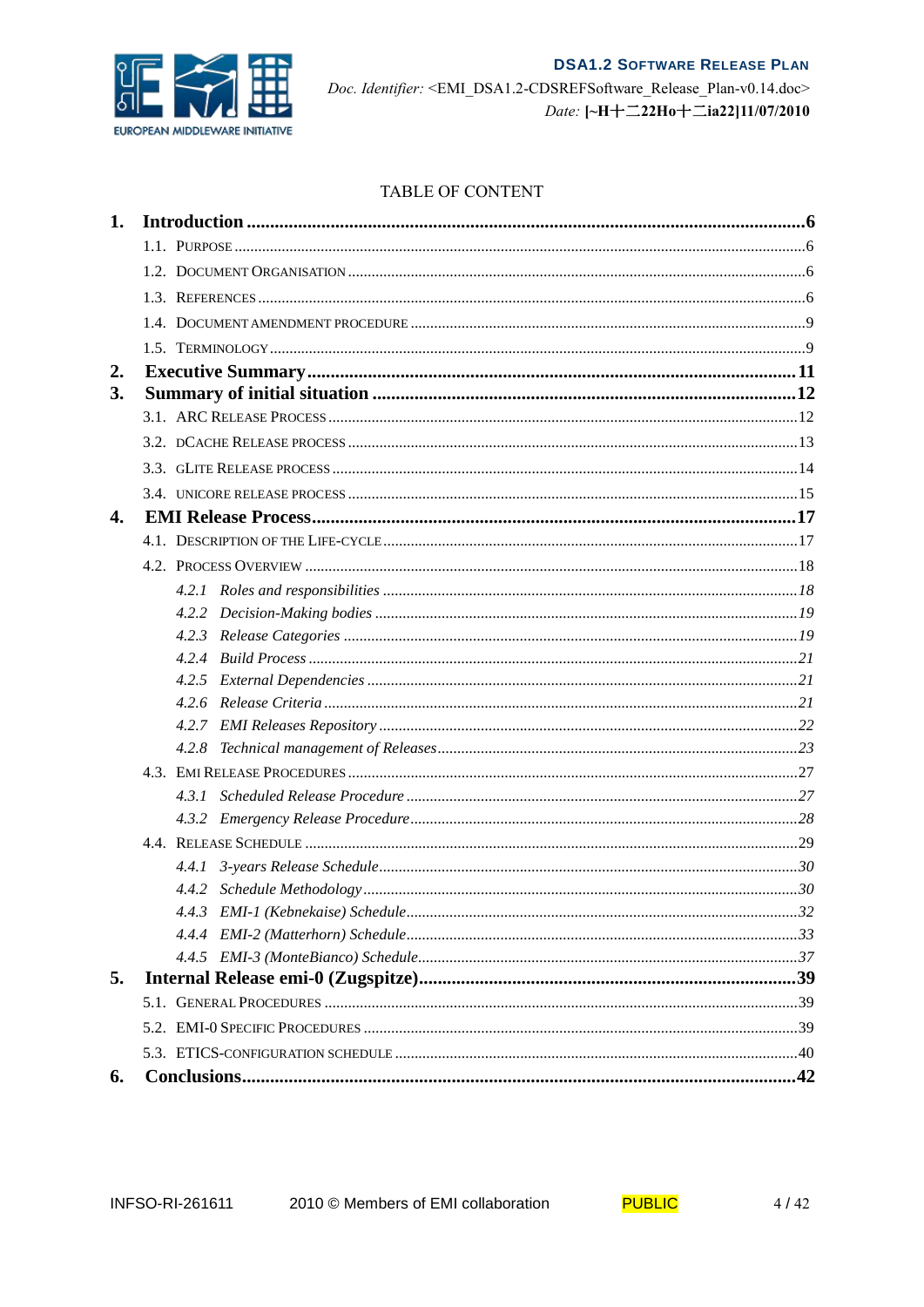#### **DSA1.2 SOFTWARE RELEASE PLAN**



*Doc. Identifier:* <EMI\_DSA1.2-CDSREFSoftware\_Release\_Plan-v0.14.doc> *Date:* **[~H**十二**22Ho**十二**ia22]11/07/2010**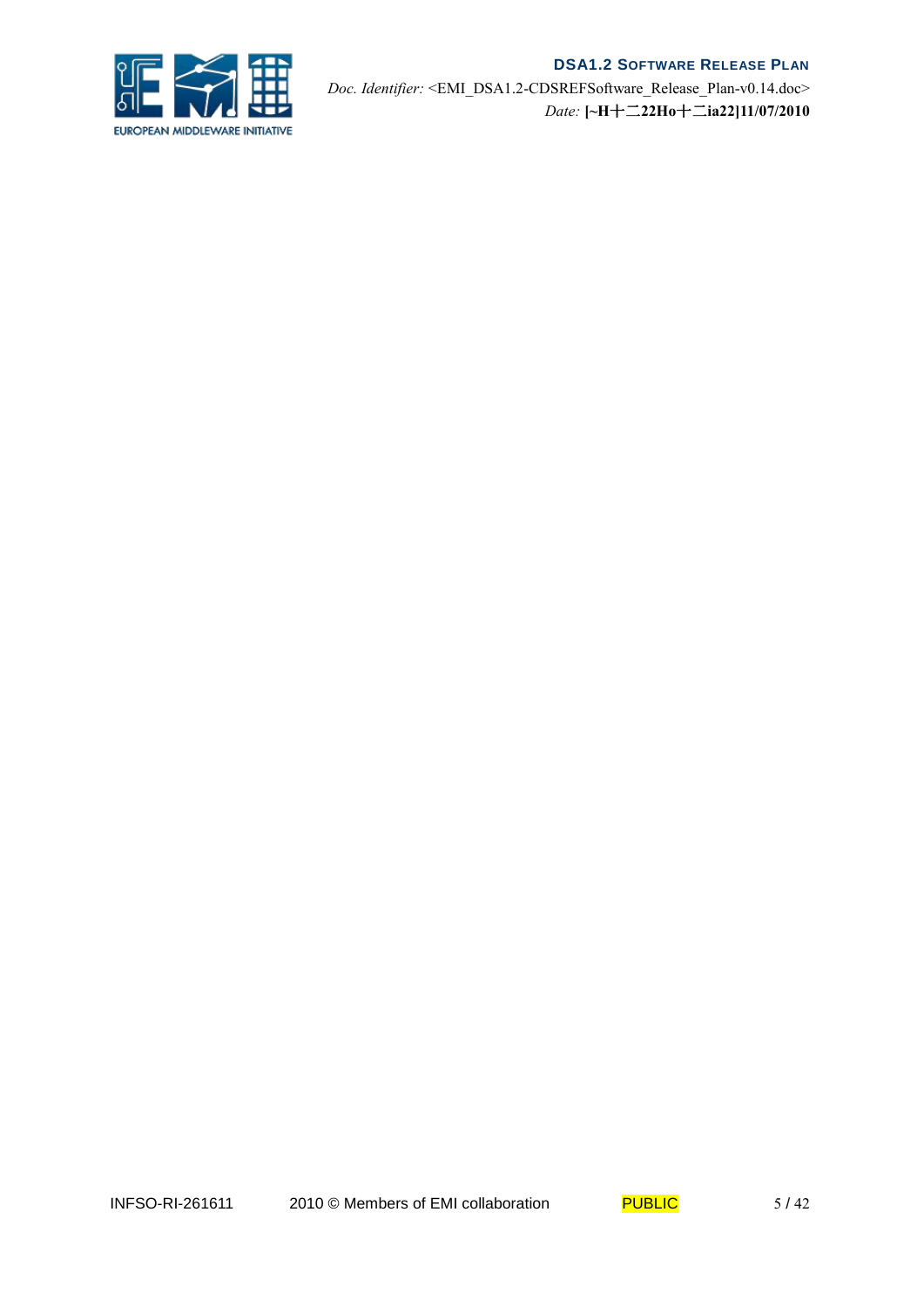

*Date:* **[~H**十二**22Ho**十二**ia22]11/07/2010**

## <span id="page-5-0"></span>**1. INTRODUCTION**

#### <span id="page-5-1"></span>**1.1. PURPOSE**

This document describes the release procedures and policies for the EMI software components and the initial releases plans and schedules

#### <span id="page-5-2"></span>**1.2. DOCUMENT ORGANISATION**

The document is organized in six chapters as follows:

**Chapter 1**: **Introduction**: This section explains the purpose, scope and organization of the document

**Chapter 2**: **Executive Summary**: This section contains a high-level description of the document. It gives a summary of the most important points described in each main section.

**Chapter 3**: **Summary of the initial situation:** This section presents a short overview of the release processes of the four middleware providers, ARC, dCache, gLite, UNICORE, constituting the basis on which the EMI Release process will be developed.

**Chapter 4**: **EMI Release Process:** This section describes the EMI release management process starting with the description of the roles and responsibilities, decision making bodies, EMI release categories, release criteria, EMI repositories and the technical management of releases. Last sections are on the release process, scheduled and emergency, and initial release schedules.

**Chapter 5**: **Internal Release EMI-0:** This section describes the first integration test release, the first test build of EMI components configurations in ETICS and the first release schedule attempt

**Chapter 7**: **Conclusions**: This section provides information on further work.

| R1                     | <b>ARC Release Process</b><br>http://wiki.nordugrid.org/index.php/Release management                                 |
|------------------------|----------------------------------------------------------------------------------------------------------------------|
| R <sub>2</sub>         | <b>ARC WIKI</b><br>http://wiki.nordugrid.org/                                                                        |
| R3                     | dCache SVN<br>http://svn.dcache.org/dCache/                                                                          |
| R4                     | dCache RT<br>http://rt.dcache.org/Ticket/Display.htm                                                                 |
| R <sub>5</sub>         | dCache WIKI<br>http://trac.dcache.org/projects/dcache/wiki                                                           |
| <b>R6</b>              | dCache build and test system<br>http://svn.dcache.org/build/                                                         |
| R7                     | Definition and documentation of the gLite revised software lifecycle process<br>https://edms.cern.ch/document/973115 |
| R8                     | gLite CVS<br>http://cvs.web.cern.ch/cvs/                                                                             |
| R <sub>9</sub>         | gLite savannah<br>https://savannah.cern.ch/bugs/?group=jra1mdw                                                       |
| <b>R10</b>             | gLite WIKI<br>https://twiki.cern.ch/twiki/bin/view/EGEE/EGEEgLite                                                    |
| <b>INFSO-RI-261611</b> | <b>PUBLIC</b><br>2010 © Members of EMI collaboration<br>6/42                                                         |

#### <span id="page-5-3"></span>**1.3. REFERENCES**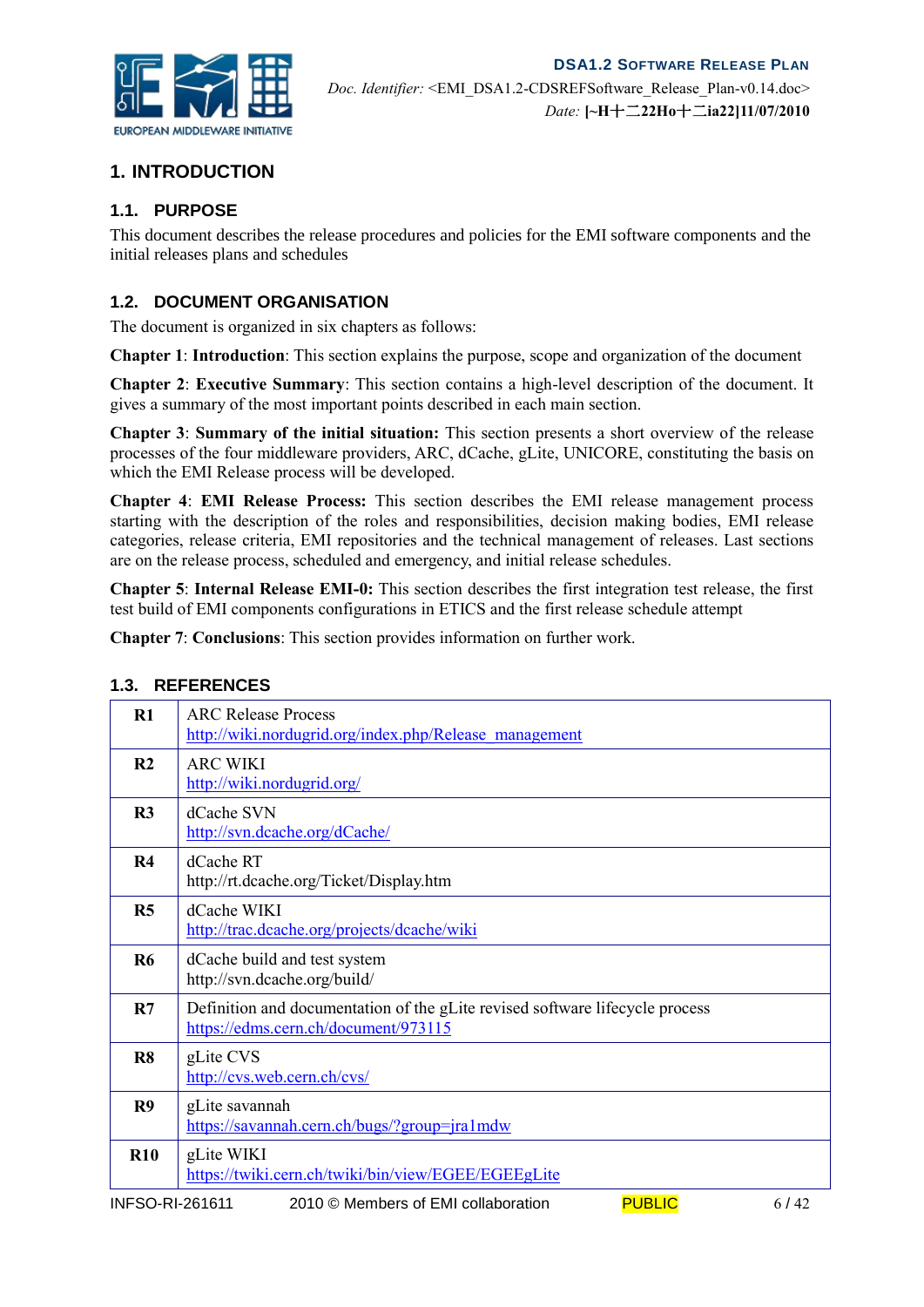

٦



 $\Gamma$ 

*Doc. Identifier:* <EMI\_DSA1.2-CDSREFSoftware\_Release\_Plan-v0.14.doc> *Date:* **[~H**十二**22Ho**十二**ia22]11/07/2010**

| <b>R11</b>      | gLite EMT meetings<br>https://twiki.cern.ch/twiki/bin/view/EGEE/ReleaseManager#EMT agendas                                                                                               |
|-----------------|------------------------------------------------------------------------------------------------------------------------------------------------------------------------------------------|
| <b>R12</b>      | <b>GGUS</b><br>https://gus.fzk.de/pages/home.php                                                                                                                                         |
| <b>R13</b>      | <b>ETICS</b><br>https://twiki.cern.ch/twiki/bin/view/ETICS/WebHome                                                                                                                       |
| <b>R14</b>      | <b>EGEE-III gLite Product Team Release Process</b><br>https://edms.cern.ch/document/1041827/1                                                                                            |
| R15             | gLite Release Process<br>https://twiki.cern.ch/twiki/bin/view/EGEE/ProdInt                                                                                                               |
| <b>R16</b>      | <b>UNICORE SVN</b><br>http://unicore.svn.sourceforge.net/viewvc/unicore                                                                                                                  |
| R17             | UNICORE Bug tracking system<br>http://sourceforge.net/tracker/?group_id=102081                                                                                                           |
| <b>R18</b>      | <b>UNICORE WIKI</b><br>http://sourceforge.net/apps/mediawiki/unicore/index.php?title=Main Page                                                                                           |
| <b>R19</b>      | UNICORE build and test system<br>http://unicore-dev.zam.kfa-juelich.de/bamboo/start.action;jsessionid=1ththaa1402c1                                                                      |
| R20             | <b>EMI Build and Configuration Guidelines</b><br>https://twiki.cern.ch/twiki/pub/EMI/EmiSa2ConfigurationIntegrationGuidelines/EMI EmiS<br>a2ConfigurationIntegrationGuidelines v 1 0.pdf |
| R <sub>21</sub> | <b>EMI Production Release Criteria</b><br>https://twiki.cern.ch/twiki/bin/view/EMI/ProductionReleaseCriteria                                                                             |
| <b>R22</b>      | <b>EMI Change Management Guidelines</b><br>https://twiki.cern.ch/twiki/pub/EMI/EmiSa2ChangeManagementGuidelines/EMI SA2 Cha<br>$nge \ v 1 0.pdf$                                         |
| <b>R23</b>      | <b>Fedora Packaging Guidelines</b><br>http://fedoraproject.org/wiki/PackagingGuidelines                                                                                                  |
| <b>R24</b>      | Debian Policy Manual<br>http://www.debian.org/doc/debian-policy/                                                                                                                         |
| R <sub>25</sub> | <b>EMI</b> Certification and Testing Guidelines<br>https://twiki.cern.ch/twiki/pub/EMI/EmiSa2CertTestGuidelines/EMI SA2 CertificationAnd<br>Testing v 1 0.pdf                            |
| <b>R26</b>      | <b>EMI Software Quality Assurance Plan</b><br>https://twiki.cern.ch/twiki/pub/EMI/DeliverableDSA21/EMI-DSA2.1-1277599-QA Plan-<br>v1.2.pdf                                               |
| R27             | <b>EMI Metrics Guidelines</b><br>https://twiki.cern.ch/twiki/pub/EMI/EmiSa2MetricsGuidelines/EMI SA2 Metrics v 1 0.p<br>df                                                               |
| <b>R28</b>      | <b>EGI Software Provisioning Process</b><br>https://documents.egi.eu/public/RetrieveFile?docid=68&version=7&filename=EGI-MS503-<br>final.pdf                                             |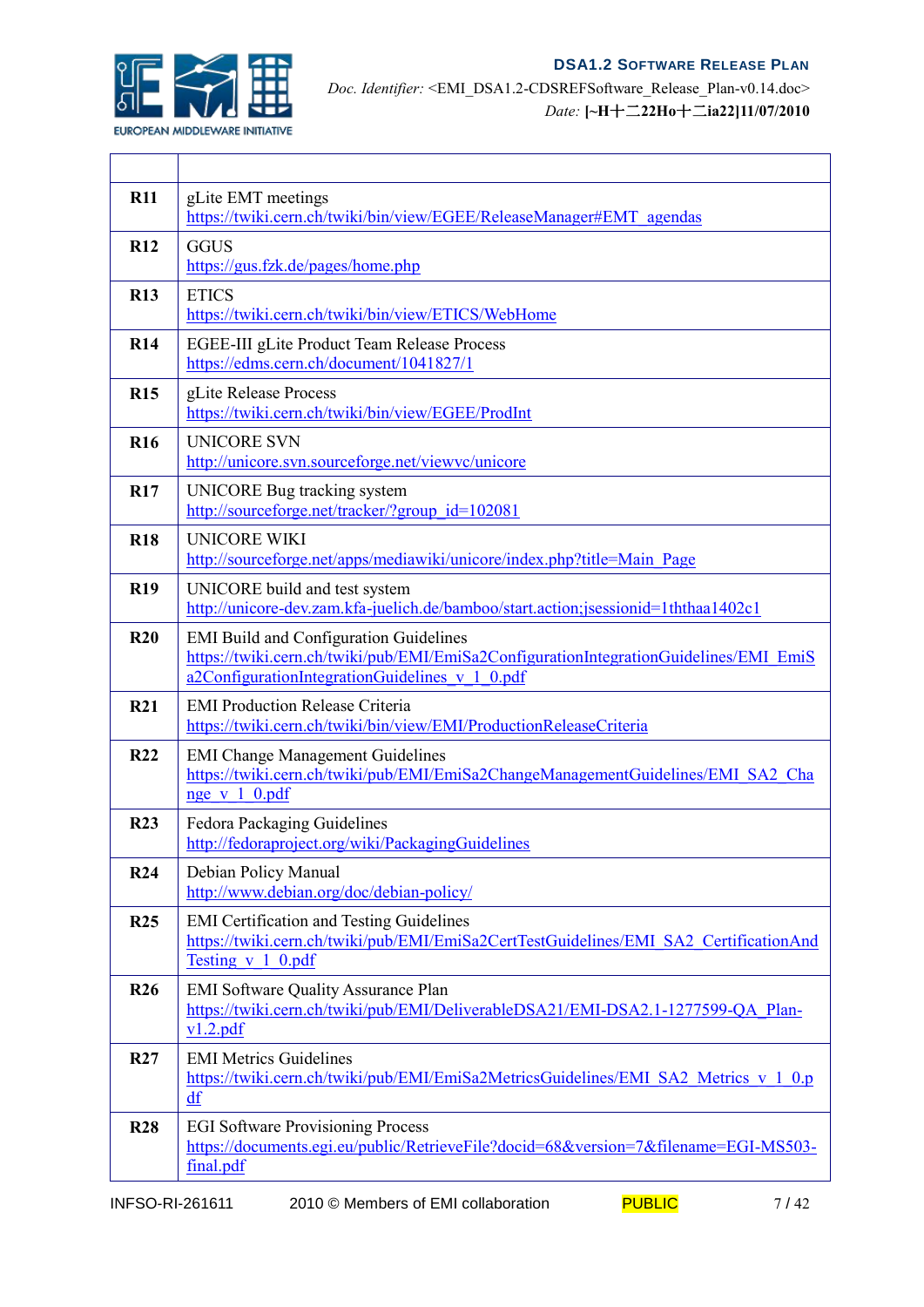



EUROPEAN MIDDLEWARE INITIATIVE

| <b>R29</b>                    | <b>EGI</b> Quality Criteria<br>https://documents.egi.eu/public/ShowDocument?docid=240                                                           |
|-------------------------------|-------------------------------------------------------------------------------------------------------------------------------------------------|
| <b>R30</b>                    | <b>EMI Release Schedule tracker</b><br>https://savannah.cern.ch/projects/emi-rel-sched/                                                         |
| <b>R31</b>                    | Compute Area Work Plan<br>https://twiki.cern.ch/twiki/pub/EMI/DeliverableDJRA111/EMI-DJRA1.1.1-1277608-<br>Compute Area Work Plan-v1.0.pdf      |
| <b>R32</b>                    | Data Area Work Plan<br>https://twiki.cern.ch/twiki/pub/EMI/DeliverableDJRA121/EMI_DJRA1.2.1-1277615-<br>Data Area Work Plan v1.0.pdf            |
| <b>R33</b>                    | Infrastructure Area Work Plan<br>https://twiki.cern.ch/twiki/bin/view/EMI/DeliverableDJRA141                                                    |
| <b>R34</b>                    | Security Area Work Plan<br>https://twiki.cern.ch/twiki/pub/EMI/DeliverableDJRA131/EMI-DJRA1.3.1-1277566-<br>Security Area Work Plan-v1.0.pdf    |
| <b>R35</b>                    | <b>EMI User Requirement Tracker</b><br>https://savannah.cern.ch/projects/emi-req/                                                               |
| <b>R36</b>                    | <b>EMI</b> Technical Objectives Tracker<br>https://savannah.cern.ch/task/?group=emi-tech                                                        |
| <b>R37</b>                    | <b>EMI</b> Technical Development Plan<br>https://twiki.cern.ch/twiki/pub/EMI/DeliverableDNA131/EMI-DNA1.3.1-1277540-<br>Technical Plan-v1.0.pdf |
| <b>R38</b>                    | EVO – the Collaboration Network<br>http://evo.caltech.edu/evoGate/                                                                              |
| <b>R39</b>                    | EMT indico agendas<br>http://indico.cern.ch/categoryDisplay.py?categId=3077                                                                     |
| <b>R40</b>                    | EMT activity twiki<br>https://twiki.cern.ch/twiki/bin/view/EMI/EMT                                                                              |
| <b>R41</b>                    | <b>EMI 1 Development and Test Plan</b><br>https://twiki.cern.ch/twiki/bin/view/EMI/InternalDeliverableEmi1ReleaseDevPlans                       |
| <b>R42</b>                    | <b>EMI</b> Integration Testbed<br>https://twiki.cern.ch/twiki/bin/view/EMI/TestBed#NagiosTestbed                                                |
| <b>R43</b>                    | <b>EMI</b> Software Repository<br>http://emisoft.web.cern.ch/emisoft/dist/EMI/                                                                  |
| <b>R44</b>                    | <b>EMI</b> Releases Documentation<br>http://www.eu-emi.eu/en/downloads                                                                          |
| <b>R45</b>                    | Deploying Software into the EGI production infrastructure<br>https://documents.egi.eu/secure/ShowDocument?docid=53                              |
| <b>R46</b>                    | <b>EMI</b> Technical Objectives<br>https://twiki.cern.ch/twiki/bin/view/EMI/EmiJra1T1EMITechnicalObjectives                                     |
| <b>R47</b>                    | LCG-ROLLOUT mailing list<br>https://www.jiscmail.ac.uk/cgi-bin/webadmin?A0=LCG-ROLLOUT                                                          |
| <b>R48</b><br>INFSO-RI-261611 | ETICS EMI-0 nightly-builds<br><b>PUBLIC</b><br>2010 © Members of EMI collaboration<br>8/42                                                      |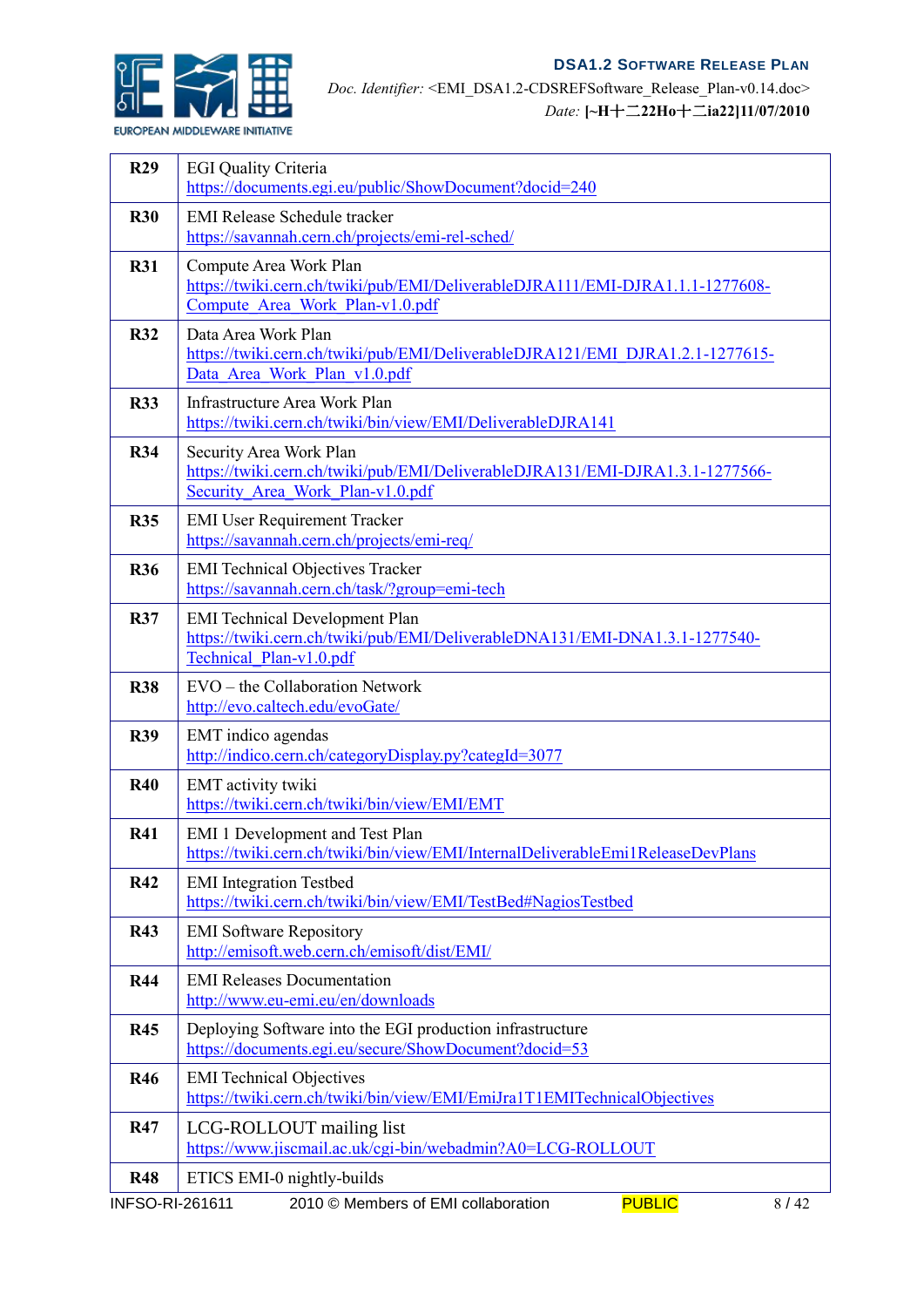

|            | http://etics-repository.cern.ch/repository/reports/name/emi R 0/-/reports/index.html                                                                                      |
|------------|---------------------------------------------------------------------------------------------------------------------------------------------------------------------------|
| <b>R49</b> | <b>EMI EMT Coordination – action list</b><br>https://savannah.cern.ch/task/?group=emi-emt                                                                                 |
| <b>R50</b> | NorduGrid source repository<br>http://svn.nordugrid.org/                                                                                                                  |
| <b>R51</b> | RPM list for the custom "sl5 x86 64 gcc412EPEL" ETICS platform<br>http://eticssoft.web.cern.ch/eticssoft/internal/public/VMWareImages/EMI SL5 x86 64 EP<br>EL rpmlist.txt |

#### <span id="page-8-0"></span>**1.4. DOCUMENT AMENDMENT PROCEDURE**

This document can be amended by the authors further to any feedback from other teams or people. Minor changes, such as spelling corrections, content formatting or minor text reorganization not affecting the content and meaning of the document can be applied by the authors without peer review. Other changes must be submitted to peer review and to the EMI PEB for approval.

When the document is modified for any reason, its version number shall be incremented accordingly. The document version number shall follow the standard EMI conventions for document versioning. The document shall be maintained in the CERN CDS repository and be made accessible through the OpenAIRE portal.

# **API** Application Programming Interface **APT** Advanced Packaging Tool **ARC** The **Advanced Resource Connector** is general purpose, Open Source, lightweight, portable middleware solution [\(http://www.knowarc.eu/middleware.html\)](http://www.knowarc.eu/middleware.html) **BDII** Berkley Database Information Index **CR** Component Release **dCache** System for storing and retrieving huge amounts of data, distributed among a large number of heterogeneous server nodes, under a single virtual filesystem tree with a variety of standard access methods [\(http://www.dcache.org/\)](http://www.dcache.org/) **DCI** Distributed Computing Infrastructure **EGEE** Enabling Grids for E-sciencE [\(http://www.eu-egee.org/\)](http://www.eu-egee.org/) **EGI** European Grid Infrastructure – [http://www.egi.eu](http://www.egi.eu/) **EGI-InSPIRE** Integrated Sustainable Pan-European Infrastructure for Researchers in Europe [\(http://www.egi.eu/projects/egi-inspire/\)](http://www.egi.eu/projects/egi-inspire/) **EMI** European Middleware Initiative – [http://www.eu-emi.eu](http://www.eu-emi.eu/) **EMT** Engineering Management Team GA General Availability Release

#### <span id="page-8-1"></span>**1.5. TERMINOLOGY**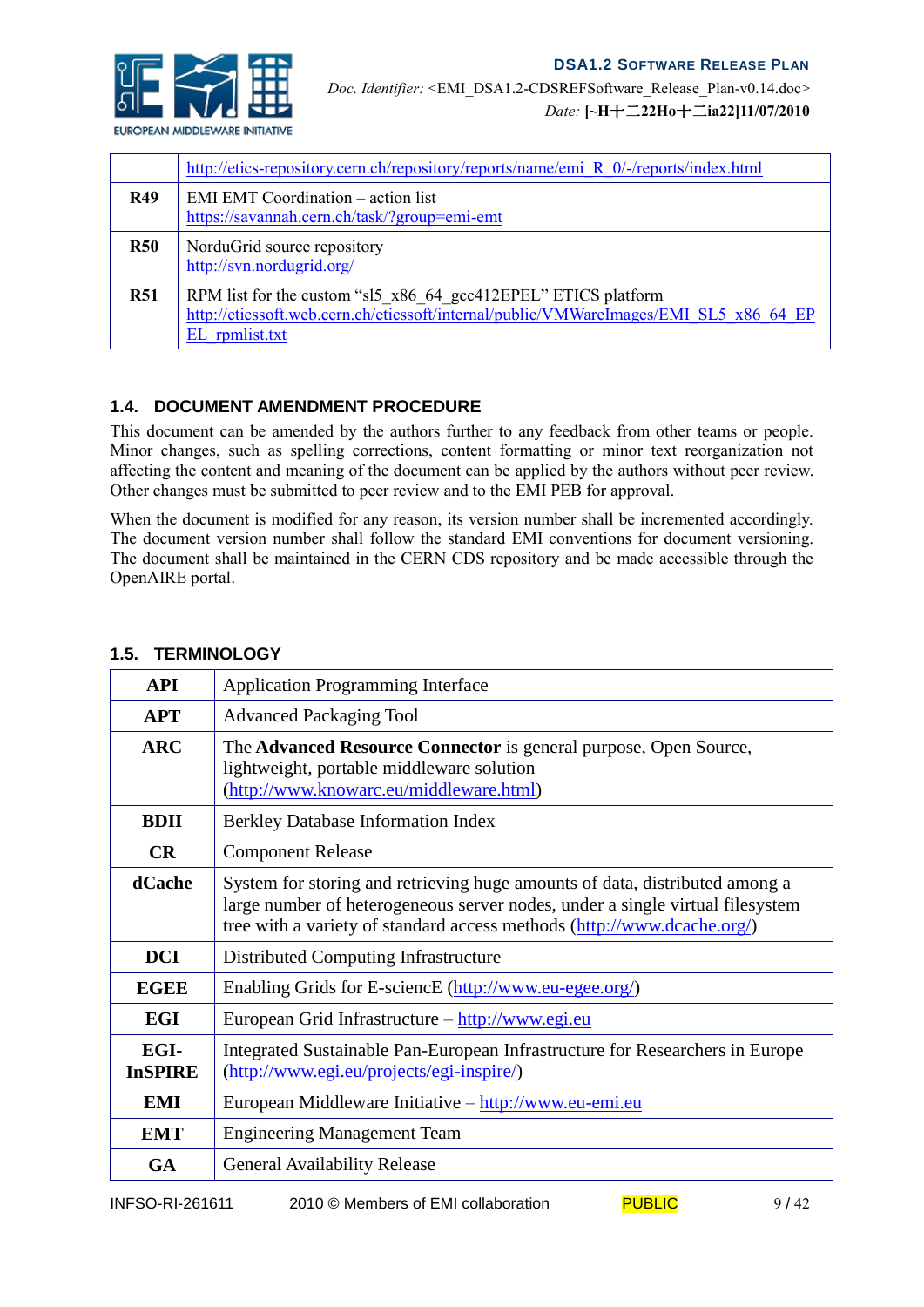

#### **DSA1.2 SOFTWARE RELEASE PLAN**

*Doc. Identifier:* <EMI\_DSA1.2-CDSREFSoftware\_Release\_Plan-v0.14.doc> *Date:* **[~H**十二**22Ho**十二**ia22]11/07/2010**

| <b>GGUS</b>    | Global Grid User Support (https://gus.fzk.de)                                                                                                                                                                                                                                      |
|----------------|------------------------------------------------------------------------------------------------------------------------------------------------------------------------------------------------------------------------------------------------------------------------------------|
| gLite          | The next generation middleware for grid computing born from the collaborative<br>efforts of more than 80 people in 12 different academic and industrial research<br>centers as part of the EGEE Project (http://glite.web.cern.ch/glite/)                                          |
| <b>PEB</b>     | Project Executive Board                                                                                                                                                                                                                                                            |
| <b>PRACE</b>   | Partnership for Advanced Computing in Europe, a unique persistent pan-<br>European Research Infrastructure for High Performance Computing (HPC) -<br>http://www.prace-project.eu/                                                                                                  |
| <b>PT</b>      | <b>Product Team</b>                                                                                                                                                                                                                                                                |
| <b>PTB</b>     | <b>Project Technical Board</b>                                                                                                                                                                                                                                                     |
| QA             | <b>Quality Assurance</b>                                                                                                                                                                                                                                                           |
| <b>QC</b>      | <b>Quality Control</b>                                                                                                                                                                                                                                                             |
| <b>RT</b>      | <b>Request Tracker</b>                                                                                                                                                                                                                                                             |
| SA1            | Maintenance and Support Work Package                                                                                                                                                                                                                                               |
| SA2            | <b>Quality Assurance Work Package</b>                                                                                                                                                                                                                                              |
| <b>SQA</b>     | <b>Software Quality Assurance</b>                                                                                                                                                                                                                                                  |
| <b>SQAP</b>    | <b>Software Quality Assurance Plan</b>                                                                                                                                                                                                                                             |
| <b>SVN</b>     | Subversion, version control system                                                                                                                                                                                                                                                 |
| <b>TAC</b>     | <b>Technical Area Coordinator</b>                                                                                                                                                                                                                                                  |
| <b>TD</b>      | <b>Technical Director</b>                                                                                                                                                                                                                                                          |
| <b>UMD</b>     | Unified Middleware Distribution, the EGI middleware distribution                                                                                                                                                                                                                   |
| <b>UNICORE</b> | The Uniform Interface to Computing Resources offers a ready-to-run Grid<br>system including client and server software. UNICORE makes distributed<br>computing and data resources available in a seamless and secure way in<br>intranets and the internet (http://www.unicore.eu/) |
| <b>WP</b>      | <b>Work Package</b>                                                                                                                                                                                                                                                                |
| <b>YUM</b>     | Yellowdog Updater Modified                                                                                                                                                                                                                                                         |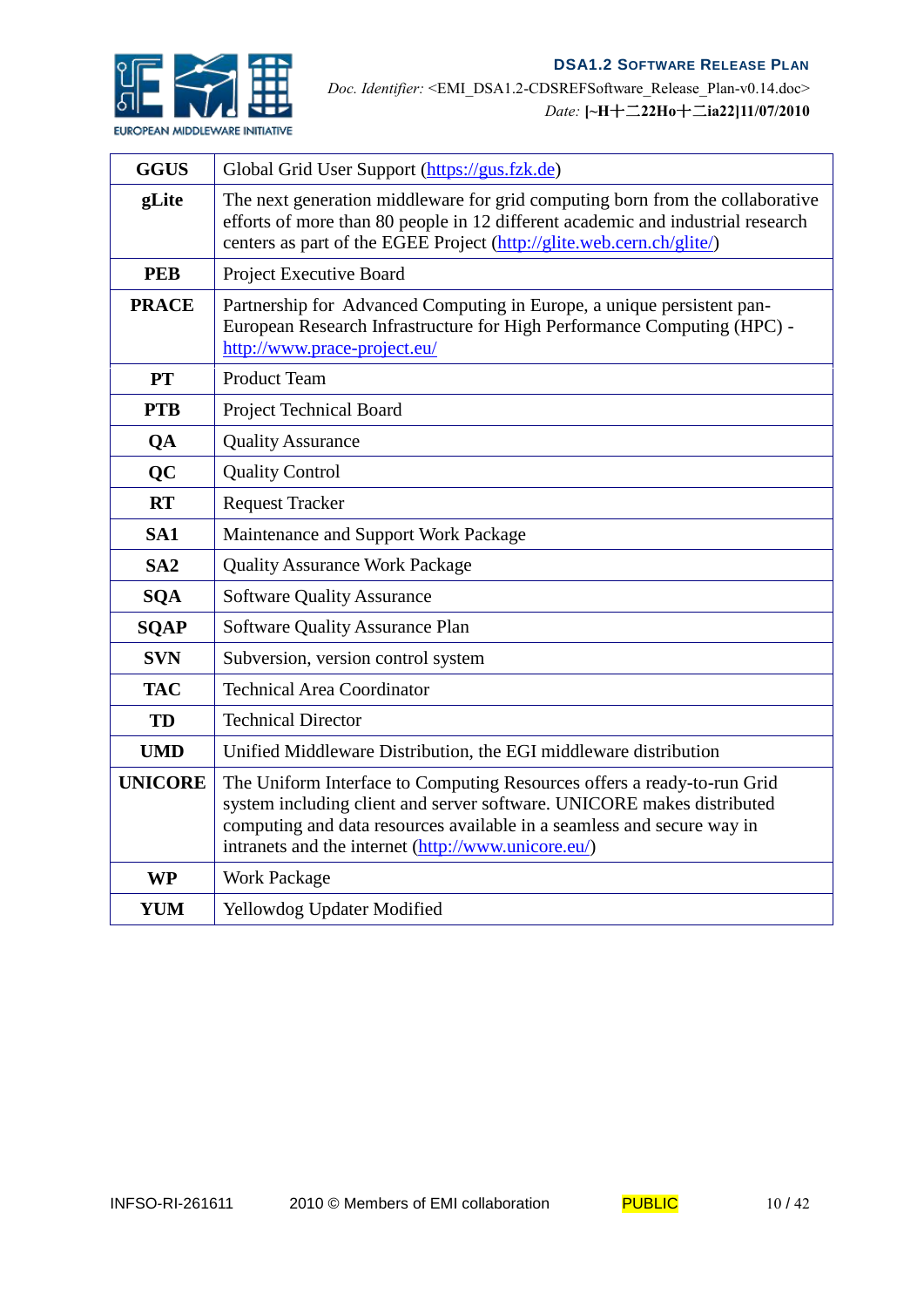

#### <span id="page-10-0"></span>**2. EXECUTIVE SUMMARY**

The European Middleware Initiative (EMI) is a close collaboration of four major European middleware providers, ARC, gLite, UNICORE and dCache. Its main objectives are to deliver a consolidated set of middleware components for deployment in EGI (as part of the Unified Middleware Distribution or UMD), PRACE and other DCIs, extend the interoperability and integration between grids and other computing infrastructures, strengthen the reliability and manageability of the services and establish a sustainable model to support, harmonise and evolve the middleware, ensuring it responds effectively to the requirements of the scientific communities relying on it.

During the first year in parallel with the preparation of the first EMI release, the release processes of the four middlewares stacks is maintained in order to ensure a smooth transition from many middleware distributions to one, so that the production infrastructures stay functional without noticeable discontinuity. The document begins with a short overview of these processes.

The release management task is responsible to coordinate and maintain the package repositories, defining policies and release cycles, to ensure customers receive certified software releases of middleware services and components according to agreed release policies and quality of service attributes.

The objective of release planning is to complete a release plan that will identify:

- release objectives;
- roles, responsibilities;
- tasks, activities;
- communication and
- release schedule

All these objectives are presented in detail in this document.

The Release Plan is established by the Maintenance and Support Work Package (SA1) with the details of the timelines to be applied to each release cycle (e.g. code freeze date, release date, any technical preview release date) and the outline of the set of acceptance criteria to be fulfilled by the components (like documentation and specific categories of tests)

During the three year duration of the EMI project, the EMI developers and engineers will work together to consolidate, harmonize and support the existing software products, evolving and extending them based on existing and new requirements.

Once a year, the project will produce a major release of the EMI distribution, characterized by a welldefined interface and behaviour for each of its components. Interface and behaviour are allowed to change within a major release of the distribution only in a backwards-compatible way. Component Releases are classified in major, minor, revision and emergency, based on the impact of the changes on the component interface and behavior.

The five-steps yearly cycle of the development and maintenance activities is presented in Section 4. After the presentation of the roles and responsibilities, as well as the decision bodies, that will play an important role in the definition of each release objectives, the release management is detailed, with an emphasize on the Components Releases tracking and different states of the Components Releases tasks until its deployment.

The section also contains an overview of the software components build process and the management of the external dependencies, and details on the structure of the EMI repositories.

Scheduled and emergency release procedures are explained and the initial schedules for the three major releases are presented.

INFSO-RI-261611 2010 © Members of EMI collaboration PUBLIC 11/42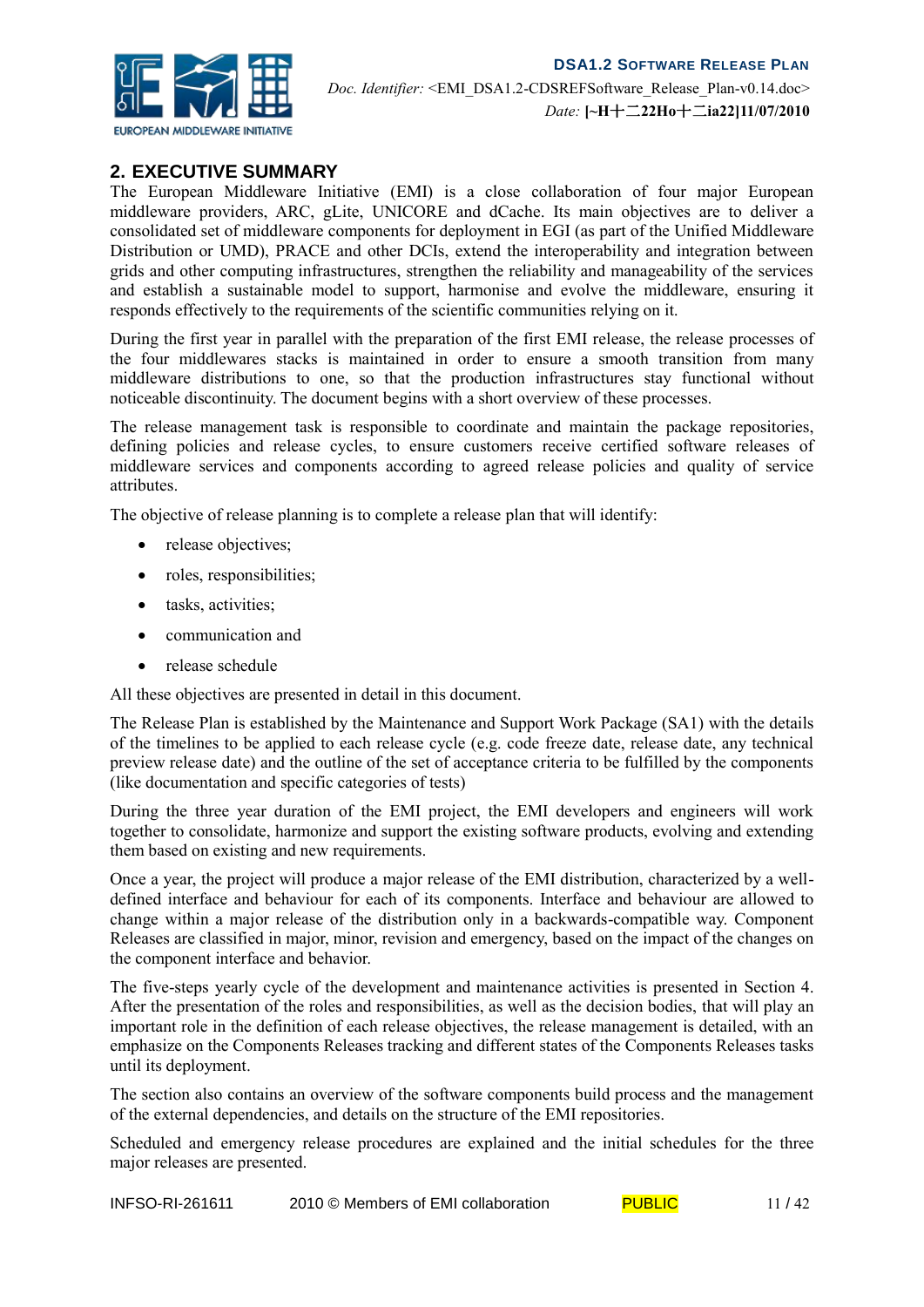

# <span id="page-11-0"></span>**3. SUMMARY OF INITIAL SITUATION**

This section presents a short overview of the release processes of the four middleware providers, ARC, dCache, gLite, UNICORE, constituting the basis on which the EMI release process will be developed.

#### <span id="page-11-1"></span>**3.1. ARC RELEASE PROCESS**

The **Advanced Resource Connector (ARC)** middleware, developed by the NorduGrid collaboration, is a software solution that uses Grid technologies to enable sharing and federation of computing and storage resources distributed across different administrative and application domains. ARC is used to create Grid infrastructures of various scope and complexity, from campus to national Grids [R1].

#### **3.1.1 Background**

An *ARC release* is defined as a set of source packages and the corresponding binaries packages on the supported platforms. The source release is defined by an SVN tag [R50]. *ARC releases* have been created with the strong emphasis on multiplatform support, Linux distribution independence and recently also extended OS independence (Linux, Windows, Mac, Solaris), non-intrusiveness and ease of operation

#### **3.1.2 Development Environment**

- Code is kept in SVN spread over several SVN trees [R50];
- Bugzilla is used to report software defects and to act upon them and to report feature requests. They are periodically reviewed and prioritized;
- WIKI [R2] is used as a workarea to collect development plans, technical drafts, release coordination, configuration templates, quick guides, HOWTOs;
- The nordugrid-discuss mailing-list is used for technical discussions;
- An issue tracking system is used to provide user support;
- Currently there are two production systems in use to perform automatic nightly builds of several SVN areas and to produce binary packages for tagged releases.

#### **3.1.3 Release Categories**

**Major release** needs longer term planning; 3-6 months of preparation; alpha, beta, rcx test releases; introduces new components, features; obsoletes components; may break backward compatibility.

**Minor release** is a planned bug-fix release that needs maximum one month preparation; no new features; no new components; only fixes. It's a scheduled release.

**Emergency release** represents an unplanned urgent release to fix a security issue or a critical bug; needs maximum two weeks preparation.

**Binary update of a release**: Sometimes, due to a change in the external dependencies ARC releases have to be rebuilt. This does not affect the ARC source code, no re-taging takes place, only new binaries are build and it can happen for both major, minor or emergency releases.

#### **3.1.4 Workflow**

**Scheduled release procedure** is characterized by:

• Major or minor releases follow a scheduled release procedure;

INFSO-RI-261611 2010 © Members of EMI collaboration PUBLIC 12/42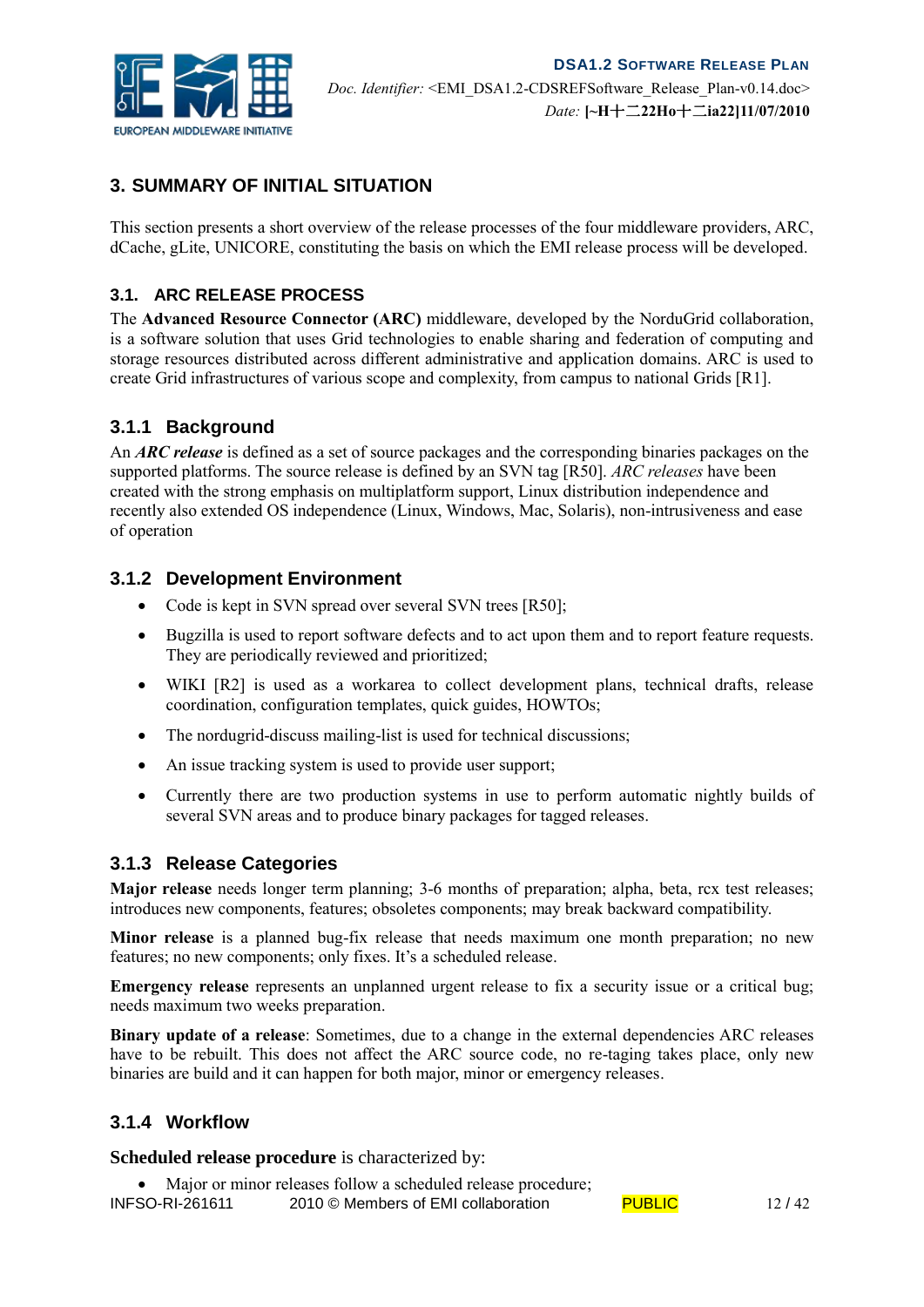

- Planning phase consists of prioritizing open bugs to be fixed; collecting requests for new features (only for major release);
- Decision phase takes into account the status (maturity) of release candidate components. The release content is defined in terms of components and bugs to be fixed. The supported platforms are decided;
- Preparation of the release consists of creating the release branch, updating the documentation and release notes, and creating the release candidate(s) from the branch;
- Testing phase: consists of deploying the Release Candidate on the test infrastructure where the test suits are executed;
- Release is ready if all the critical bugs recorded in Bugzilla are closed; functionality decided in planning phase is successfully tested on the release candidate; binary packages are available for all supported platforms and documentation reflecting changes from the previous release is in place.

#### **Emergency Release Procedure** is characterized by**:**

- It is applied when running into a major issue like a software defect considered critical or a security hole;
- Reporting is done through Bugzilla, mailing list or direct contact to core coordination group members;
- The process cannot take more than two weeks.

#### <span id="page-12-0"></span>**3.2. DCACHE RELEASE PROCESS**

**dCache** is a system for storing and retrieving huge amounts of data, distributed among a large number of heterogeneous server nodes, under a single virtual filesystem tree with a variety of standard access methods. Depending on the persistency model, dCache provides methods for exchanging data with backend (tertiary) storage systems as well as space management, pool attraction, dataset replication, hot spot determination and recovery from disk or node failures.

#### **3.2.1 Background**

dCache is moving away from feature based releases towards Time Based Releases. As the name already implies, this essentially means that it will be better in predicting when a release is being published. The drawback of this approach is that features which don't make it into the repository till some time before the release is due, will not be part of that release. The advantage is that sites can do better planning in upgrading and that the synchronization with distributors is eased.

#### **3.2.2 Development Environment**

- For version control code is kept in SVN [R3];
- [RT](http://rt.dcache.org/Ticket/Display.html) is used to keep track of software defects and to act upon them; feature requests are also collected in RT bugs [R4];
- WIKI [R5] is used as a workarea: to collect development plans, technical meetings, release coordination and documentation links;
- Currently the Hudson build and test system [R6] is used to perform automatic and on-demand builds and to produce binary (i.e. rpm) and source (i.e. tgz, pkg) packages for tagged releases.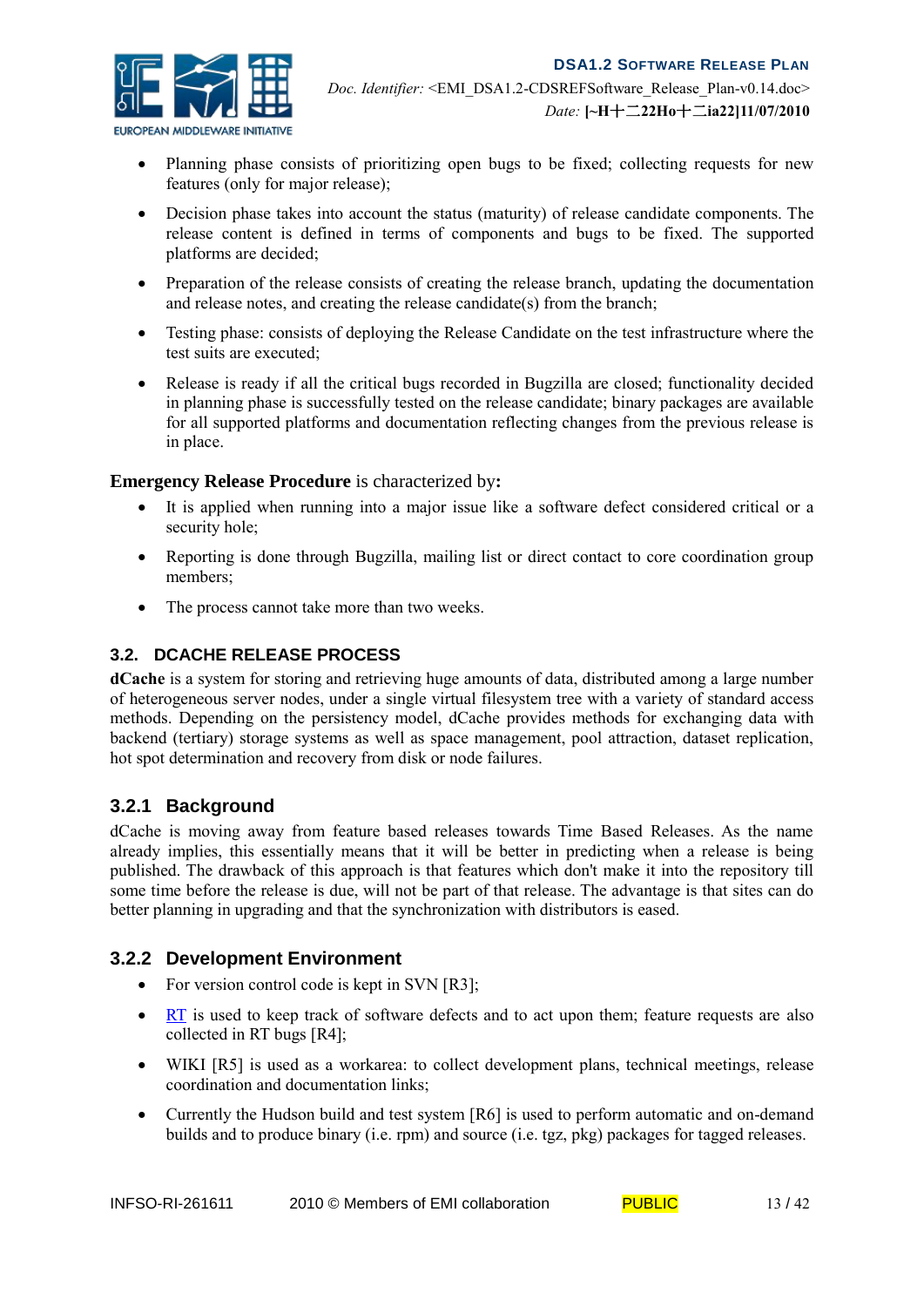

#### **3.2.3 Release Categories**

dCache follows a two dimensional release system:

- **Recommended Releases:** At some point in time, dCache.org recommends a particular release that should be used on production systems. Other releases are considered stable, however care should be taken as such releases have only received limited amount of public testing or are outdated.
- **Golden Release:** One release is declared a "golden release" that means it is supported for a long period, in the order of a year or more. For golden releases there are strict rules concerning the patches which are allowed (e.g. no new features).

Every couple of months it is produced a feature release. Feature releases have version numbers 1.9.x-1, where x is a positive integer. Each feature release is followed up by a number of maintenance releases containing bug fixes or high priority feature tweaks. Maintenance releases for release 1.9.x-1 have version numbers 1.9.x-y, for y being an integer larger than 1.

#### **3.2.4 Workflow**

Two weeks before the release is declared to be cut, the repository is closed and no check-in is allowed anymore. At the same time, testing starts.

Once a developer has done unit testing the code will be submitted to a Review Board. Here the other developers can and should have a look at this code. Code has to be reviewed by at least one of the other developers and can be committed to the trunk branch as soon as all the developers who reviewed it mark it to be shipped. When code is committed, commit hooks automatically build dCache, dcap and srm client. On error an email is sent to the developer who made the last commit. With the last successful build the yum repositories are updated and the rpms automatically installed on some machines.

If the code is intended to go into the production branch, the developer has to send a merge request to the Release Manager. Only the Release Manager can submit code to stable branches. A stable branch is any SVN branch from which releases are made.

#### <span id="page-13-0"></span>**3.3. GLITE RELEASE PROCESS**

**gLite** is the next generation middleware for grid computing. Born from the collaborative efforts of more than 80 people in 12 different academic and industrial research centers as part of the EGEE Project, gLite provides a framework for building grid applications tapping into the power of distributed computing and storage resources across the Internet.

#### **3.3.1 Background**

gLite uses a *'continuous release process*' that was defined and optimized during EGEE-II and EGEE-III projects. The guiding principle of this approach is to manage independent updates in isolation from one another, allowing each to progress through the full software life-cycle without interference. This has proven to bring numerous benefits, particularly in accelerating the adoption of important changes which can be properly prioritized and which are not held back by other unrelated updates. In this model there is a baseline release to which updates are continuously added [R7]

#### **3.3.2 Development Environment**

- Code is kept in CVS [R8];
- Savannah [R9] is used to report software defects, to act upon them, and as release tracking tool;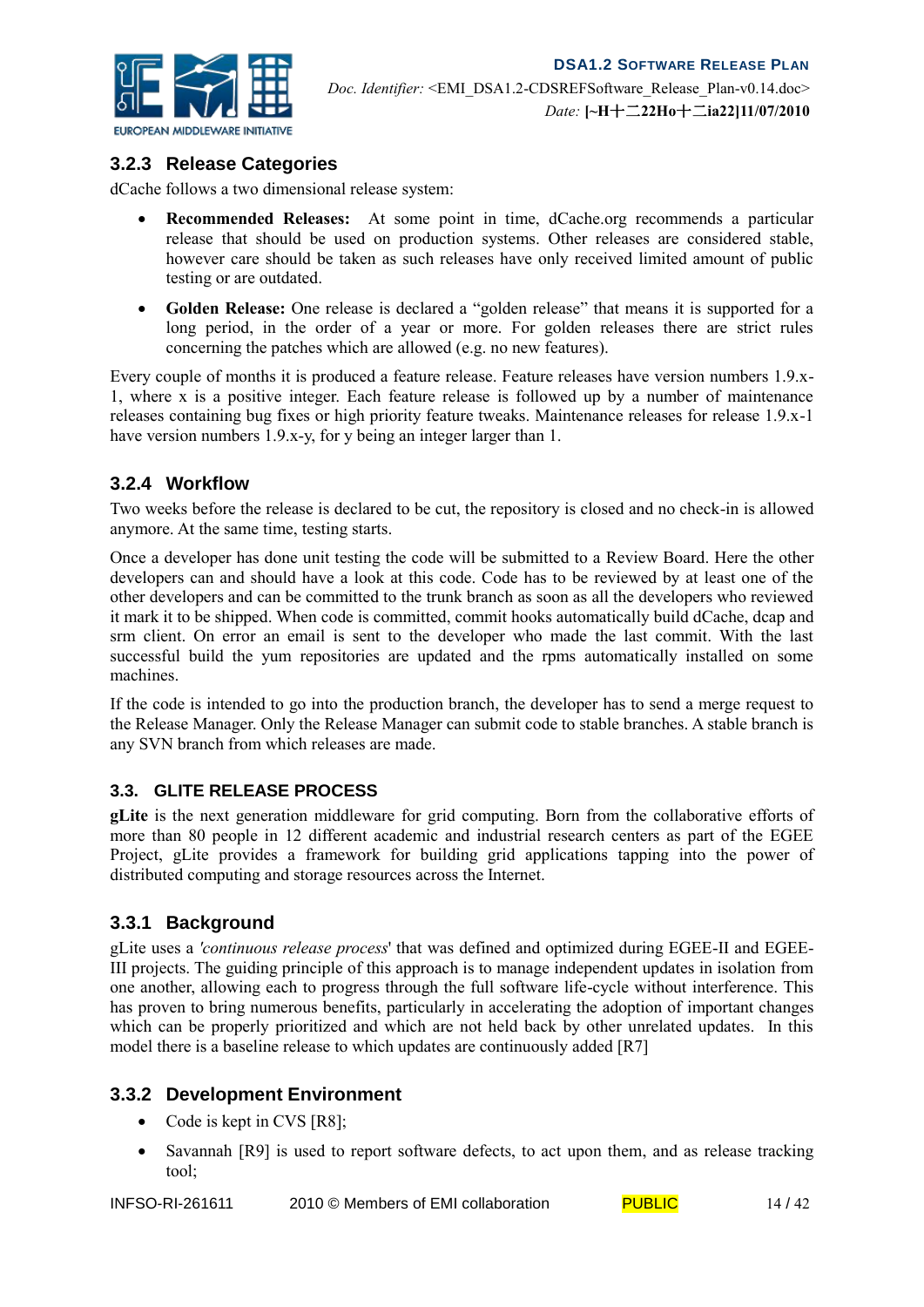

- WIKI [R10] is used as a workarea, to collect development plans, technical drafts, release coordination, configuration templates, quick guides, HOWTOs;
- The project-eu-egee-midlleware-emt mailing-list is used for developers discussions and announcements. Weekly EMT [R11] telephone conferences are held for discussions on gLite Release Schedule and to assess bug priorities;
- The GGUS ticketing system is used to provide user support [R12]:
- The [ETICS](https://twiki.cern.ch/twiki/bin/view/EGEE/ETICS) system is used to manage every aspect of the software development workflow, i.e. build, release and testing [R13];

#### **3.3.3 Release Categories**

gLite follows a two dimensional release system.

- **Internal Release** is an update to individual, certified components that are made available to other Product Teams (PTs). Instead of being released to production, it will instead serve as input to production releases.
- **Production Release** is an update to a self-contained product, typically node-type based, which is deployed onto the production infrastructure. The product will typically contain a number of components that have been released internally by other PTs; however, it is the product team releasing the complete product to production that is ultimately responsible and accountable for that release.

#### **3.3.4 Workflow**

An overall description of the new gLite release process can be found in the [EGEE-III gLite Product](https://edms.cern.ch/document/1041827/1)  [Team Release Process](https://edms.cern.ch/document/1041827/1) [R14] document. The process is based on product teams being entirely responsible for their products (meaning: development, testing, integration and release). The Product Team Release Process [R15] consists on the following steps:

- creating patches and metapackages;
- certification and tests;
- verification;
- staged roll-out;
- production deployment.

#### <span id="page-14-0"></span>**3.4. UNICORE RELEASE PROCESS**

**UNICORE (Uniform Interface to Computing Resources)** offers a ready-to-run Grid system including client and server software. UNICORE makes distributed computing and data resources available in a seamless and secure way in intranets and the internet.

#### **3.4.1 Background**

UNICORE in EMI is a set of Client (i.e. UCC and HiLA) and Server (i.e. core and UVOS) packages, all available for Windows, Linux/UNIX and MacOS.

#### **3.4.2 Development Environment**

• Code is kept in SVN, hosted by SourceForge [R16]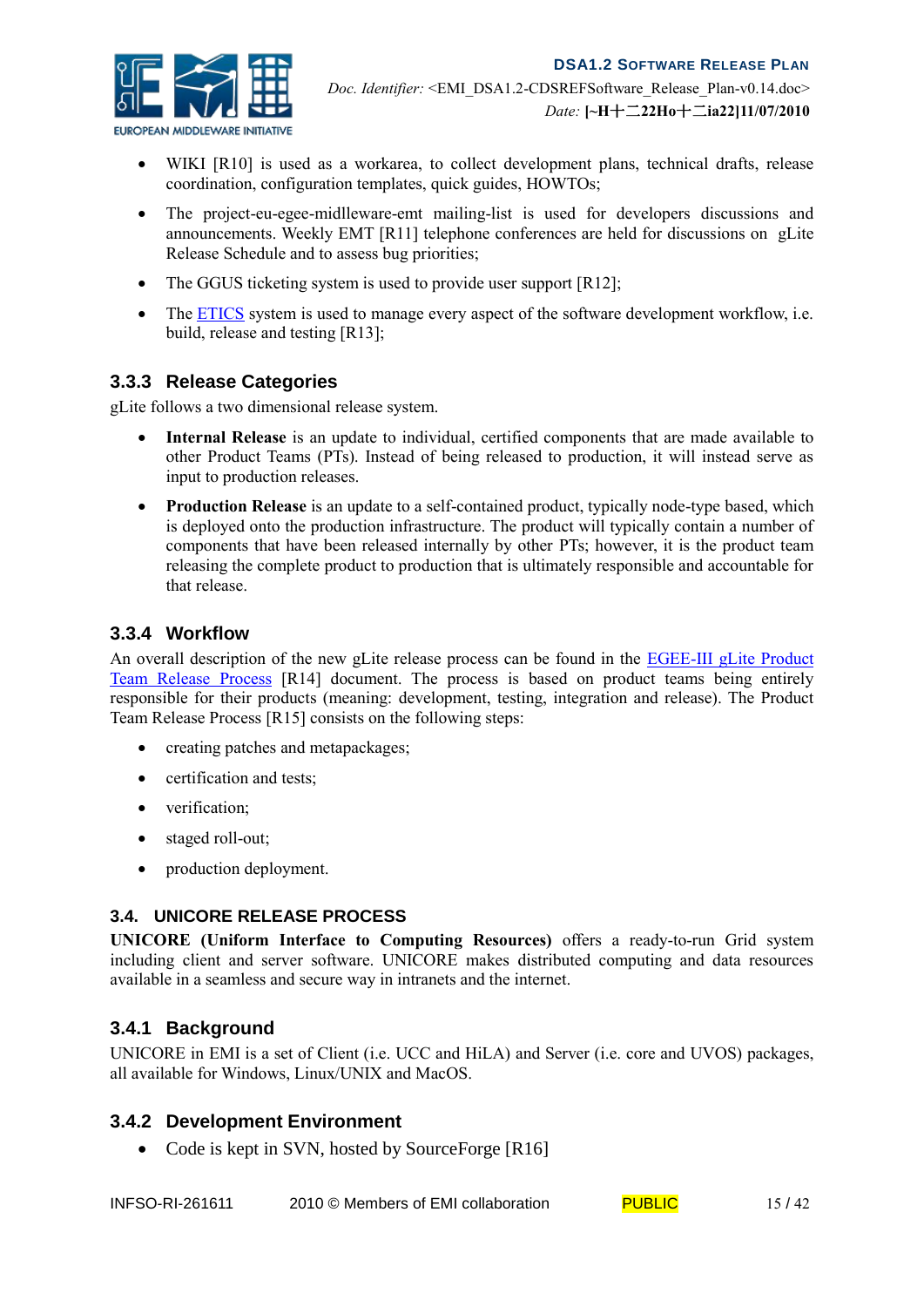

- As tracker system the one offered by SourceForge [R17] is used to report bugs, patches and feature requests;
- WIKI [R18] is used as a workarea, to collect development plans, quick guides for users, admins, developers, FAQs.
- Two mailing-lists are used, one for developers discussions (*unicore-devel*) and one for release announcements (*unicore-announce*).
- The Atlassian Bamboo [R19] is used to manage the build  $&$  test process.

#### **3.4.3 Release Categories**

Regular releases of UNICORE core components (e.g. core servers, workflow, ucc, Eclipse client) are performed at a schedule of approximately three months. The release process combines a t*ime-based release* method with *continuous release* one, trying to release approximately every three months. If there are no changes, like bugs solved or improvements there is no release. The benefit of having a new release has to outweigh the work associated with it.

#### **3.4.4 Workflow:**

- A new version of a component is built and tested thoroughly by the developers and any additional "in-house" testers;
- The "release candidate" of the component is made available for download on public repository. It is announced on development mailing list (unicore-devel);
- There is a 10 working days "voting period";
- In case of bug reports, these are fixed, and the release candidate is updated;
- If no objections are raised and no (further) critical bugs have been reported, the software is released on SourceForge repository.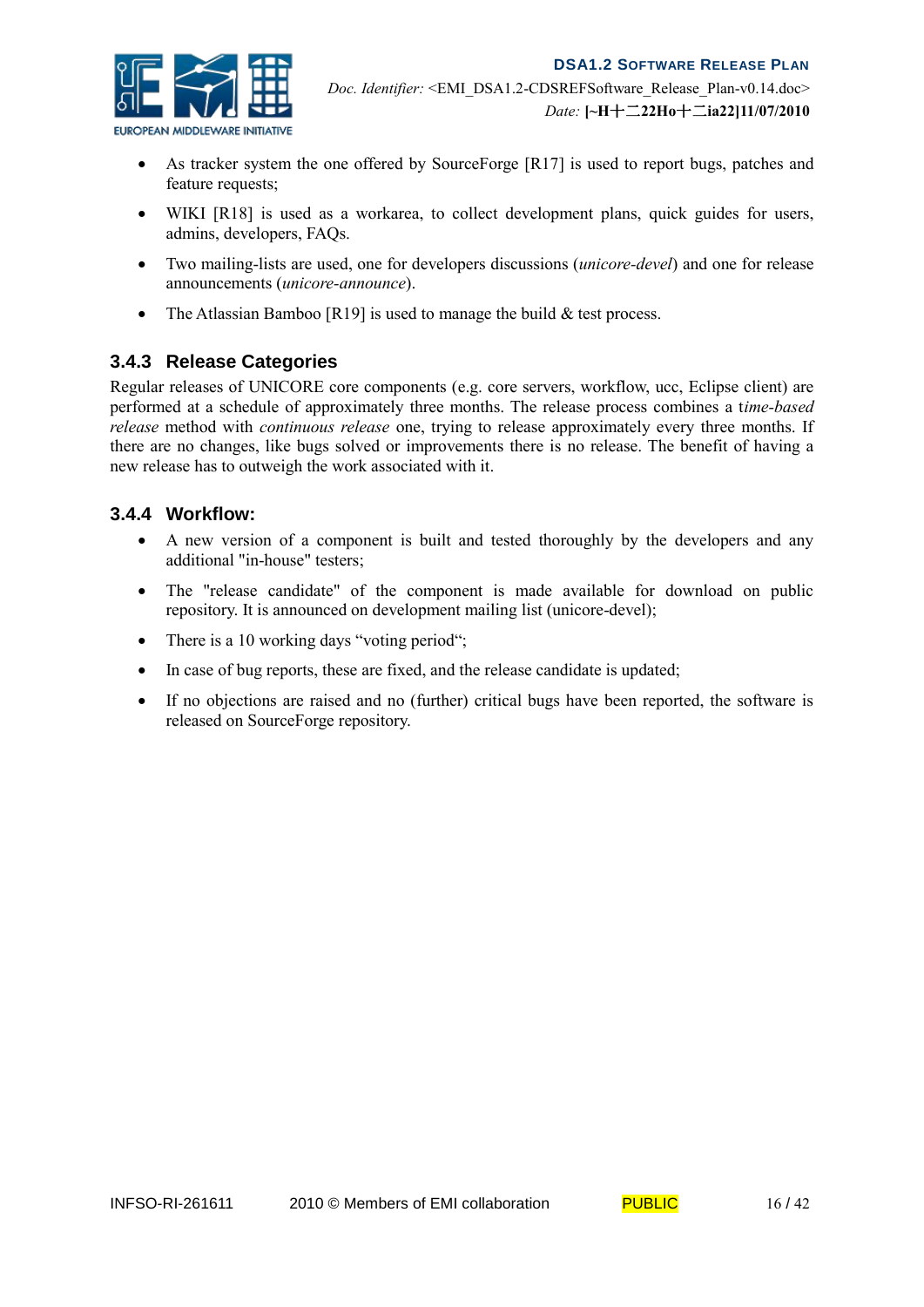

# <span id="page-16-0"></span>**4. EMI RELEASE PROCESS**

#### <span id="page-16-1"></span>**4.1. DESCRIPTION OF THE LIFE-CYCLE**

During the three year duration of the EMI project, the EMI developers and engineers will work together to consolidate, harmonize and support the existing software products, evolving and extending them based on existing and new requirements. Redundant or duplicate services resulting from the merging are deprecated; new services can be added to satisfy user requirements or specific consolidation needs. Input for the development activities is taken from users, infrastructures projects, standardization initiatives or changing technological innovations. The software components are adapted as necessary to comply with standard open source guidelines to favour the integration in mainstream operating system distributions.

The maintenance and development of the EMI middleware services is based on a 5-step yearly cycle (Fig. 1) composed of:

- 1. **The Requirements Analysis phase**: input collected from the EMI collaboration activities or from direct user submission in the EMI User Support system is analysed and prioritized based on the Severity assigned by the users, the urgency, impact, cost and available effort. The result of the analysis is compiled in the form of the EMI Technical Plans defining the project technical objectives (EMI Deliverables DNA1.3.x, DJRA1.1.x, DJRA1.2.x, DJRA1.3.x, DJRA1.4.x, DJRA1.5.x and DJRA1.6.x). The plans are defined at the beginning of the project and refined at every cycle based on the new input. The requirements analysis and the overall technical plan are coordinated by the PTB and the specific Technical Areas and Standardization Plan are coordinated by the Technical Area leaders and the Standardization Task leader within JRA1.
- 2. **The Development and Test Plans phase**: based on the latest version of the project Technical Plans, the Development and Test Plans for the current cycle are defined. The plans outline which of the technical objectives can be included in the cycle, which components are involved, which platforms and operating systems can be targeted, external and internal integration constraints, development, deployment and testing timelines, etc. The plans are centrally coordinated by the JRA1 Work Package leader and distributed to the EMI PTs for implementation. The Release Plan is established by SA1 with the details of the timelines to be applied to each release cycle (like code freeze date, release date, any technical preview release date) and the outline of the set of acceptance criteria to be fulfilled by the components (like documentation and specific categories of tests).
- 3. **The Development, Testing, Certification phase**: based on the Development and Test Plans, the various PTs develop the new functionality and perform initial unit, integration, deployment and functional tests under the overall coordination of JRA1 and monitoring of the PTB. Once a piece of functionality has passed the foreseen set of acceptance criteria and has been certified, it is released as Release Candidate to SA1.
- 4. **The Release Certification and Validation phase**: as Component Releases are transitioned from JRA1 to SA1, the final certification phase starts. During this phase, the software components are validated against the set of acceptance criteria defined by the customers. Technical Previews are made available to users and projects taking part in the "Works with EMI" technical collaboration program and the final packaging and signing is performed. Components that do not pass the criteria are rejected back to JRA1 for revision.
- 5. **The Release and Maintenance phase**: once the software components have passed all acceptance criteria, they are released and uploaded to the official EMI Software Repository from where they can be picked up by users and infrastructure operators.

INFSO-RI-261611 2010 © Members of EMI collaboration PUBLIC 17/42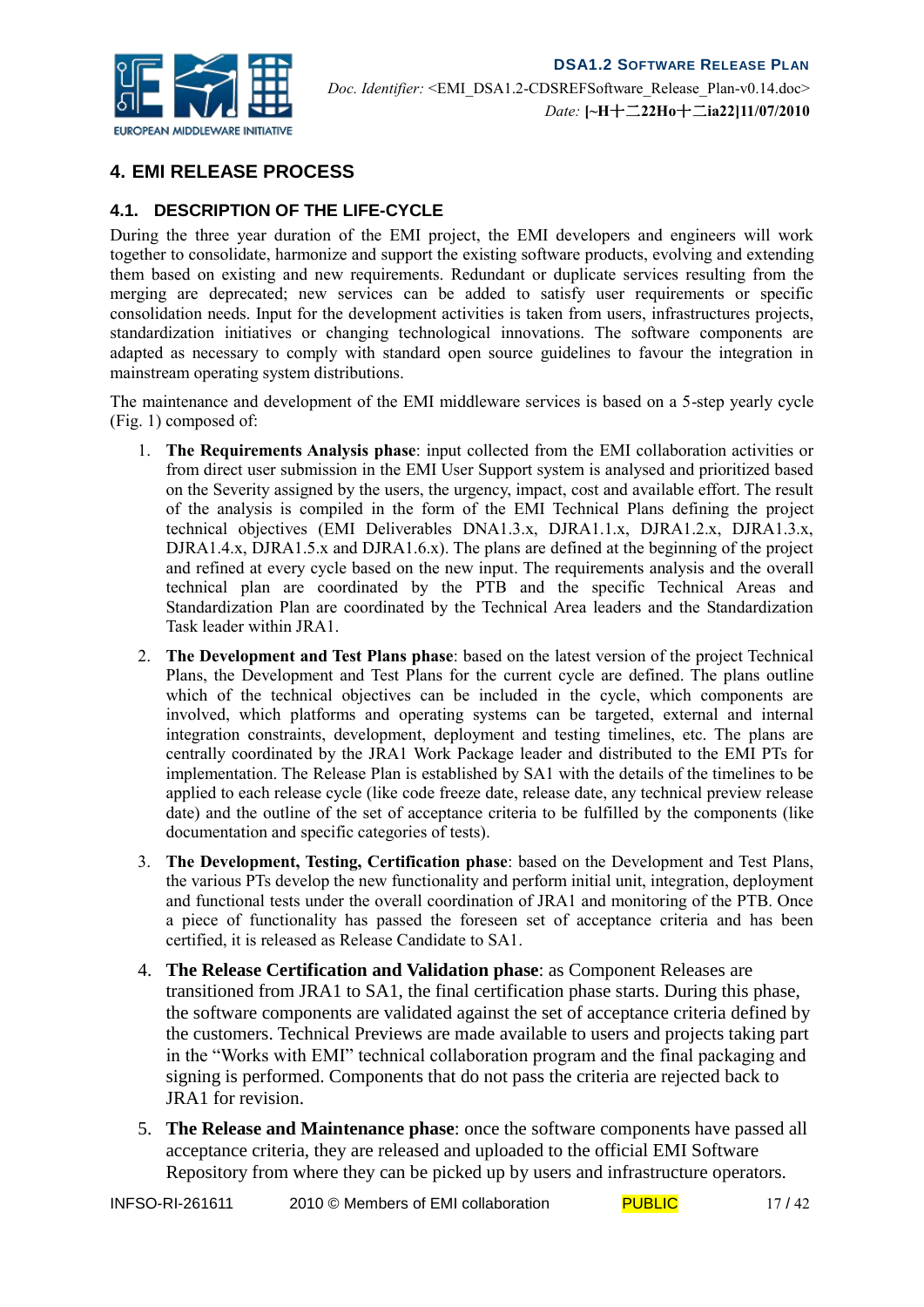

**DSA1.2 SOFTWARE RELEASE PLAN** *Doc. Identifier:* <EMI\_DSA1.2-CDSREFSoftware\_Release\_Plan-v0.14.doc> *Date:* **[~H**十二**22Ho**十二**ia22]11/07/2010**

The continuous maintenance phase starts at this point, any defect found by users in production environments and submitted to the EMI User Support system (GGUS) are analysed, prioritised and addressed as revision or minor releases. Any component that has not passed all criteria by the time the final release is due it is rejected and reschedule for another release cycle.



**Figure 1: EMI Release Cycle**

#### <span id="page-17-0"></span>**4.2. PROCESS OVERVIEW**

#### <span id="page-17-1"></span>**4.2.1 Roles and responsibilities**

**Developers** are responsible for the maintenance of a particular part of the codebase, which includes fixing bugs and adding new features to software components. They can belong to one or more Product Teams, depending on the components they are developing

**Product Teams (PT)** are small teams of software developers, fully responsible for the successful release of a particular software product (or group of tightly related products) compliant with agreed sets of technical specification and acceptance criteria. The individual PTs are requested to execute the necessary processes and procedures and respect established requirements and priorities as globally defined and endorsed by the EMI project executive and technical leadership.

**Product Team Leader (PTL)** is responsible for managing a specific PT, for the design, development, support and maintenance of specific products

**Software Quality Control Leader (SQCL)** is responsible for the Software Quality Control layer, which ensures both SQA and SQAP are being followed by the development teams. All the releases of EMI components need to satisfy well-defined certification and validation criteria before being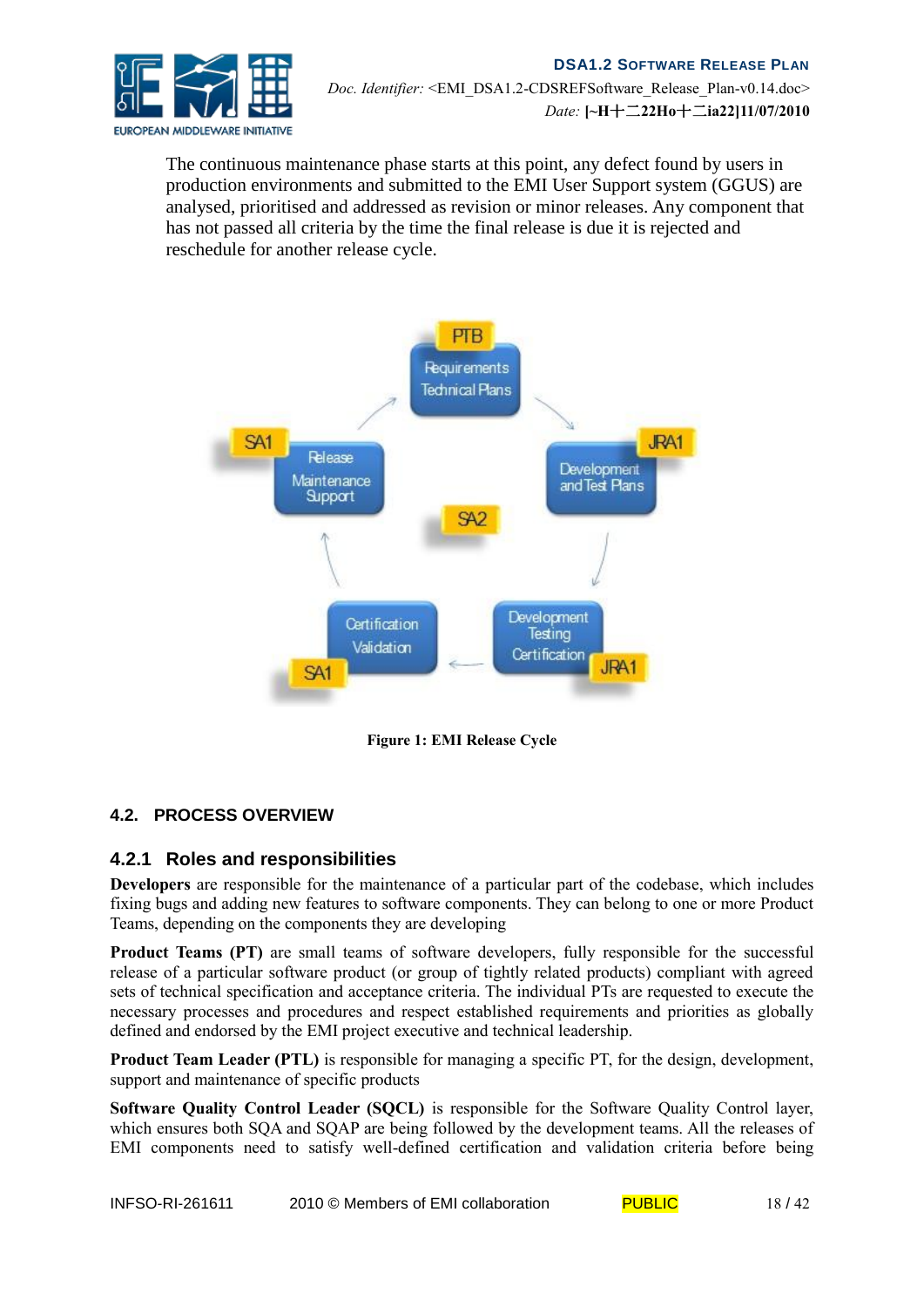

included in a stable EMI distribution, sufficient to guarantee to a high degree of confidence that all EMI products meet or exceed the requirements set by EGI and that no regression are introduced.

**Technical Area Coordinators (TACs)** are the members of the Project Technical Board responsible for the overall coordination of each of the four technical areas: compute, data, infrastructure and security areas. They are responsible to define together with the relevant Product Team Leaders the technical strategy of their area. They are also responsible to define together with the TD and the other TACs the overall project technical plans. The TAC are proposed by the PD and the TD and approved by the CB.

**Release Manager** is responsible for overall coordination. Main duties include assuring the good functioning of the release process, managing release delivery and scheduling, chairing the EMT and ensuring that its agenda reflects all relevant issues of the day.

**Technical Director (TD)** is responsible for defining the Technical Development Plan and is also responsible for deciding on specific technical issues.

**JRA1 activity leader** is responsible for collecting the technical objectives of the project from the different technical area work plans, making sure they are aligned with the Technical Development plan and together with the Release Manager, define the release schedule.

#### <span id="page-18-0"></span>**4.2.2 Decision-Making bodies**

**Engineering Management Team (EMT)** is lead by the Release Manager and composed of the PTLs (or duly appointed representatives), a QA representative, a Security representative, representatives of the operations teams of the major infrastructures (like EGI and PRACE.) and invited experts as necessary. It manages the release process and the "standard" changes, that is all the changes that are pre-approved based on established policies and do not need to be individually approved by the PEB or the PTB, like: software defects triaging and prioritization, technical management of releases, integration issues, and user support request analysis.

**Project Technical Board (PTB)** is lead by the TD and composed of the Technical Area Leaders and a representative and is responsible to assist the TD in defining the technical vision of the project and deciding on specific technical issues. The PTB members are the coordinators of the project technological areas.

**Project Executive Board (PEB)** is responsible to assist the Project Director in the execution of the project plans and in monitoring the milestones, achievements, risks and conflicts within the project. It is led by the PD and is composed of the Work Package Leaders, the Technical Director and the Deputy Technical Director.

#### <span id="page-18-1"></span>**4.2.3 Release Categories**

The EMI distribution will be organized in periodic major releases tentatively delivered once a year, providing a good balance between the conflicting requirements of stability and innovation.

An EMI major release is characterized by well-defined interfaces, behavior and dependencies for all included components, available on a predefined set of platforms. What is included in a new EMI major release is defined by the PTB and the implementation of the plan is coordinated by JRA1.

Backward-incompatible changes to the interface or to the behavior of a component that is part of the EMI distribution can be introduced only in a new EMI major release. Changes to interfaces that are visible outside the node where the component runs (e.g. a WSDL) need to be preserved even across major releases, according to end-of-life policies to be defined on a case-by-case basis.

The availability of a new major release of EMI does not automatically obsolete the previous ones and multiple major releases may be supported at the same time according to their negotiated end-of-life policies.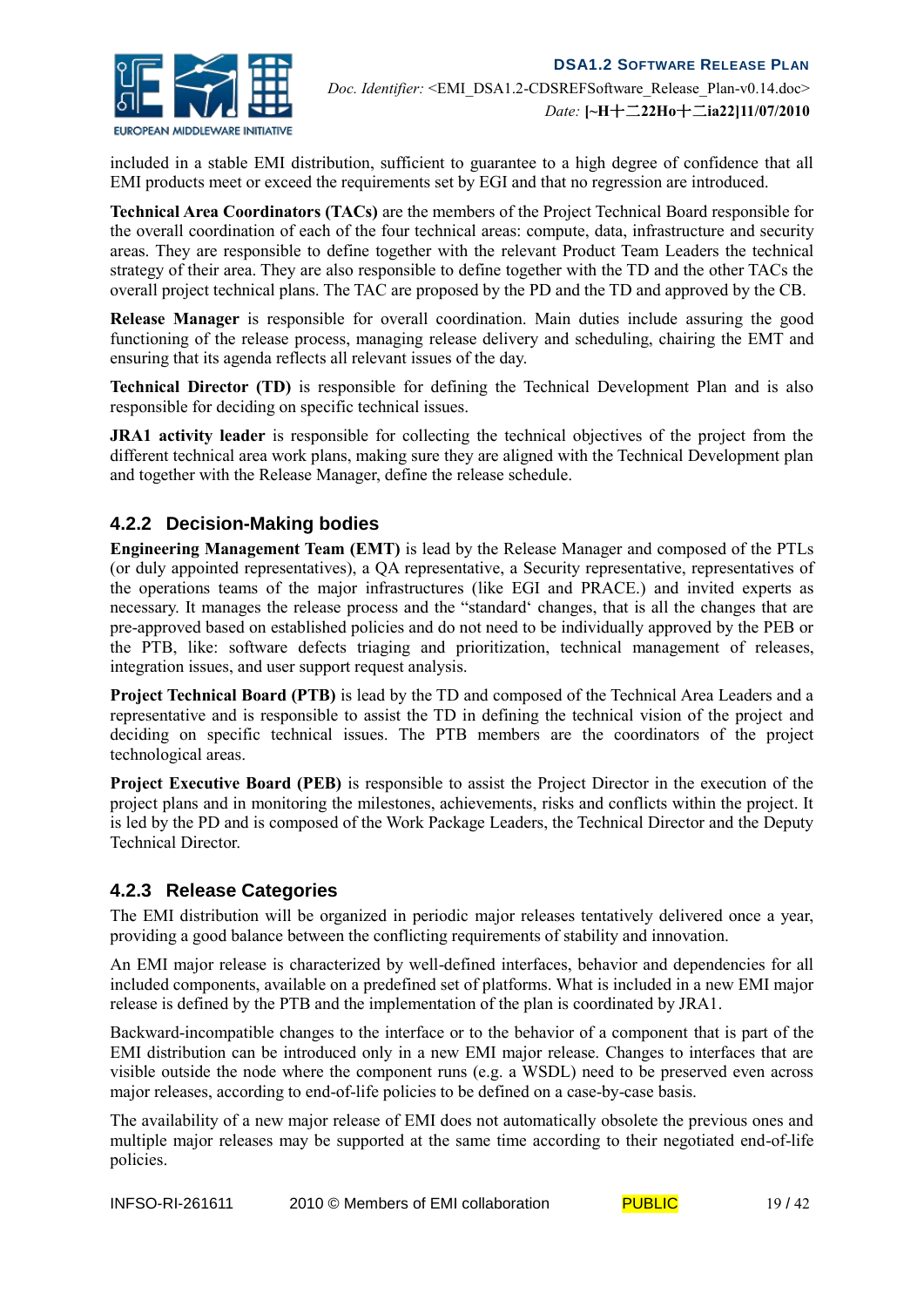

#### **4.2.3.1 Components Releases**

An EMI distribution includes all the components that are developed within the project and that have reached production quality. Within an EMI major release, only one version of a given component is maintained. Four types of releases have been identified for a given component:

- **Major Release**: A major release for a component is characterized by a well-defined interface and behavior, potentially incompatible with the interface or behavior of a previous release. New major releases of a component can be introduced only in a new major release of EMI. The contents of a new major release are endorsed by the PTB and included in the project technical plan. The implementation is coordinated by JRA1.
- **Minor Release**: A minor release of a component includes significant interface or behavior changes that are backwards-compatible with those of the corresponding major release, but it can include new functionality or roll-ups of sets of software fixes not previously released as dedicated revisions. New minor releases of a component can be introduced in an existing major release of EMI. The contents of a new minor release are endorsed by the PTB and included in the project technical plan. The implementation is coordinated by JRA1. If the release is going to be introduced in an existing major release of EMI, the implementation is also supervised by SA1 in order to guarantee that the production quality and the backwardscompatibility are preserved. It is expected that minor releases will be made available a few times per year.
- **Revision Releases**: A revision release of a component includes changes fixing specific defects found in production and represents the typical kind of release of a component during the lifetime of an EMI major release. It cannot include new functionality or change the nominal expected behaviour of the components. Revision releases will be made available very frequently and user will be able to decide whether to apply the revision or not based on the existing impact of the defects on their activities.
- **Emergency Releases**: An emergency release of a component includes changes fixing only high-impact, high-severity bugs like security issues and can follow special shortened release procedures. Emergency releases are made available as needed.

The type of release is reflected in the version of the corresponding package(s), as described bellow.

#### **4.2.3.2 Versioning Schema**

For components releases, EMI is adopting, as VERSION-RELEASE numbering convention, the typical major.minor.revision(-[age/release]) schema, where:

- increment in major# reflects a change in the component interface or behavior, that can be backward incompatible;
- increment in minor# reflects a change in the component interface or behavior backward compatible;
- increment in revision# reflects bugs fixes, with no new features;
- increment in release# reflects a rebuild due to change in the external dependencies; changes in the ABI that implies the rebuild of all the clients or an emergency release for component-x.y.z, when the version component-x.y.z+1 is already available..

#### **4.2.3.3 Types of Releases**

All EMI major releases will be **full releases***,* meaning that all software components are build, tested, distributed together, including components that were not changed.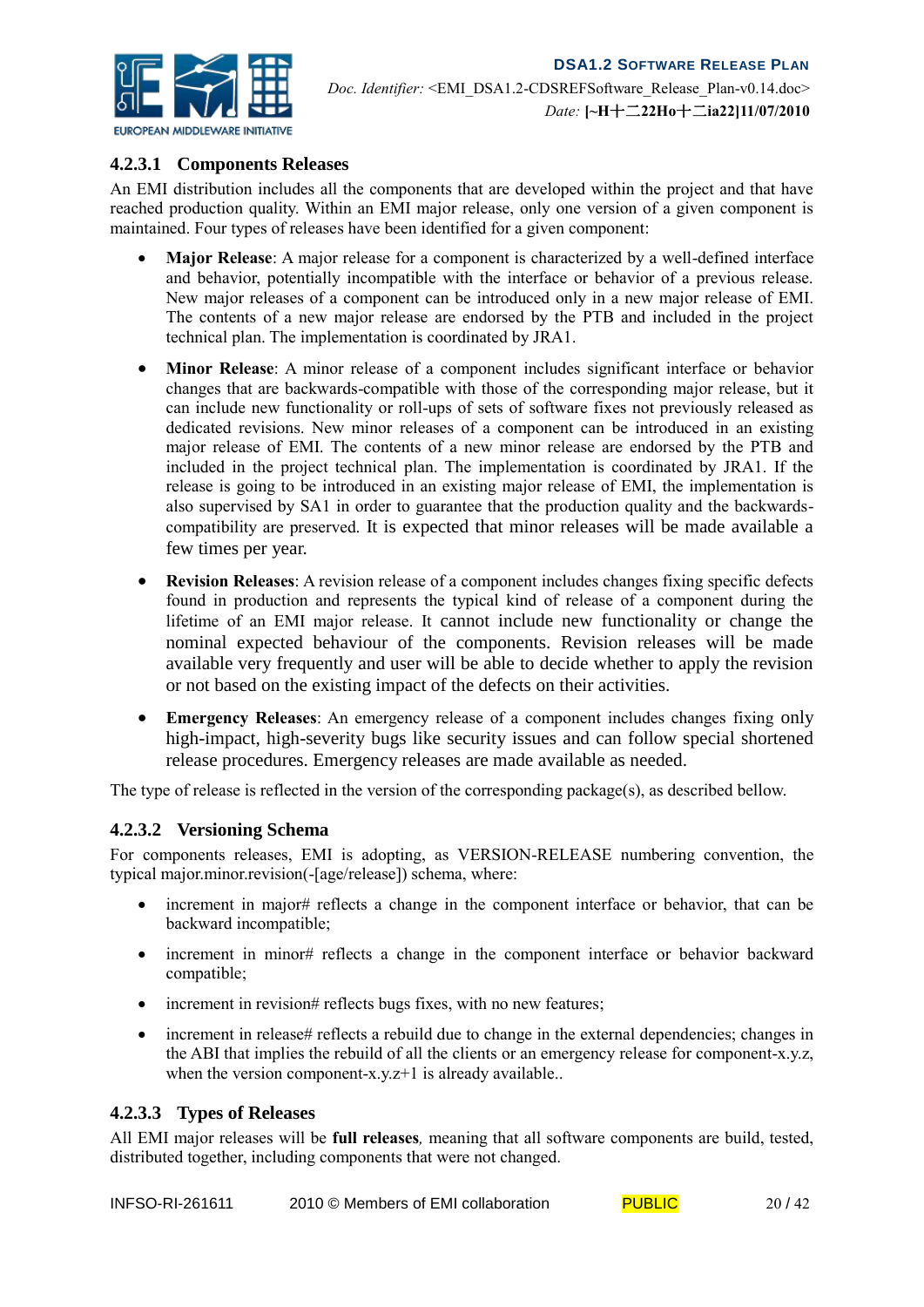All minor, revision or emergency releases will be partial, **delta**, releases, including only those software components that are changed or are new, since the last full or delta release;

#### <span id="page-20-0"></span>**4.2.4 Build Process**

All the EMI software components are built together in a single unit. This build produces QA metrics, binary and source packages. Binary packages can be used for testing or release. Source packages will be used in the future for builds for OS distributions.

A single tool is used to perform integration builds from source. The system of choice is ETICS [R13]. All build tools will be supported and integrated via this unified integration system.

Build Environment:

- EMI is released on two sets of platforms, **mandatory** and **optional**.
- **Mandatory** platforms must be supported by all components in EMI, **optional** platforms can be supported by individual PTs depending on needs of technical capabilities.
- For every major release the details on what platforms and operating systems can be targeted are contained in the Development and Test Plans prepared by the JRA1 Work Package
- All components in EMI must be provided in the standard packaging formats typical of the supported mandatory platforms. Currently this means rpms for RHEL5 and compatible platforms and debs for Debian 5 and compatible platforms.

Build and Configuration Guidelines [R20] are prepared by the SA2 team.

#### <span id="page-20-1"></span>**4.2.5 External Dependencies**

One of the issues of having to integrate four middleware stacks is that the external dependencies used by different middleware distributions are of different versions and are taken from different sources All EMI software components external dependencies will be compatible with the ones provided by the OS or the supported YUM or APT repository. Globus packages for EMI shall be taken from existing standard repository such as EPEL whenever available. All components in EMI will adopt this strategy.

Exceptions will be discussed at the EMT meetings:

- If a package not available in OS or EPEL is required and right package is available from a third party, then it will be added to an EMI third-party repository that will be used as source of external dependencies as well.
- If a package is not available in the right package format (like RPM or DEB) and it is required as dependency, the requester PT will be responsible of creating the proper package, building the package from source and making it available as an ETICS external.

#### <span id="page-20-2"></span>**4.2.6 Release Criteria**

EMI's main objectives are to deliver a consolidated set of middleware components for deployment in EGI (as part of the Unified Middleware Distribution or UMD), PRACE and other DCIs, extend the interoperability and integration between grids and other computing infrastructures, strengthen the reliability and manageability of the services and establish a sustainable model to support, harmonise and evolve the middleware, ensuring it responds effectively to the requirements of the scientific communities relying on it.

In order to be able to decide when the release is ready to be deployed a set of release criteria; Production Release Criteria [R21], are defined by the SA1 and SA2 teams, and verified during the different phases of the software components life-cycle.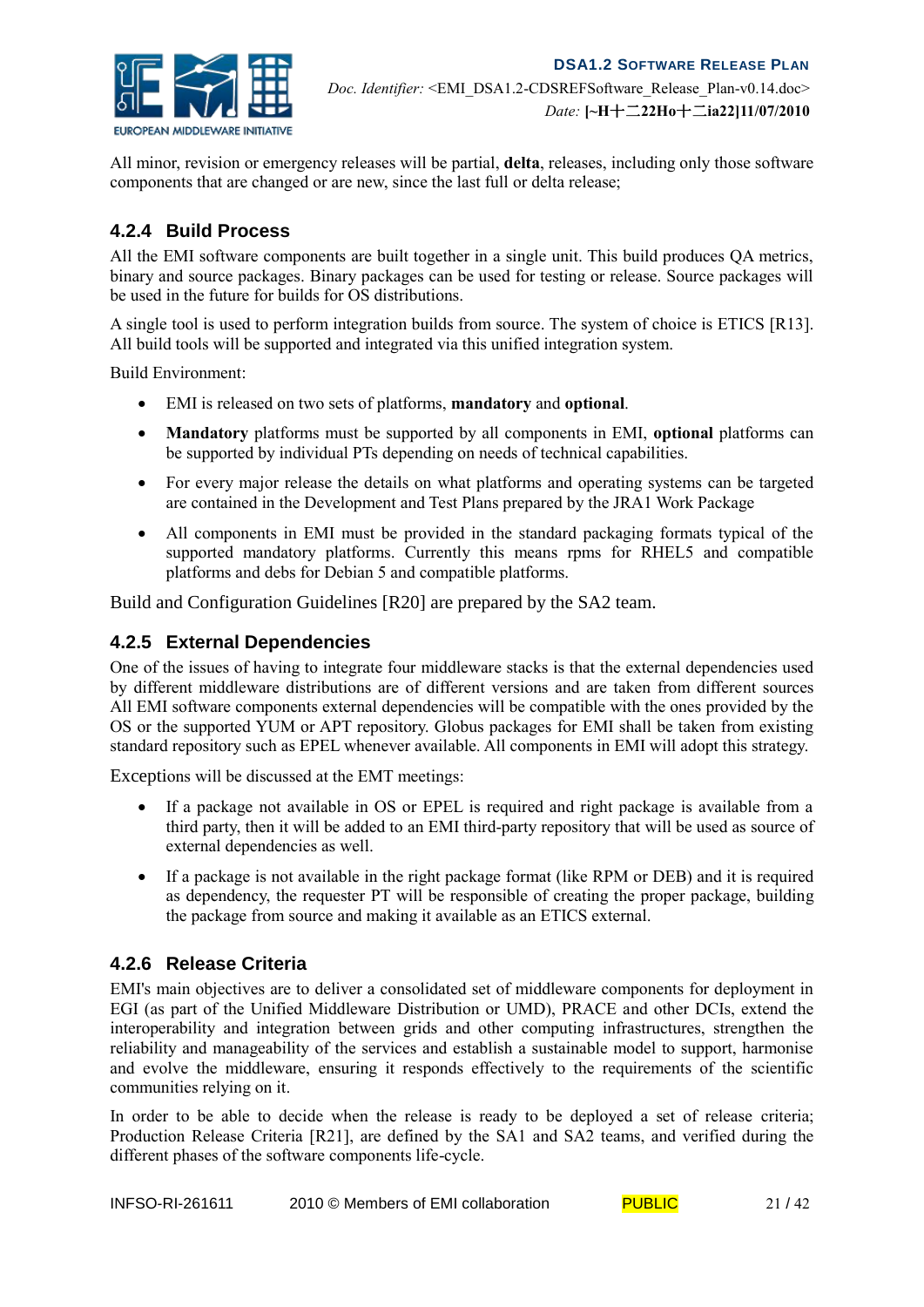

The Production Release Criteria defines the minimum set of criteria that a component release needs to respect in order to be approved by QC. The approval takes place once the component release has been certified by the PT as described in the Change Management Guidelines [R22]. The criteria are defined after the instructions given in the different guidelines provided by the SA2 -QA team. The instructions that are defined as mandatory are part of the Production Release Criteria:

- Integration and Configuration criteria:
	- All components to be released as part of EMI must have configurations in ETICS.
	- EMI is released on two sets of platforms, mandatory and optional; Mandatory platforms must be supported by all components in EMI.
	- Externals dependencies must be compatible with the ones provided by the OS or the supported YUM/APT repository.
- Packaging criteria:
	- EMI software components must conform the Fedora [R23] and Debian [R24] packaging policies.
- Testing and Certification criteria (guidelines on how to certify the EMI software components so that they can be included in the EMI release are given in the Certification and Testing Guidelines [R25]):
	- All software components to be released should provide Software Verification and Validation Reports showing successful results of unit, deployment, functionality, regression, standard compliance/conformance, performance, scalability tests, written following the Certification and Testing guidelines.
- Metrics criteria:
	- Are defined in the SQAP [R26] and Metrics Guidelines [R27].
- Component Release criteria:
	- Defined taking in consideration the Customers acceptance criteria, contained in documents like the EGI Software Provisioning Process [R28] and EGI Quality Criteria [R29].
	- All code must compile and build for all mandatory platforms in the integrated environment provided by ETICS.
	- Successful configurations are provided for each component release registered in the Release Schedule tracker [R30].
	- Zero high priority bugs affecting the component to be released.
	- Minimum documentation is available, like release notes, installation guide, user documentation, troubleshooting guide.
	- All Components Releases fields described bellow should be filled.

#### <span id="page-21-0"></span>**4.2.7 EMI Releases Repository**

EMI will provide a basic YUM/APT repository based on AFS and HTTPD services provided by CERN.

The repository will contain the software components developed during the life-time of the project, with the following structure:

• for each EMI major release, EMI- $[1,2,3]$ , there will be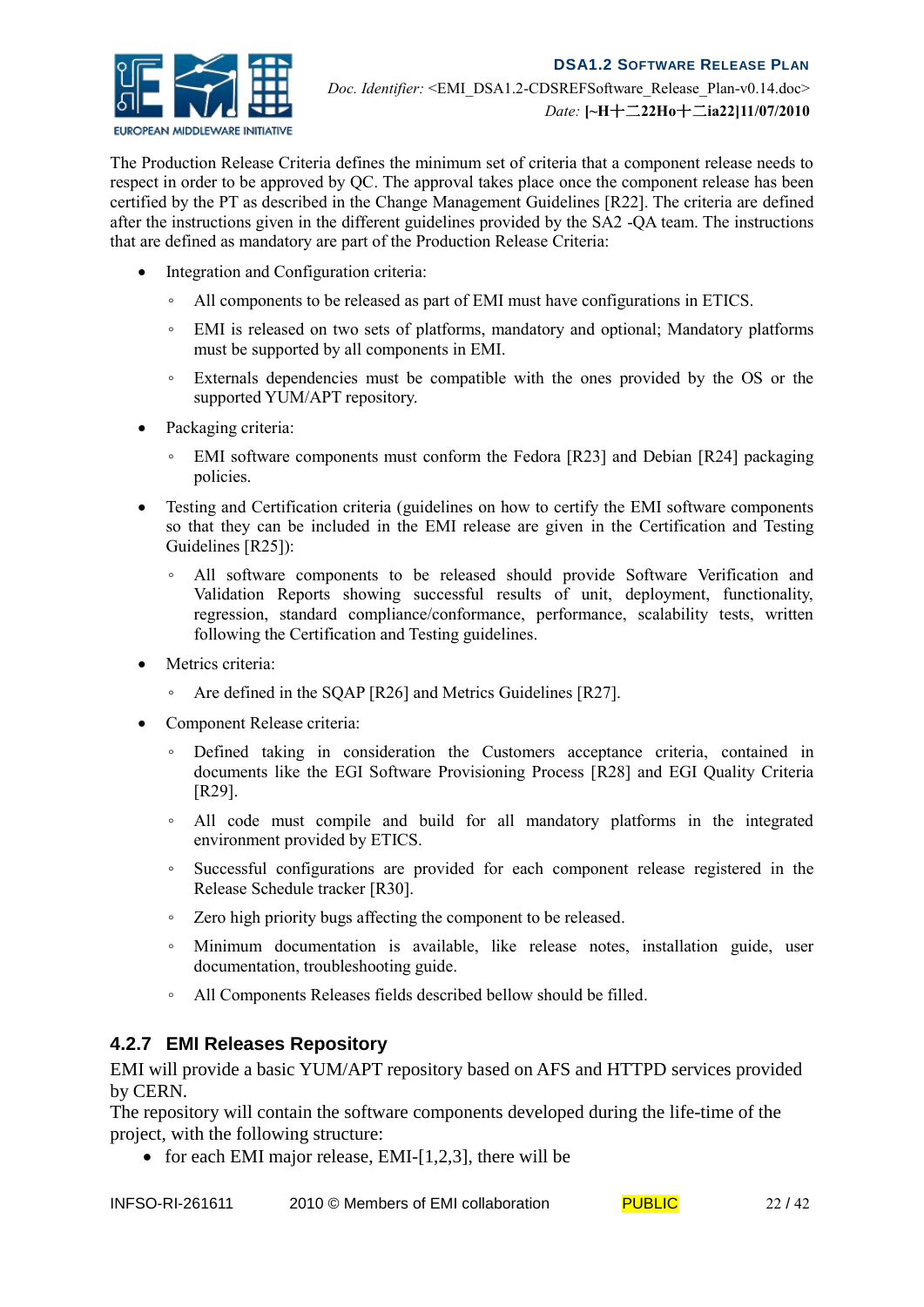

- EMI-production (stable), called emi-prod, contains stable and signed, well tested software components, recommended to be installed on production-sites;
- EMI-testing, called emi-test, contains packages that will become part of the next stable distribution, passed the certification & validation phase, available for technical-previews;
- EMI-development (unstable), called emi-dev, contains packages in development phase; not publicly available;
- EMI-third-party, called emi-third-party, contains packages not available from the OS/EPEL repositories, needed by the EMI software components;
- Each of the EMI major releases will be split by platform, mandatory and optional, defined in the Development & Test Plans document [R41], and by architecture.

The EMI Repository will contain always non conflicting packages and only packages that are not commonly available on standard OS repositories or other mainstream repositories such as Fedora or EPEL.

A web interface for browsing the repository is available at [http://emisoft.web.cern.ch/emisoft.](http://emisoft.web.cern.ch/emisoft)

# <span id="page-22-0"></span>**4.2.8 Technical management of Releases**

Next figure represents how a release is defined.



**Figure 2: Release Management Process**

The following items are key components of a release:

 High level requirements: represent high level descriptions of requirements that imply changes in the software that need to be discussed and approved first by the PEB/PTB. They are coming from the major DCIs using the EMI middleware.

INFSO-RI-261611 2010 © Members of EMI collaboration  $PUBLIC$  23/42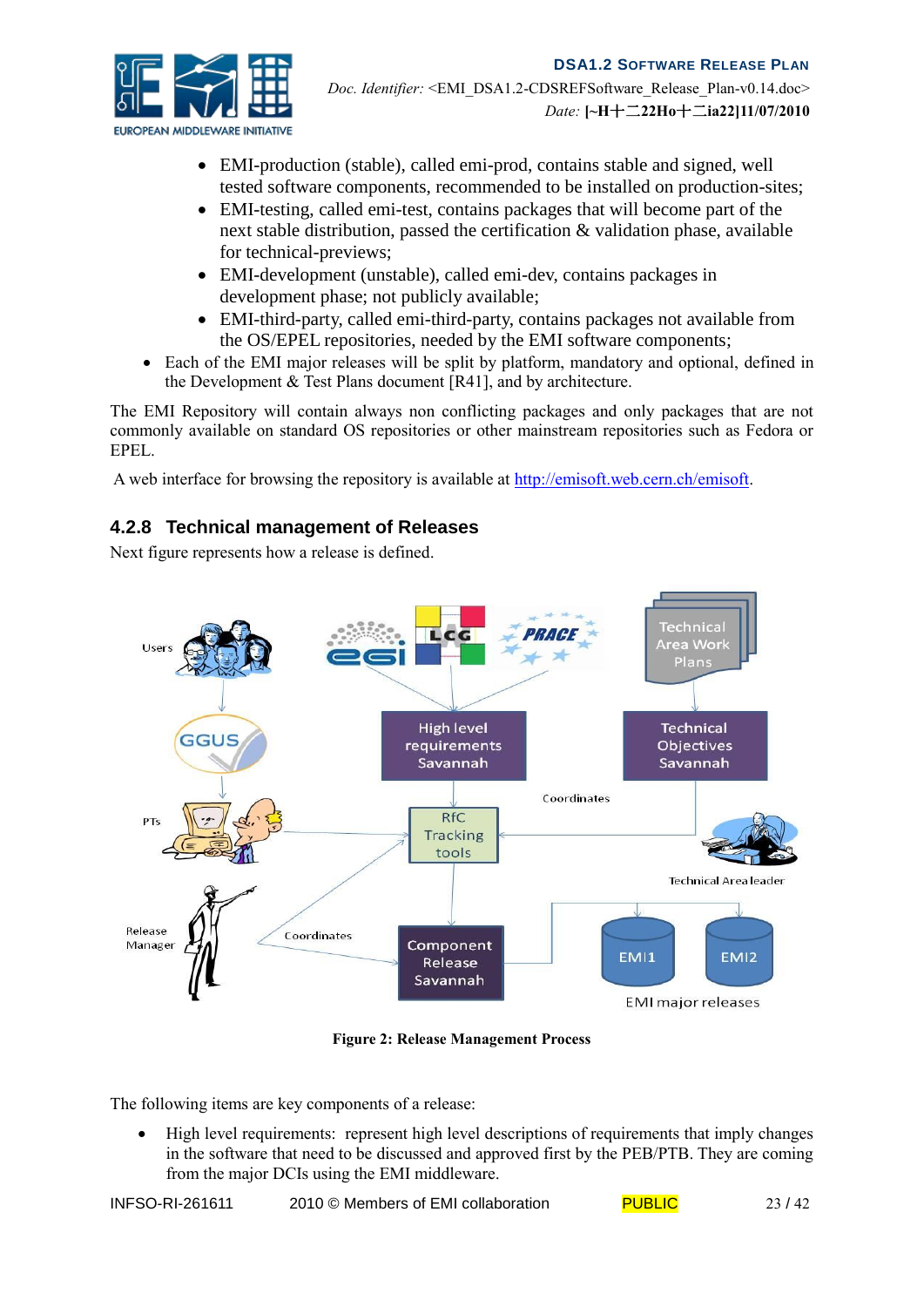

**EUROPEAN MIDDLEWARE INITIATIVE** 

- Technical Objectives: The technical objectives are the milestones defined in the technical area work plans.
	- Compute Area Work Plan [R31];
	- Data Area Work Plan [R32];
	- Infrastructure Area Work Plan [R33 ];
	- Security Area Work Plan [R34].
- GGUS tickets: Users should always report incidents or requests through the GGUS portal. GGUS incidents/requests will be transformed into RfCs when accepted by the developers;
- Changes: Changes are described in a Request for Change (RfC). The Software Maintenance and Support Plan Deliverable [Ref ] contains more details;
- Component Releases: Component releases are the collections of RfCs to be released.

A component release is the basic release unit. It's comprised of RfCs that may be motivated by GGUS, high level user requests or technical objectives. RfCs can also be changes originated within the PT itself.

#### **4.2.8.1 Release Trackers**

For keeping track of the Release Process the items described above will be recorded using:

- 1. **User Requirement Tracker**:
	- It can be found in Savannah under: EMI Requirements Tracker [R35];
	- It tracks user requirements coming from the DCIs using the EMI software;
	- The PTB is responsible for making sure that an entry is created in this tracker for each user requirement, where the corresponding Component Releases will be attached;
	- The PTB is responsible for tracking the open entries and closing them when the user requirements have been implemented.

#### 2. **Technical Objectives Tracker**:

- It can be found in Savannah under: EMI Technical Objectives Tracker [R36];
- It tracks technical objectives defined in the different technical area work plans;
- The JRA1 activity leader is responsible for making sure that an entry is created in this tracker for each technical objective per technical area, where the corresponding Component Releases for that technical area will be attached;
- The JRA1 activity leader is responsible for tracking the open entries and closing them when the objective has been addressed.

#### 3. **Component Release Tracker**:

- It can be found in Savannah under: EMI Release Schedule Tracker [R30];
- It tracks the component releases. The set of open entries forms the release schedule;
- The release manager is responsible for making sure that an entry is created in this tracker for each component release, where the corresponding RfCs of that component will be attached taking into account their priority. This has to be done in coordination with the JRA1 activity leader and the different PTs, making sure all the technical objectives and user requirements are addressed within the expected deadlines. The component releases are described in detail in the Change Management Guidelines. [R22];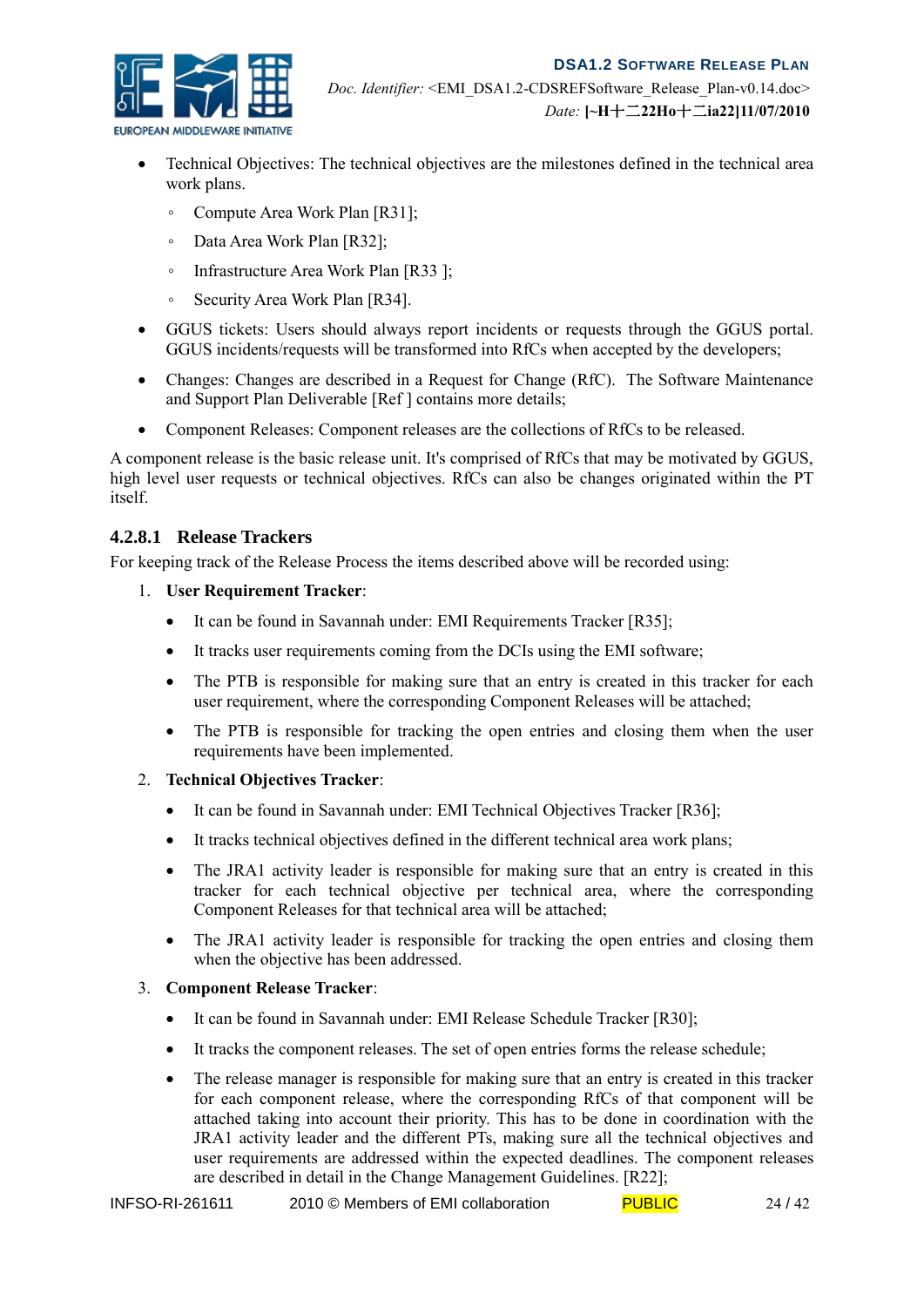

 The Release manager is responsible for monitoring the progress of the release candidates, making sure with the help of QC, that they meet the Production Release Criteria [R21], defined by SA2, and the release schedule.

#### 4. **RfC Tracker**:

- It tracks RfCs for the different middleware components. RfCs are described in detail in the Change Management Guidelines [R22];
- The technical area leaders are responsible to make sure that the technical objectives and user requirements associated to the software components in their area are mapped into entries in the RfC tracking tool;
- PTs are responsible for creating entries in the RfC tracking tool. In this case, RfCs can be motivated by those GGUS tickets describing a problem or after an internal decision within the PT;
- Each RfC should have a priority defined. The assignment of priorities is described in the Change Management Guidelines.[R22].

#### **4.2.8.2 Components Releases tracking**

Component Releases should contain the following information:

- **Unique identifier**;
- **Component name**: The name of the component should be one of the list of EMI software components defined i[n Technical Development Plan DNA1.3.1](https://twiki.cern.ch/twiki/bin/view/EMI/DeliverableDNA131) [R37];
- **Component version**: The version of the component should be defined according to the versioning-schema;
- Due Date: deadline for the component release to be certified by the PT;
- **EMI major release**;
- **Packages**: list of packages affected by the change and the URL from where they can be downloaded;
- **Release Notes**: non-technical text written in good english giving an overview of the change introduced by the packages. The text should be prepared by the PT responsible for the component. It should contain the following structure:
	- **What's new**: Brief description of the main changes, both new features and bug fixes;
	- **Installation and configuration**: More details on installation and configuration stating very clearly if the service must be reconfigured and/or restarted;
	- **Know issues**: Known issues present in the release, possibly with a workaround;
- **List of RfCs**: Links to the corresponding items in the different tracking systems describing which bugs/feature requests are fixed in this release;
- **Test report**: Link to the test report where the test results of the executed tests are included. This should prove that all mandatory tests relevant to the released packages have been executed successfully;
- **Documentation**: Link to the relevant documentation (user guides, troubleshooting guides);
- **Known Issues**: List of known issues associated with the release;
- **Changelog**: For each of the released packages, a changelog containing the developer's comments associated with each change should be included.

INFSO-RI-261611 2010 © Members of EMI collaboration  $PUBLIC$  25/42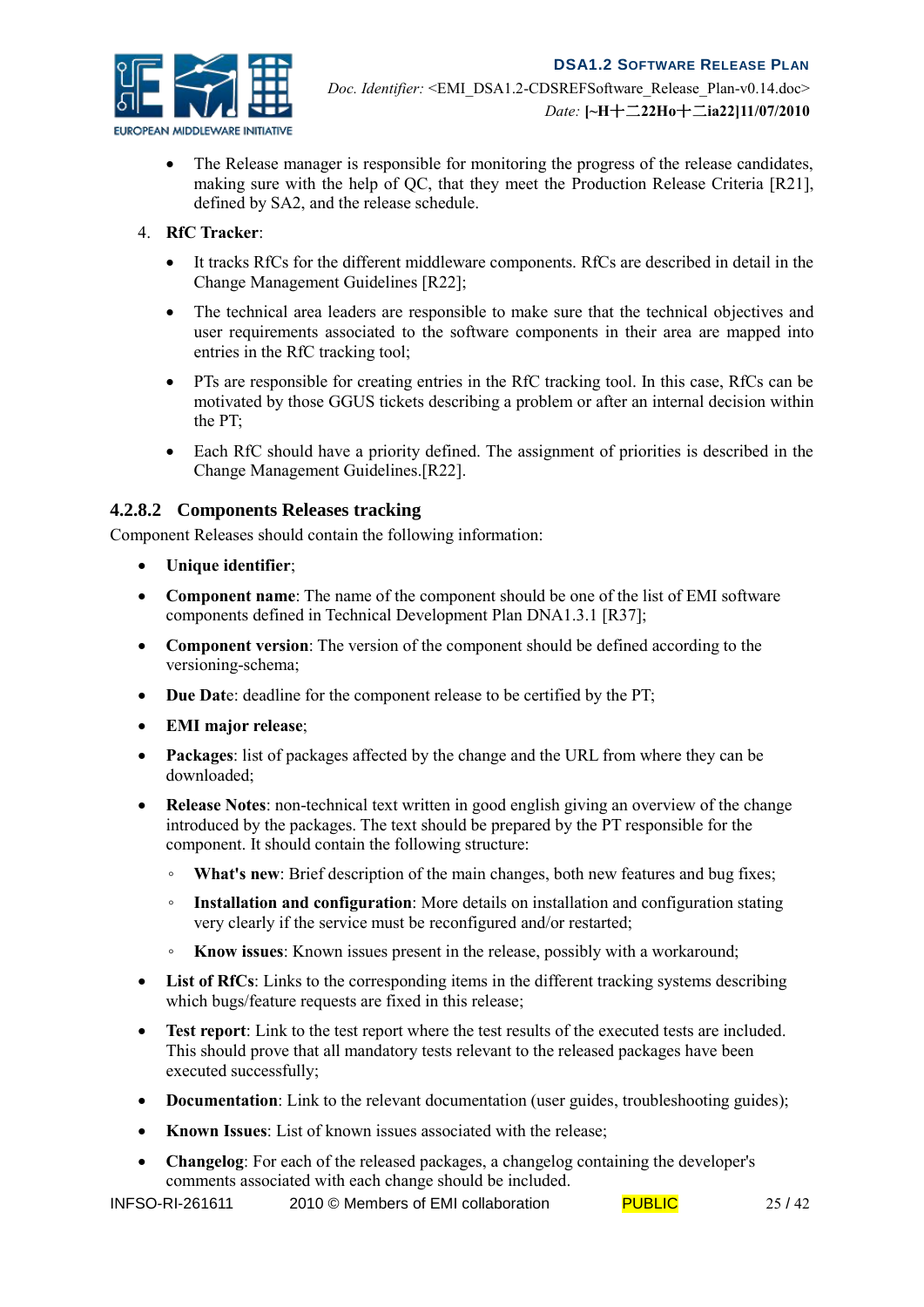

Component releases are created in Release Schedule tracker by the release manager although PTs will have to fill in the requested information as describe in the next section.



#### **4.2.8.3 Component Release state transition**

- **Open**: the Release manager is responsible for creating CR items in Savannah to track the different scheduled releases. This should be done with the assistance of the JRA1 activity leader making sure the different development plans are fully covered in the release schedule. All CRs should be either planned according to the different development plans, or in case they are needed because an unplanned change needs to be introduced, new CR items will be created in Savannah at any time by the Release manager. At this moment, the Release manager together with the PTs, defines a Due Date and some other mandatory fields.
- **Open to Certified**: the PT moves the CR to Certified once the development and the certification of the CR has finished. Before this transition happens, the PT has to make sure all the fields in the CR described above are properly filled in according to the EMI Production Release Criteria [R21].
- **Certified**: the work of the PT has finished at this stage. This stage triggers the SA1 QC team to verify that the CR complies with the EMI Production Release Criteria [R21].
- **Certified to Open**: The SA1 QC team moves the CR to Open if the evaluation of the information contained in the CR fails to meet the EMI Production Release Criteria. The SA1 QC team should include the result of its evaluation as an attachment to the CR.
- **Certified to Verified**: The SA1 QC team moves the CR to Verified if the evaluation of the information contained in the CR succeds to meet the EMI Production Release Criteria. The SA1 QC team should include the result of its evaluation as an attachment to the CR.
- Verified: the work of the SA1 OC team has finished at this stage. This stage triggers the SA1 team responsible for maintaining the EMI production repository.
- **Verified** to **Released**: The SA1 team includes the new packages in the EMI production repository. They also announce the new release in the EMI web pages and through any other communication channel agreed with the DCIs.
- **Released**: the component release is available in the EMI production repository. This state automatically closes the savannah ticket.

| <b>INFSO-RI-261611</b> | 2010 © Members of EMI collaboration | <b>PUBLIC</b> | 26/42 |
|------------------------|-------------------------------------|---------------|-------|
|------------------------|-------------------------------------|---------------|-------|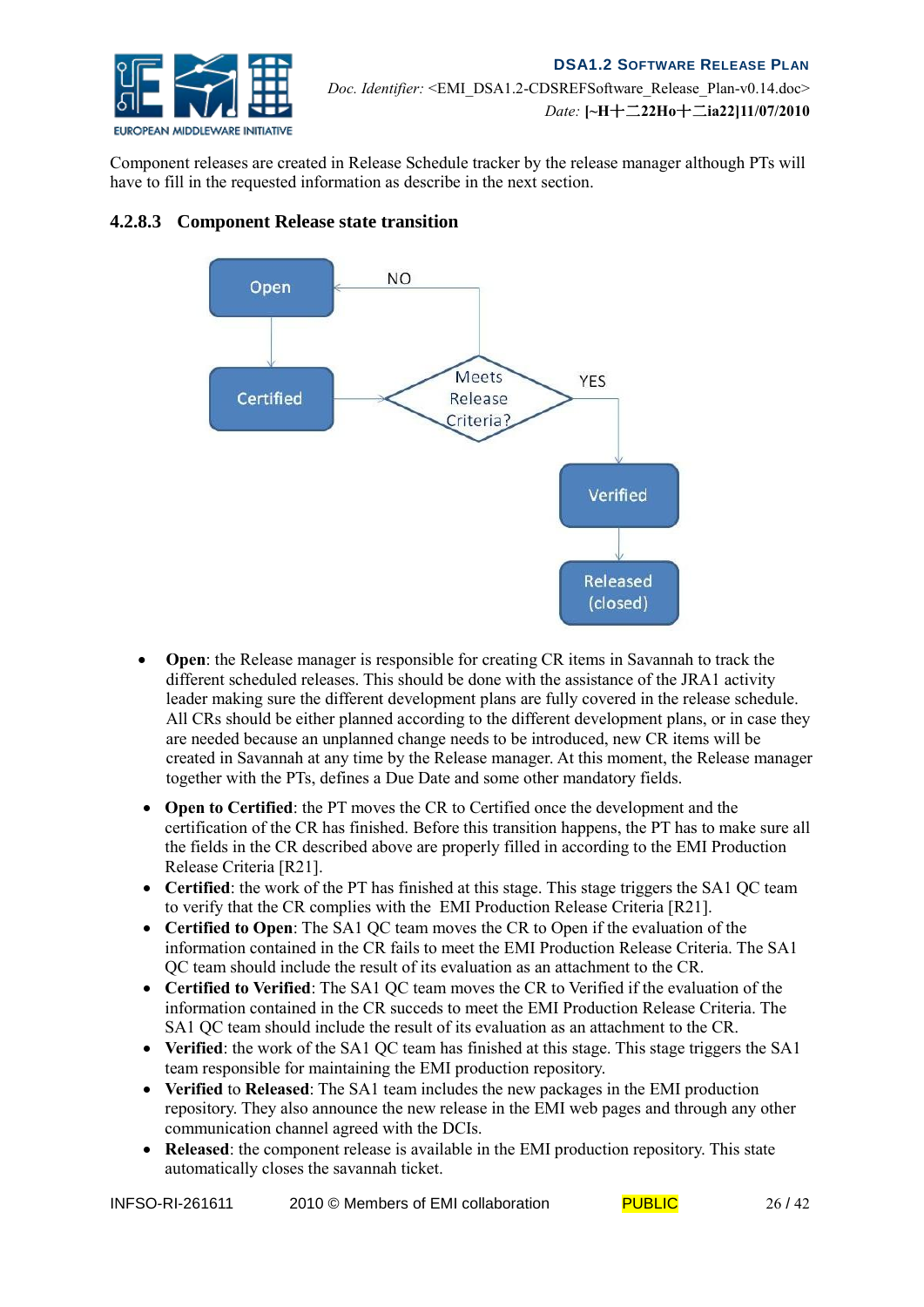

#### **4.2.8.4 Coordination Meetings, Communication Channels**

The release manager is responsible for organizing EMT coordination meetings where outstanding issues are discussed with the relevant parties. The agenda for the meetings should contain:

- Report on the status of releases by the release manager;
- Report on continuous integration by the release manager;
- Report about the progress of component releases not meeting the release schedule. This will be done by the relevant PT. A new deadline for the component release should be defined;
- Report about problems blocking a Component Release. This will be done by the PTs affected in the problem;
- Report about new RfCs with Priority High. The release manager will inform the EMT about unplanned RfC that have priority High, which means that the RfC needs to be included in the next release of the affected component;
- OA announcements. An SA2 representative should always be present at the EMT meetings to answer any question related to guidelines, tools or testbeds.

Meetings are held using the EVO system [R38] and the agendas are available under Indico [R39]. Developers are encouraged to subscribe to the mailing-list  $emt@eu-emieu$ , used for the EMT discussions, communications of meetings. All details of EMT activity are included a dedicated twiki page [R40].

The use of the Savannah project management tool [R49] was started for tracking EMT actions and EMI-0 tasks. The use of this tool will increase once the tracking activity for the EMI-1 release starts

#### <span id="page-26-0"></span>**4.3. EMI RELEASE PROCEDURES**

#### <span id="page-26-1"></span>**4.3.1 Scheduled Release Procedure**

Major, minor and revision releases will follow a scheduled release procedure, consisting of

- 1. Release Planning summary of activities
	- $\bullet$  identify requests for new features to be developed  $\&$  bug fixes to be implemented;
	- prioritize, plan and schedule the development  $&$  maintenance activities;
	- document  $&$  track release planning activities in the Development  $&$  Test Plans and by creating items in the User Requirements & Technical Objective Trackers & RfCs in the PTs trackers with approved priorities;
	- define the Release Schedule by creating the Components Releases items in the corresponding tracker;
- 2. Release Building summary of activities
	- develop new features, implement required bug fixes;
	- $\bullet$  test  $\&$  certify developed components:
	- Guidelines are provided by the SA2 regarding:
		- Build Integration  $\&$  Configuration [R20], defining how the four middleware distributions will manage to have a successful shared single build using standard external and internal dependencies and how to configure the selected build/integration tool to properly build each software component;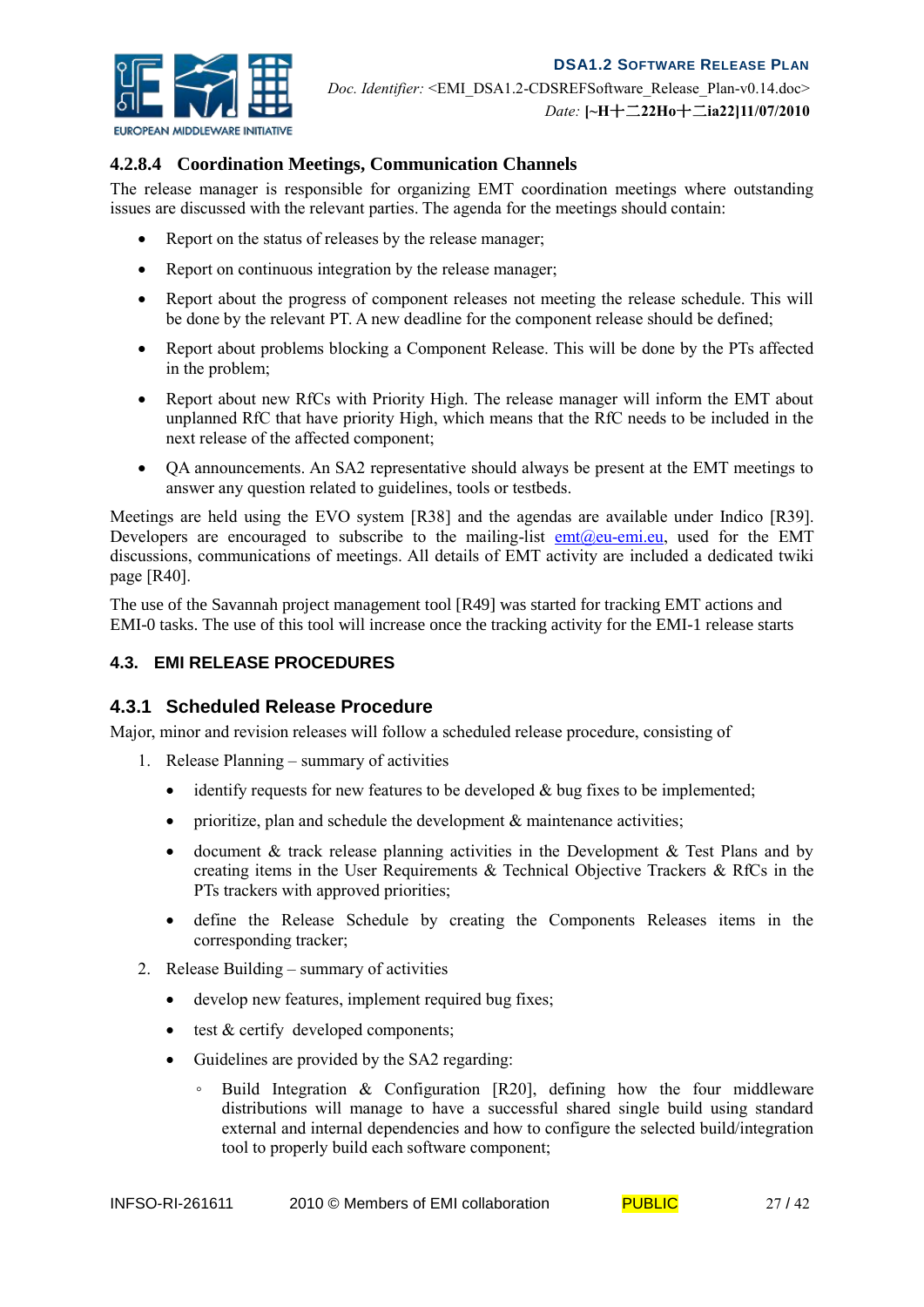

- Packaging[R23] EMI components will follow the Fedora & Debian packaging guidelines;
- Certification & Testing [R25], containing details on what kind of tests to perform and when; how to write a Software Verification and Validation Plan, how to perform certification on a component release; how to write a Software Verification and Validation Report;
- 3. Certification  $&$  Validation (acceptance testing) summary of activities
	- Component Releases are validated by the SA1 QC against the set of acceptance criteria defined by the Customers [R28] and the EMI Production Release criteria [R21];
	- components are made available for technical-preview;
	- components are deployed on the EMI-testbed for a (6 days) grace period under an automatic monitoring tool [R42];
- 4. Release Preparation & Deployment summary of activities
	- final packaging & signing of components:
	- components uploaded in the official EMI Software Repository [R43];
	- prepare & publish release documentation [R44]: Release Notes, Known Issues;
	- announce the Release to user communities/production infrastructures/customers, using the following delivery strategy:
		- general announcements:
			- EMI RSS Feed [Ref];
			- emi-announce mailing-list;
			- general user-communities mailing-lists (lcg-rollout) [R47];
		- specific announcements:
			- following EGI Staged-Rollout procedures [R45]: a GGUS ticket will be used to announce the availability of a new release; it's status will be followed in order to declare the Component Releases closed and the release deployment successful;
			- other DCIs procedures.

#### <span id="page-27-0"></span>**4.3.2 Emergency Release Procedure**

When a major incident, a defect considered critical or a security hole, is discovered during everyday usage of a software component or service in the production-infrastructure, or during bug fixing, debugging, regular testing activities or is triggered by external dependencies, an emergency release procedure will be followed. The entire process cannot take more than few days.

- 1. Release Planning:
	- An RfC and a corresponding CR should be created in the respective trackers;
	- The incident is analyzed and a priority is assigned to the RfC reflected afterwards in the type of release that will be prepared:
		- emergency release for the affected component/s, or
		- the solution will be provided in the next scheduled (revision/minor/major) release.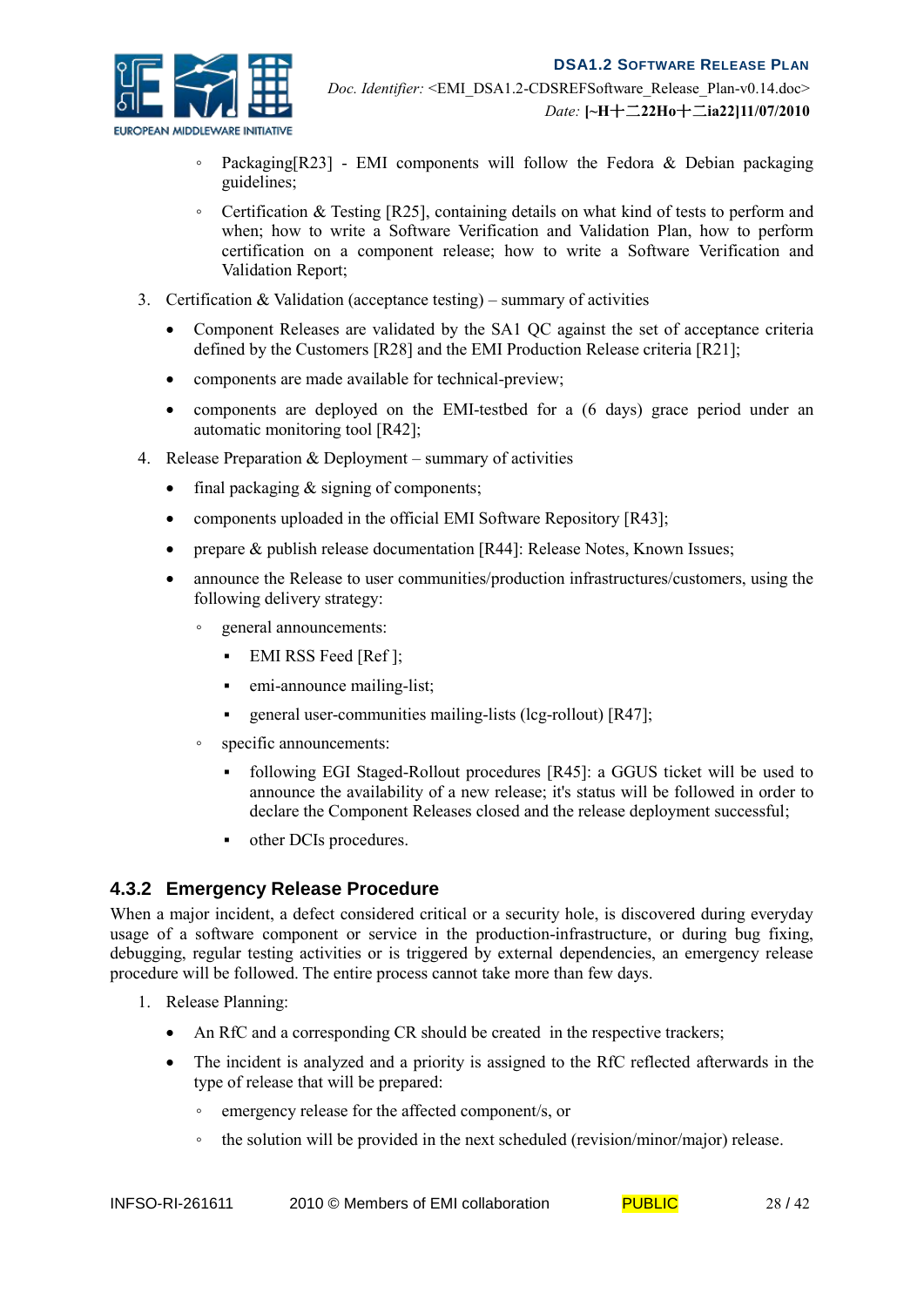

- Decision is taken by PTB & TACs if the emergency release of the component should be prepared on all mandatory platforms, or only on the affected ones;
- Decision is taken and communicated to developers, PT, about the deadline for providing the solution;
- 2. Release Building:
	- find the solution, implement  $&$  test it by the PT/s who's component/s are affected;
	- successfully build the package;
	- update CR with the necessary information (release notes, changelog, test teports)
- 3. Certification & Validation (acceptance testing):
	- SA1-QC team verifies test reports;
	- component/s is/are deployed on the testbed, continuously monitored;
- 4. Release Preparation & Deployment:
	- component/s are build, signed, uploaded to the EMI Release repository;
	- release notes are updated reflecting changes (fix or workaround);
	- $\bullet$  release is announced using the general  $\&$  specific channels described above.

#### <span id="page-28-0"></span>**4.4. RELEASE SCHEDULE**

The EMI Roadmap is structured on four major releases, called EMI 0 (Zugspitze), EMI 1 (Kebnekaise), EMI 2 (Matterhorn) and EMI 3 (Monte Bianco). The sequence of releases is shown in Figure 3.



The EMI releases are time-based. They are scheduled in advance for a certain date and a proposed content described in the Development Plans [Ref ]. As the release date approaches, components that

INFSO-RI-261611 2010 © Members of EMI collaboration PUBLIC 29/42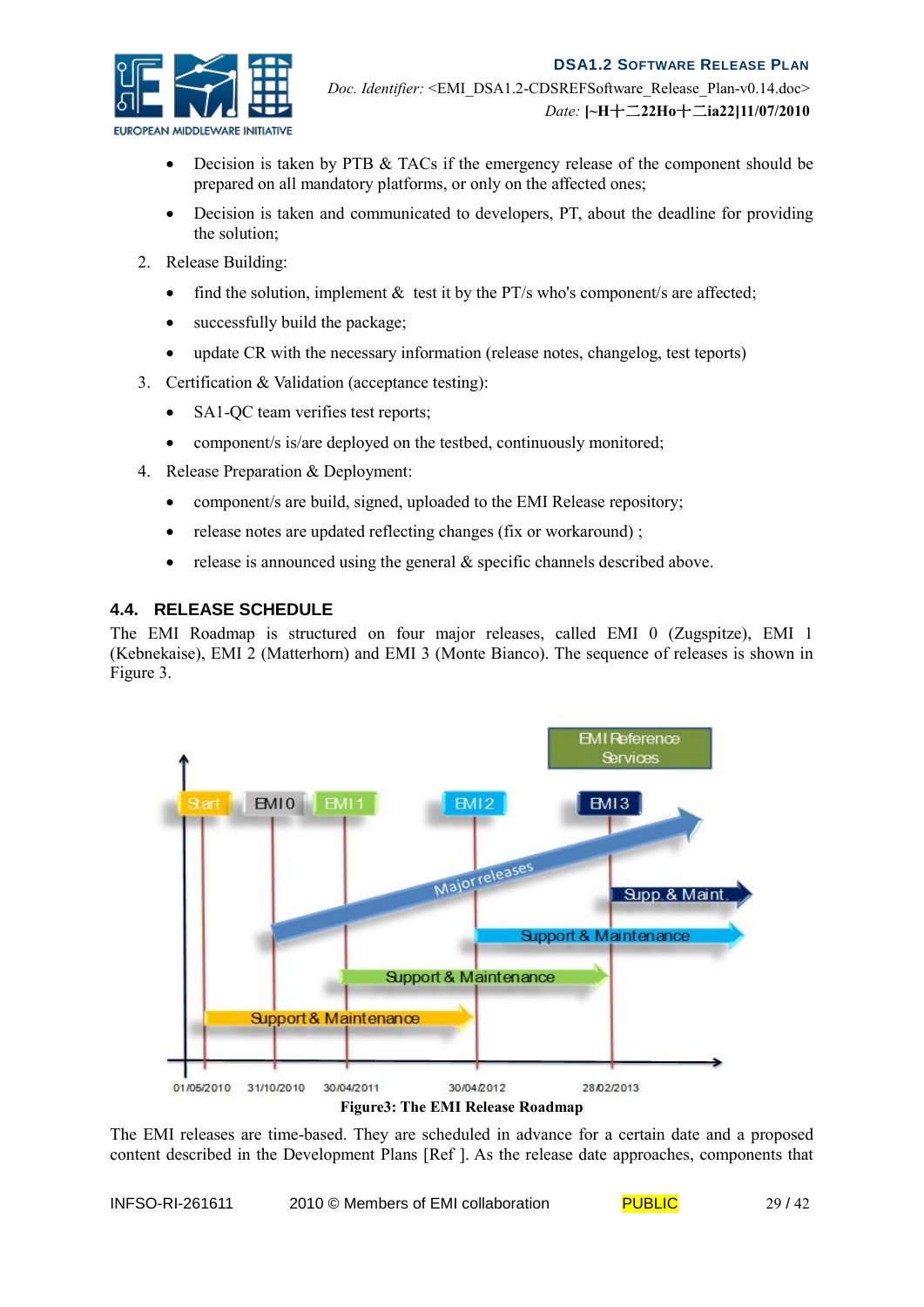are found not to meet the release criteria in time for the release are dropped and rescheduled for another release.

The release called EMI 0 is an internal release meant to be used as internal benchmark for validating the software engineering processes, the actual skills of EMI in managing the release, and specifically to construct a solid baseline for the public releases after solving the expected integration issues coming from merging together products from four middleware collaborations (ARC, gLite, UNICORE and dCache). The EMI 0 release follows an abbreviated cycle, where essentially only a subset of the integration and deployment testing is done as part of the Certification phase. Apart from EMI 0, all other releases follow the standard cycle and are followed by a period of support and maintenance according to the policies defined in the Software Maintenance and Support Plan [R4].

The major releases are checkpoints used to make sure that all technical objectives planned for that release are indeed implemented and working as expected, that all interface contracts among components are respected and that the acceptance criteria defined by the customers are all satisfied for all released components.

Between any two releases, each EMI Product can follow an internal release cycle similar to the overall release cycle, but with shorter timelines. The only constraint that each Product has to respect, apart from the overall acceptance criteria, is that its interfaces have to be backward compatible with the release currently in production. Any non backward compatible change must be released only as part of a major EMI Release at the end of the main release cycle. Using this release cycle, specific products versions can be released at any time during the year as minor releases or bug fix releases, following the plan defined in the development and release plans at the very beginning of the overall release cycle.

The foundation of the technical objectives scheduled bellow can be found in the EMI Technical Objectives [R46]

#### <span id="page-29-0"></span>**4.4.1 3-years Release Schedule**

EMI-Releases are time-based, tentatively delivered once per year, offering good balance between the conflicting requirements of stability and innovation, allowing in this way customers to plan in advance organize their updates, to have a preview of what will be available.

| <b>Release</b> | CodeName    | ReleaseDate       | <b>EndOfSupport</b> |
|----------------|-------------|-------------------|---------------------|
| EMI-1          | Kebnekaise  | April 30, 2011    | April 30, 2013      |
| EMI-2          | Matterhorn  | April 30, 2012    | April 30, 2014      |
| EMI-3          | MonteBianco | February 28, 2013 | ToBeDefined         |

**Table 1: EMI 3-year Major Release Schedule** 

#### <span id="page-29-1"></span>**4.4.2 Schedule Methodology**

EMI Release Schedules are proposed by the Release Manger to the EMT for discussion, the final version gets approved by the PEB/PTB.

| <b>Task/Milestone</b>  | <b>Start Day</b>                                                                          | Length                 |
|------------------------|-------------------------------------------------------------------------------------------|------------------------|
| Planning & Development | Day after the end of the Planning phase for More than 5 months<br>the previous GA Release |                        |
|                        | Feature Submission Deadline 15-8 months before the Feature Freeze                         | n/a                    |
| <b>Feature Freeze</b>  | 2 month before the RC (Dic $20xx$ )                                                       | Until GA               |
| <b>INFSO-RI-261611</b> | 2010 © Members of EMI collaboration                                                       | <b>PUBLIC</b><br>30/42 |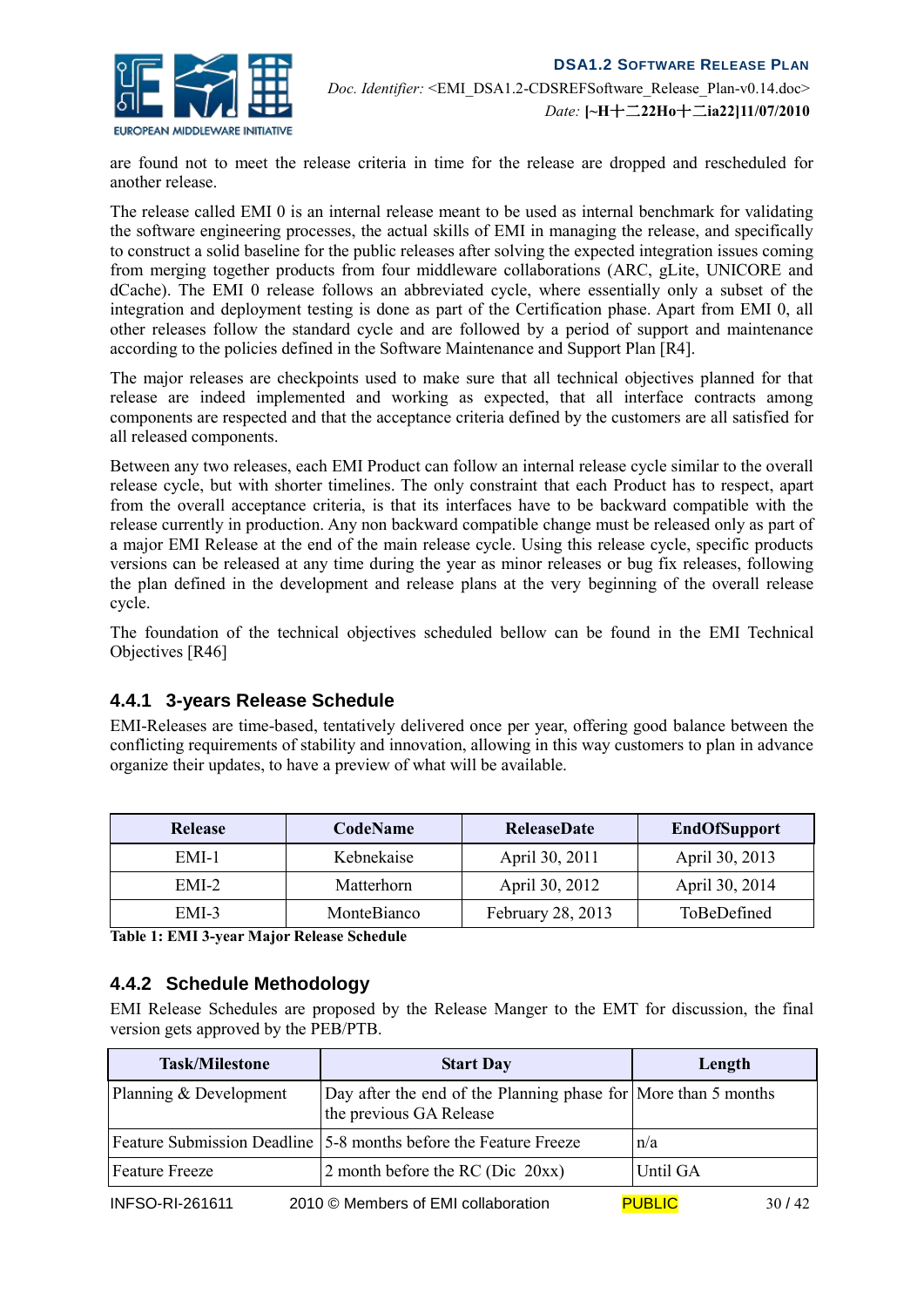

| Testing & Certification                | 1 day after the Feature Freeze                                                                                                                           | 2 months            |
|----------------------------------------|----------------------------------------------------------------------------------------------------------------------------------------------------------|---------------------|
| <b>Feature Complete</b>                | 1 month after the Testing $\&$ Certification 1 month<br>begin                                                                                            |                     |
| Final Change Deadline<br>(code freeze) | End of Testing & Certification                                                                                                                           | Until GA            |
| Release Candidate                      | End of Testing & Certification<br><b>Start Acceptance Testing</b><br>2 months before GA-release day (Feb 20xx)<br>3 days after the Final Change Deadline | Until GA            |
| Compose Final RC                       | Same as Release Candidate                                                                                                                                | 1 week              |
| <b>Technical-Previews</b>              | 1 month before the GA                                                                                                                                    | Should last 2 weeks |
| Test Final RC                          | 2 weeks before GA                                                                                                                                        | 6 days              |
| <b>GA Release</b>                      | April $30, 20xx$                                                                                                                                         | n/a                 |
| Maintenance                            | GA release day                                                                                                                                           | $\sim$ 2 years      |
| End of Life                            | 2 years after the GA of current release                                                                                                                  | n/a                 |

where:

Feature Submission Deadline:

- final date that new features can be submitted to the release;
- new features must be submitted to next release.

Feature Freeze:

- feature development is complete or in a significantly complete state so that the feature can be adequately tested;
- after the Feature Freeze: new enhancements should not be added; changes to components that require other (dependent) software components to make changes as well, should be avoided;
- for introducing exceptions an exception process and evaluation will be defined.

Feature Complete:

- software components contain all intended functionality of the final version;
- still have to undergo testing and bug fixing, performance or stability enhancement before they can become Release Candidates.

Final Change Deadline:

- code freeze date meaning that no changes whatsoever are permitted to components source code. Critical components, components on which others depend, will have a different code freeze calendar;
- no more updates are made to the emi-dev repository; packages are moved to the emi-test repository.

GA Release – General Availability Release:

software components are delivered to Customers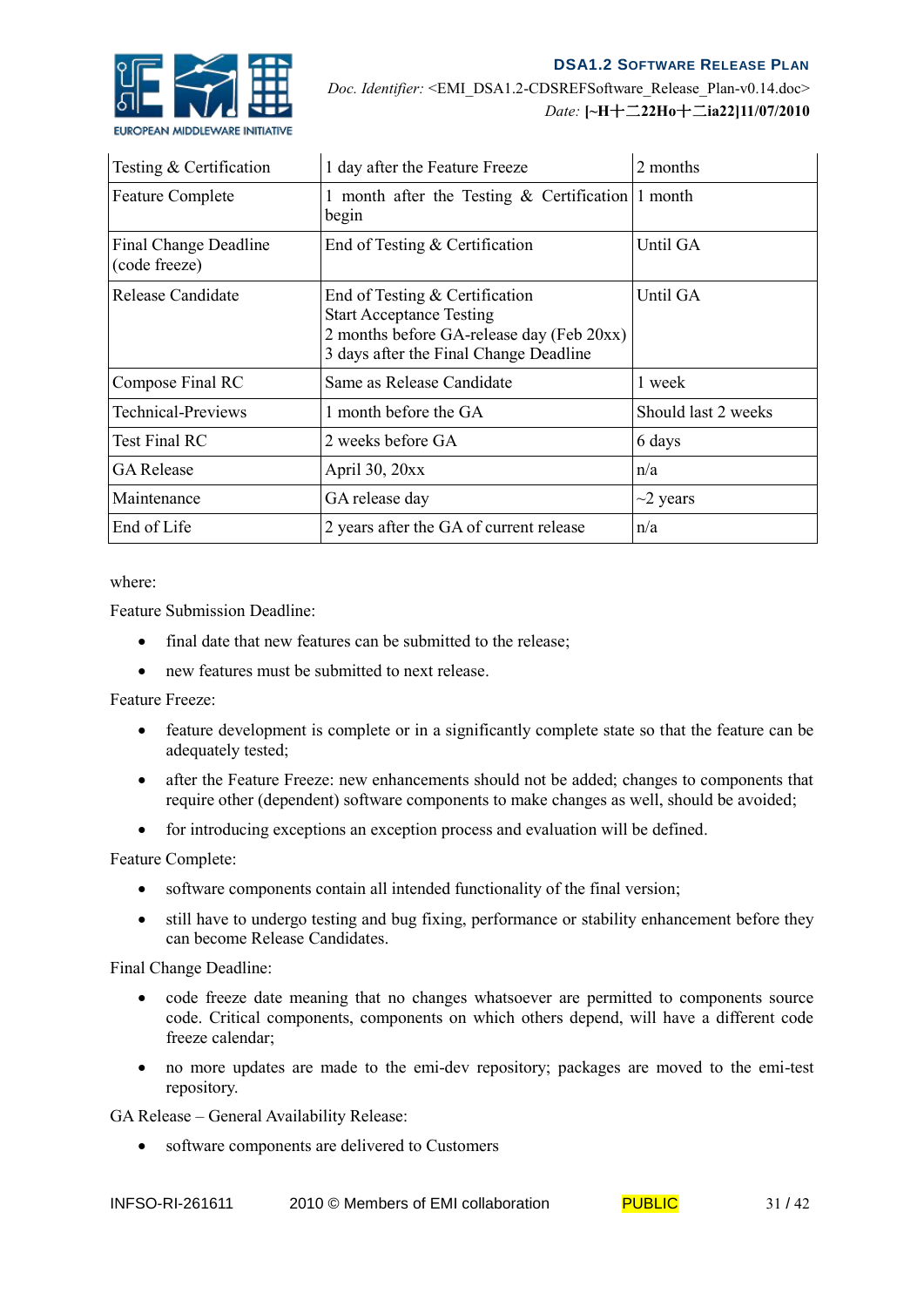

#### **4.4.2.1 Maintenance Schedule & End-of-Life**

EMI major releases will be maintained for approximately 2 years, after the corresponding release date, as mentioned in the Table 1: EMI 3-year Major Release Schedule. When a release reaches the point where it is no longer supported, updates are no longer created for it and it is considered *End of Life* (EOL). A specific procedure will be created, containing the tasks to be followed in case of EOL.

# <span id="page-31-0"></span>**4.4.3 EMI-1 (Kebnekaise) Schedule**

#### **4.4.3.1 Key Features**

| Component                               | <b>Summary</b>                                                                                                                                                         | <b>Status</b> |
|-----------------------------------------|------------------------------------------------------------------------------------------------------------------------------------------------------------------------|---------------|
| A-REX                                   | support of GLUE2<br>information<br>providers.                                                                                                                          | 75%           |
| <b>CREAM</b>                            | support of GLUE2 information<br>providers.                                                                                                                             | 50%           |
| U.TSI,<br>U.XNJS,<br>U.UAS,<br>WSRFLite | support of GLUE2<br>information<br>providers.                                                                                                                          |               |
| <b>WMS</b>                              | matchmaking module of the WMS<br>will be enhanced to be compliant<br>with GLUE2.                                                                                       |               |
| Libarcelient/arc*                       | enhanced to work with GLUE2-<br>compliant information.                                                                                                                 |               |
| <b>UCC</b>                              | enhanced to work with GLUE2-<br>compliant information.                                                                                                                 |               |
| <b>HILA</b>                             | enhanced to work with GLUE2-<br>compliant information.                                                                                                                 |               |
| <b>DPM</b>                              | enable GLUE2.0 support<br>support of the HTTP(S) protocol<br>support NFS4.1 (experimental<br>version)<br>prototype-level support for the<br>"file://" access protocol. |               |
| dCache                                  | enable GLUE2.0 support<br>enable the use of HTTP(S) protocol<br>prototype-level support<br>for the<br>"file://" access protocol.                                       |               |
| <b>UAS-D</b>                            | expose GLUE2.0 compliant<br>information about storages.                                                                                                                |               |
| <b>StoRM</b>                            | enable GLUE2.0 support<br>support of the HTTP(S) protocol<br>prototype-level support for the<br>"file://" access protocol.                                             |               |

Detailed Feature List is contained in the Development & Test Plan [Ref ] and tracked in the Release Schedule tracker [R30]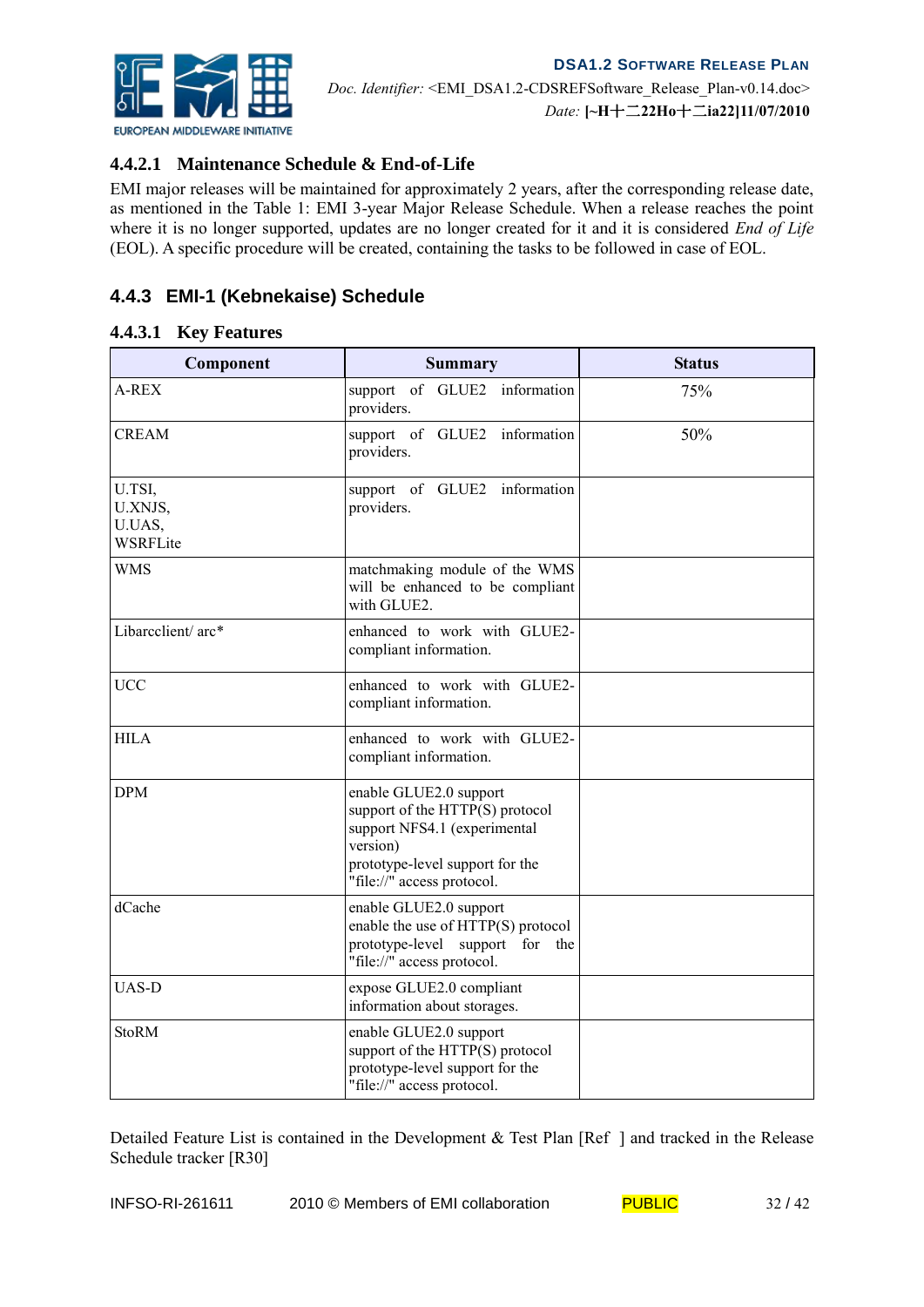

All software components to be part of EMI-1 will go through the Testing  $&$  Certification process, even if no developments are planned with respect to the production versions, to ensure that acceptance and release criteria are met.

#### **4.4.3.2 Key Milestones**

| <b>Start Date</b> | <b>Task/Milestone</b>                                      |
|-------------------|------------------------------------------------------------|
| May 1, 2010       | <b>EMI</b> project starts<br>Planning & Development Begins |
| October 1, 2010   | <b>Feature Submission Deadline</b>                         |
| December 31, 2010 | Feature freeze (Development ends)                          |
| January 1, 2011   | Testing & Certification                                    |
| February 1, 2011  | <b>Feature Complete</b>                                    |
| February 28, 2011 | Final Change Deadline (code freeze)                        |
| March 1, 2011     | RC/Compose Final RC                                        |
| April 1, 2011     | <b>Technical -Preview</b>                                  |
| April 15, 2011    | Test Final RC                                              |
| April 30, 2011    | <b>GA</b> Release                                          |

# <span id="page-32-0"></span>**4.4.4 EMI-2 (Matterhorn) Schedule**

Year-2 of the project development activity will be mostly focused on integration and deployment of messaging services, integration of virtualization technology and standardization of interfaces. Details will be contained in the Development And Test Plans document to be prepared by the JRA1.

#### **4.4.4.1 Key Features**

|                                                                                                                                      | <b>Technical Area/Components</b>    |                                                                                     | <b>Summary</b> |               |       |
|--------------------------------------------------------------------------------------------------------------------------------------|-------------------------------------|-------------------------------------------------------------------------------------|----------------|---------------|-------|
| Compute Area (2):<br>$*$ A-REX<br>* CREAM<br>* UNICORE - EMS<br>* libarcclient<br>$*$ arc $*$<br>* CREAM Client<br>* UCC<br>$*$ HILA |                                     | Implementation of the agreed common<br>submission and management methods            |                |               | job   |
| Compute Area (3):<br>$*$ A-REX<br>* CREAM                                                                                            |                                     | Provide limited interactive access for at least one<br><b>EMI</b> Computing element |                |               |       |
| Compute Area (4):<br>$* A-REX$<br>* CREAM<br>* UNICORE XNJS                                                                          |                                     | Support for the agreed compute accounting record<br>(UR)                            |                |               |       |
| INFSO-RI-261611                                                                                                                      | 2010 © Members of EMI collaboration |                                                                                     |                | <b>PUBLIC</b> | 33/42 |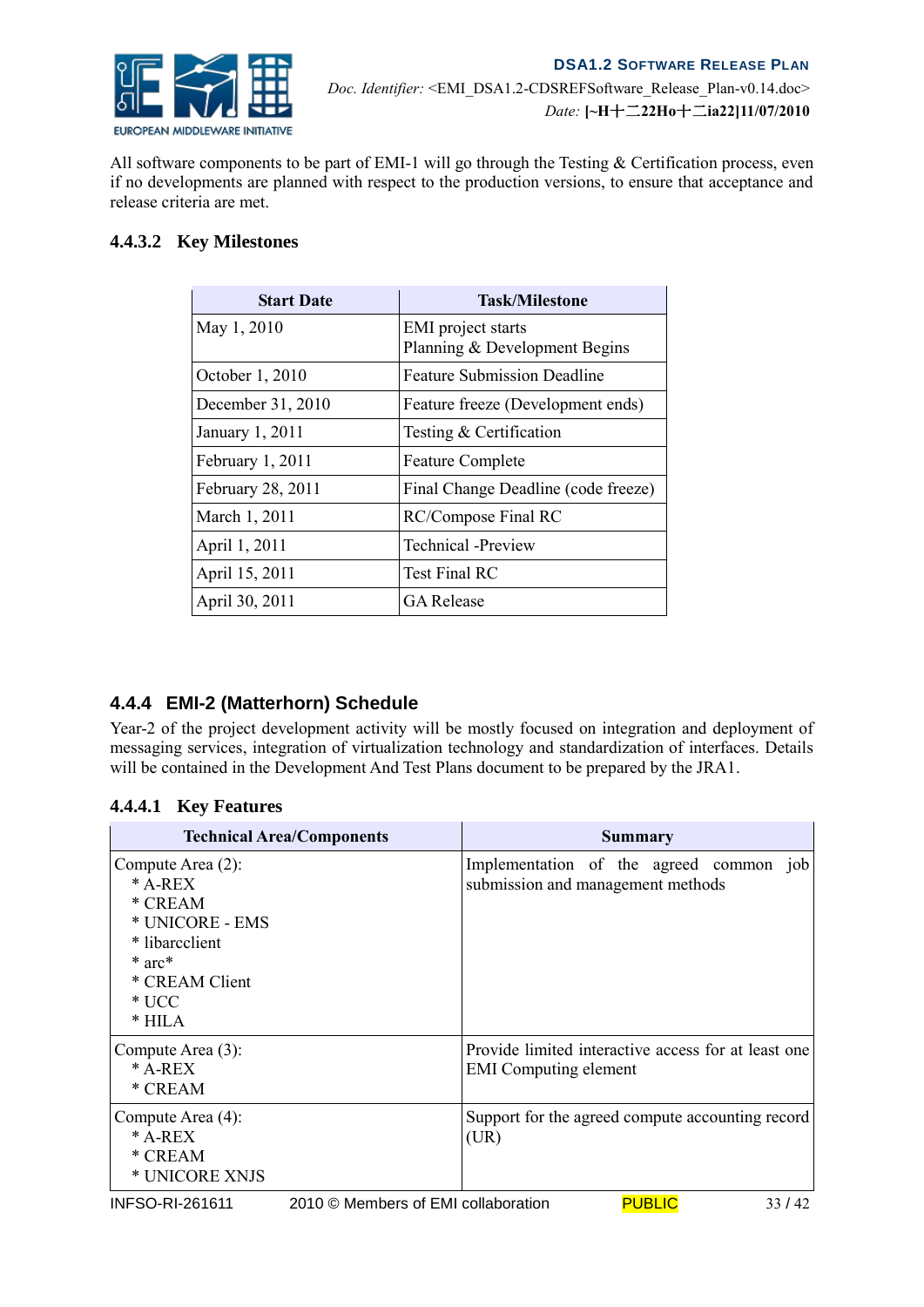

| * UAS-Compute<br>* UNICORE TSI                                                                               |                                                                                                                                |
|--------------------------------------------------------------------------------------------------------------|--------------------------------------------------------------------------------------------------------------------------------|
| Compute Area (5):<br>* libarcclient<br>$*$ arc $*$<br>* CREAM client<br>* WMS client<br>$*$ UCC<br>$*$ HILA  | Consolidation and harmonization of compute area<br>clients/APIs                                                                |
| Compute Area (6):<br>$* A-REX$<br>* Janitor<br>* WMS<br>* CREAM<br>* UNICORE EMI-XS<br>* EMI Compute Clients | EMI compute clients are able to request access to<br>virtualized resource managers and appliances                              |
| Data Area (5):<br>* dCache<br>* StoRM<br>* DPM<br>* UAS-Data<br>* GFAL<br>* libarcdata2                      | All storage elements publishing full set of GLUE<br>2.0 storage information                                                    |
| Data Area (6):<br>* dCache<br>* StoRM<br>* DPM                                                               | All storage elements offering support for the<br>WebDav protocol                                                               |
| Data Area (7):<br>* dCache<br>* StoRM<br>* DPM<br>* All data clients                                         | Using https instead of httpg for the SRM protocol<br>as a production implementation in all the storage<br>elements and clients |
| Data Area (8):<br>* dCache<br>* StoRM<br>* DPM<br>* FTS<br>* GFAL<br>* libarcdata2                           | Overall consolidation of data area by adopting a<br>consistent interpretation of SRM                                           |
| Data Area (9):<br>* GFAL<br>* libarcdata2<br>* emi datalib (new)                                             | Providing a common set of data access libraries at<br>least between gLite and ARC                                              |
| Data Area (10):<br>$*$ LFC<br>* dCache<br>* StoRM<br>* DPM                                                   | Solve the synchronization problem of the storage<br>elements and the file catalogue                                            |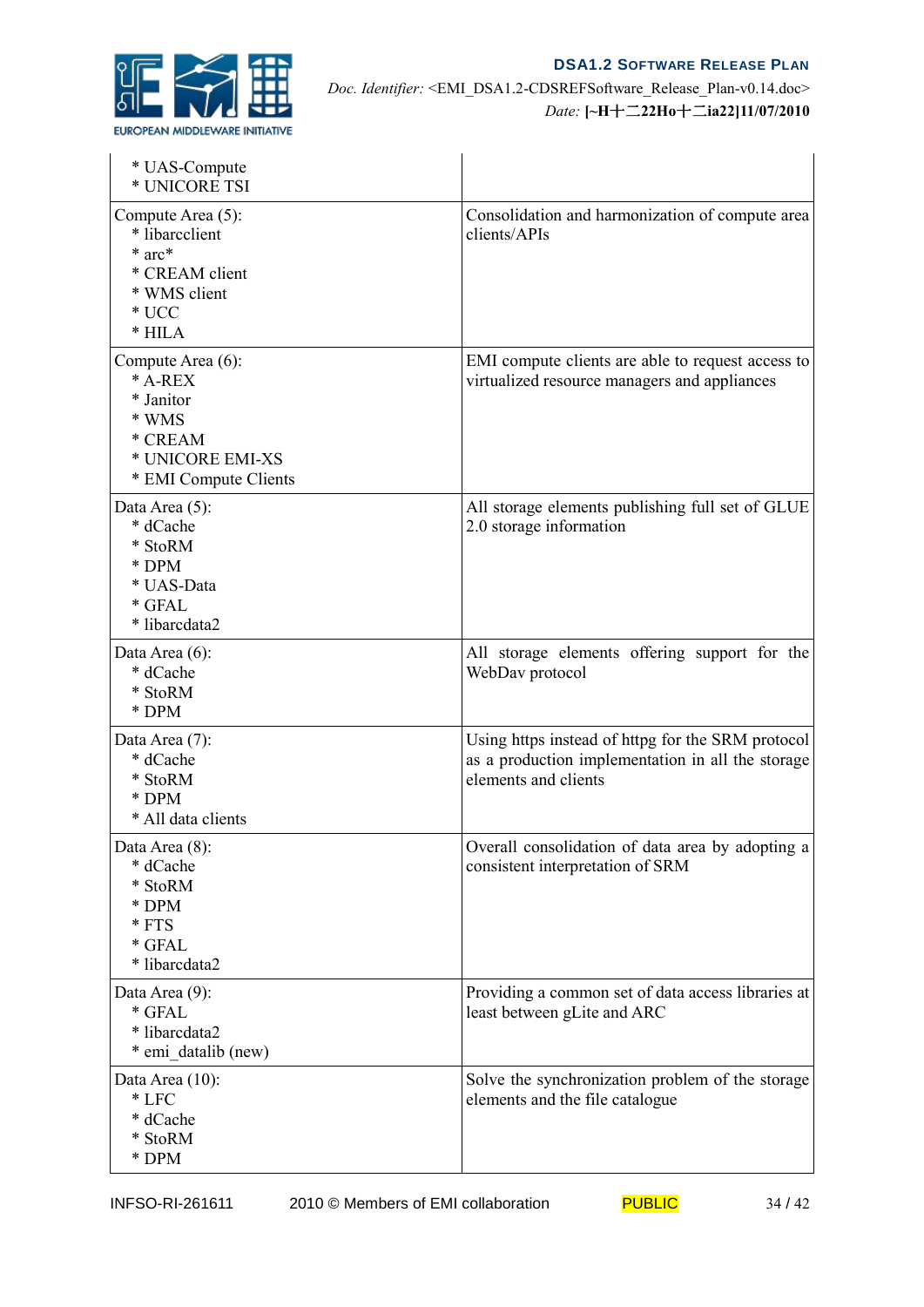

| Infrastructure Area (6):<br>* EMI Registry (new)                                                                                                    | Implement the common EMI Registry                                                                                              |
|-----------------------------------------------------------------------------------------------------------------------------------------------------|--------------------------------------------------------------------------------------------------------------------------------|
| Infrastructure Area (7):<br>* All EMI services<br>* all infosys clients (WMS included)                                                              | Fully utilize and support the GLUE2 information<br>model                                                                       |
| Infrastructure Area (10):<br>* DGAS HLR sensors<br>* APEL-publisher<br>* JURA<br>* new-publisher for data area services                             | Implement or adapt the accounting record<br>publishers of compute and data area services to<br>use the common messaging system |
| Security Area (2):<br>* STS<br>$*$ SLCS<br>* VOMS                                                                                                   | Simplified management of security credentials by<br>reducing the complexities of handling certificates                         |
| Security Area (3):<br>* Emi authNlib (new component)                                                                                                | libraries<br>Provide<br>authentication<br>common<br>supporting X.509 and optionally SAML                                       |
| Security Area (4):<br>* EMI security clients and utilities                                                                                          | Consolidation and reduction in the number of<br>security CLIs                                                                  |
| Security Area (5):<br>* VOMS<br>* UVOS                                                                                                              | Agreement and full support for a common single<br>X.509 and SAML based Attribute Authority<br>Service                          |
| Cross Area $(5)$ :<br>* A-REX<br>* CREAM<br>* U.EMIEX (new)                                                                                         | An EMI-blessed delegation solution for at least<br>the computing area                                                          |
| Cross Area $(6)$ :<br>* A-REX<br>* CREAM<br>* CEMON<br>* UNICORE Compute and Data<br>* UNICORE/X<br>* ARGUS<br>* VOMS<br>* STS<br>* SLCS<br>* Hydra | Definition and implementation of initial support<br>for the common SAML profile all over the<br>middleware stacks              |
| Cross Area (7):<br>* CREAM<br>* CEMON<br>* WMS<br>* A-REX<br>* HED<br>* UNICORE/X<br>* UAS-Compute<br>* ARGUS                                       | Integration of the compute area services with the<br><b>ARGUS</b> authorization framework                                      |
| Cross Area (8):<br>* DPM<br>* dCache                                                                                                                | Initial integration of the storage elements with the<br><b>ARGUS</b> authorization framework                                   |
| INFSO-RI-261611<br>2010 © Members of EMI collaboration                                                                                              | <b>PUBLIC</b><br>35/42                                                                                                         |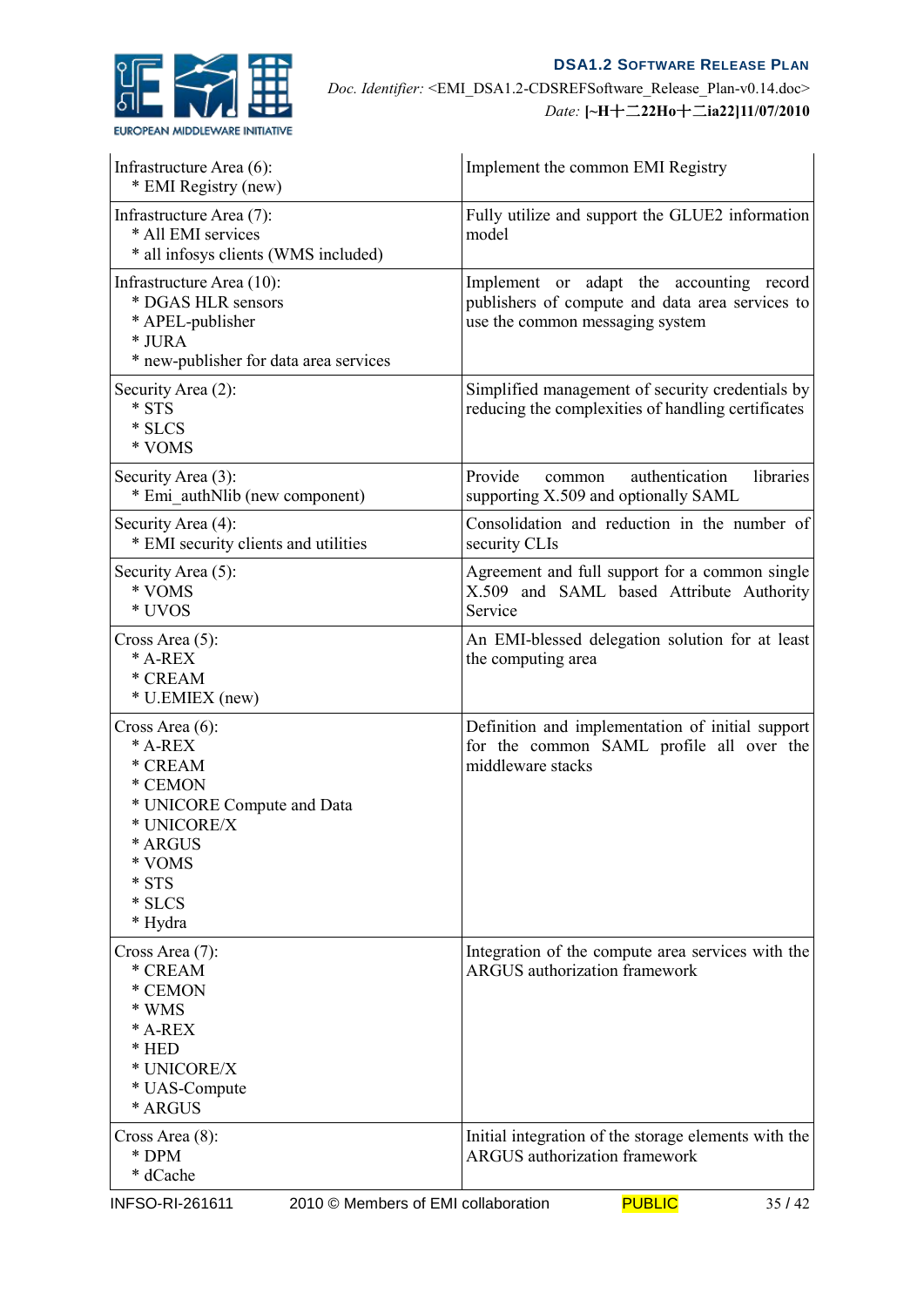

| * StoRM<br>$*$ FTS<br>* ARGUS                                                                                                                           |                                                                                                                            |
|---------------------------------------------------------------------------------------------------------------------------------------------------------|----------------------------------------------------------------------------------------------------------------------------|
| Cross Area $(9)$ :<br>$*$ DPM<br>* dCache<br>* StoRM<br>* gfal<br>* WMS<br>* CREAM<br>$* A-REX$<br>$*$ HED<br>* libarcclient<br>* libarcdata2<br>* VOMS | The legacy Globus security infrastructure (GSI)<br>will be replaced with a common security solution                        |
| Cross Area $(10)$ :<br>* all EMI services                                                                                                               | Adapt or implement monitoring interfaces,<br>sensors, providers for compute, data, security and<br>infrastructure services |
| Cross Area (11):<br>* all EMI services                                                                                                                  | Investigate service instrumentation interface for<br>compute, data, security and infrastructure services                   |

Component Releases will be created in the Release Scheduler tracker for all software components mentioned in the table above. Final list will be available once the Feature Submission Deadline for EMI-2 will be reached.

#### **4.4.4.2 Key Milestones**

Tentative Year-2 Schedule is presented in the table bellow (Table # ). Definitive schedule will be adjusted after the EMI-1 release

| <b>Start Date</b> | <b>Task/Milestone</b>               |
|-------------------|-------------------------------------|
| October 2, 2010   | Planning                            |
| March 1, 2011     | New Developments start              |
| May 1, 2011       | Maintenance of EMI-1 start          |
| May 1, 2011       | <b>Feature Submission Deadline</b>  |
| December 31, 2011 | Feature freeze (Development ends)   |
| January 1, 2011   | Testing & Certification             |
| February 1, 2012  | <b>Feature Complete</b>             |
| February 28, 2012 | Final Change Deadline (code freeze) |
| March 1, 2012     | RC/Compose Final RC                 |
| April 1, 2012     | <b>Technical -Preview</b>           |
| April 15, 2012    | Test Final RC                       |
| April 30, 2012    | <b>GA</b> Release                   |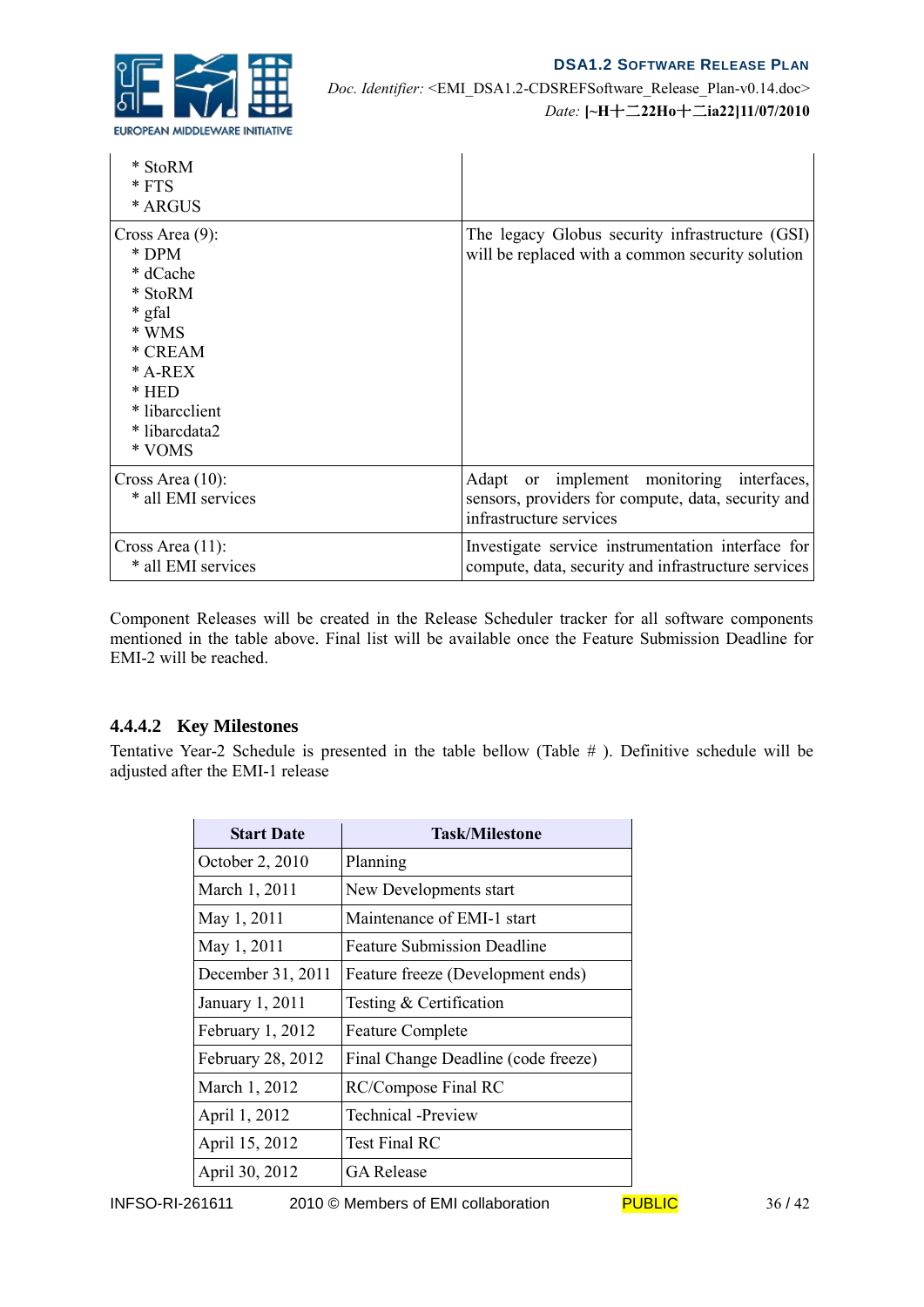

# <span id="page-36-0"></span>**4.4.5 EMI-3 (MonteBianco) Schedule**

Year-3 workplan will consist on addressing new requirements, revision of business and exploitation plans.

#### **4.4.5.1 Tentative Key Features**

| <b>Technical Area/Components</b>                                                                                                                 | <b>Summary</b>                                                                                                                  |
|--------------------------------------------------------------------------------------------------------------------------------------------------|---------------------------------------------------------------------------------------------------------------------------------|
| Compute Area (7):<br>* A-REX<br>* CREAM<br>* UNICORE TSI<br>* UNICORE XNJS<br>* UNCORE EMI-XS                                                    | Successful computational usage of emerging<br>models i.e. clouds with<br>computing<br>EMI<br>components (scaling out to clouds) |
| Compute Area (8):<br>* MPI-Start<br>* MPI-Utils<br>* BLAH<br>* CREAM<br>* WMS<br>$*$ A-REX<br>* UNICORE TSI<br>* UNICORE XNJS<br>* UAS - Compute | Provision<br>of<br><b>MPI</b><br>execution<br>a<br>common<br>framework, a "backend" across the different<br>computing services  |
| Compute Area (9):<br>* MPI-Start<br>* MPI-Utils<br>* BLAH<br>* CREAM<br>* WMS<br>$*$ A-REX<br>* UNICORE TSI<br>* UNICORE XNJS<br>* UAS - Compute | Extend the parallel computing capabilities to<br>better address multi-core jobs on all emerging<br>architectures resources      |
| Data Area (11):<br>* EMI data access clients                                                                                                     | Completed migration to the common set of data<br>access libraries                                                               |
| Data Area (12):<br>* dCache<br>* StoRM<br>* DPM<br>* UAS-Data<br>$*$ FTS                                                                         | Add support for storage space usage accounting<br>on the SE/FTS side                                                            |
| Infrastructure Area (11):<br>* lcg-info<br>* lcg-infosite<br>* gstat-validation<br>* GFAL                                                        | Consolidation and reduction in the number of<br>information system discovery APIs and CLIs                                      |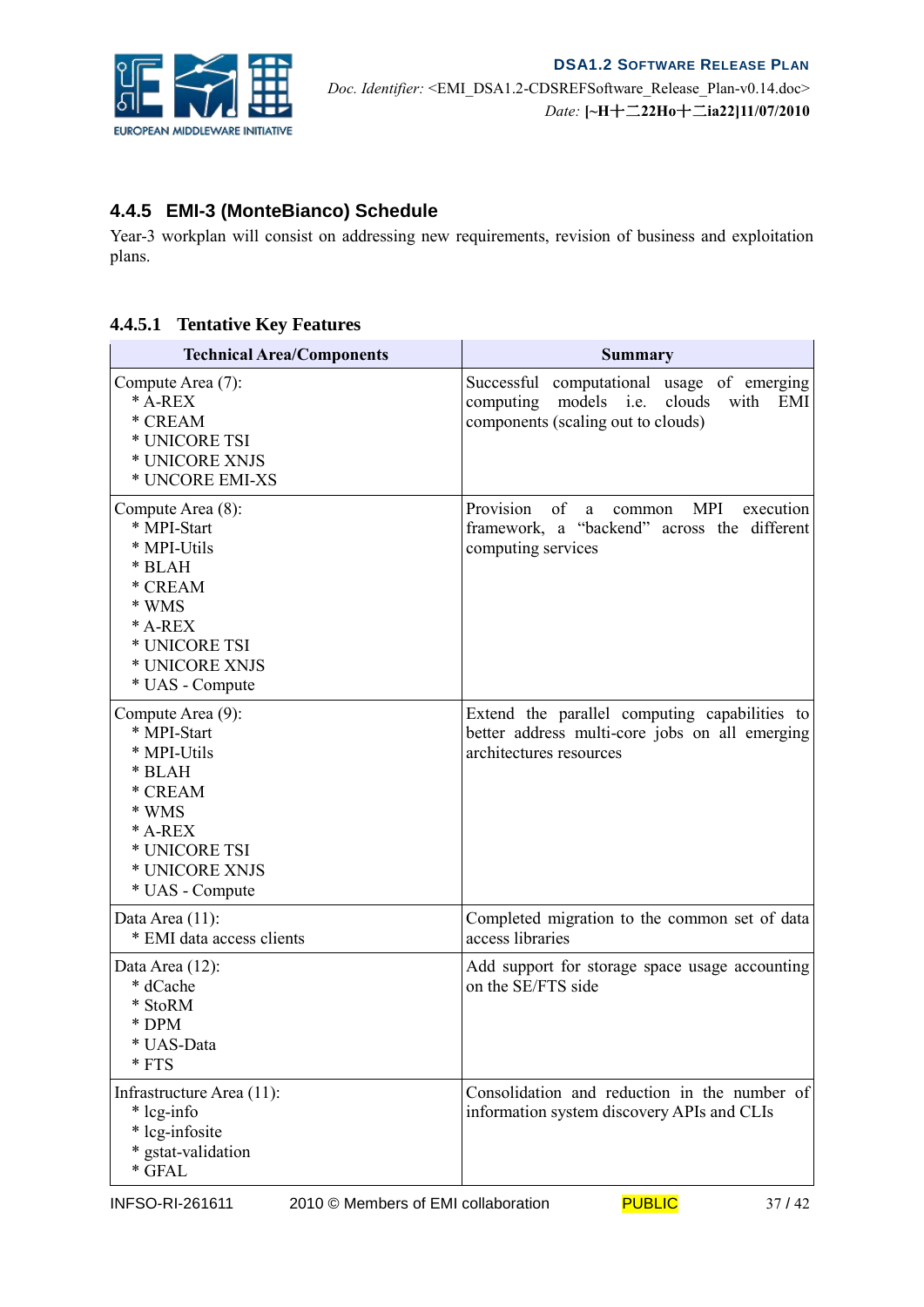

| * libarcclient<br>$*$ HILA<br>* U. client libs<br>* SAGA-SD<br>* SAGA-ISN |                                                                                                                           |
|---------------------------------------------------------------------------|---------------------------------------------------------------------------------------------------------------------------|
| Security Area $(6)$ :<br>* all security area components                   | Substantial simplification and reduction in the<br>number of security area libraries, internal<br>components and services |
| Security Area (7):<br>* Pseudonymity<br>* Hydra                           | Provide a transparent solution for encrypted<br>storage utilizing ordinary EMI SEs                                        |
| Cross Area $(12)$ :<br>* all EMI services                                 | Complete migration to the new AuthN libraries                                                                             |

#### **4.4.5.2 Tentative Key Milestones**

| <b>Start Date</b> | <b>Task/Milestone</b>                                                                     |
|-------------------|-------------------------------------------------------------------------------------------|
| May 2, 2011       | Planning                                                                                  |
| March 1, 2012     | New Developments start                                                                    |
| May 1, 2012       | Maintenance of EMI-2 starts<br>Maintenance of EMI-1 continues                             |
| May 1, 2012       | <b>Feature Submission Deadline</b>                                                        |
| October 31, 2012  | Feature freeze (Development ends)                                                         |
| November 1, 2012  | Testing & Certification                                                                   |
| December 1, 2012  | <b>Feature Complete</b>                                                                   |
| December 31, 2012 | Final Change Deadline (code freeze)                                                       |
| January 1, 2013   | RC/Compose Final RC                                                                       |
| February 1, 2013  | <b>Technical -Preview</b>                                                                 |
| February 15, 2013 | Test Final RC                                                                             |
| February 28, 2013 | GA release<br><b>EOL EMI-1</b><br>Maintenance EMI-2 continues<br>Maintenance EMI-3 starts |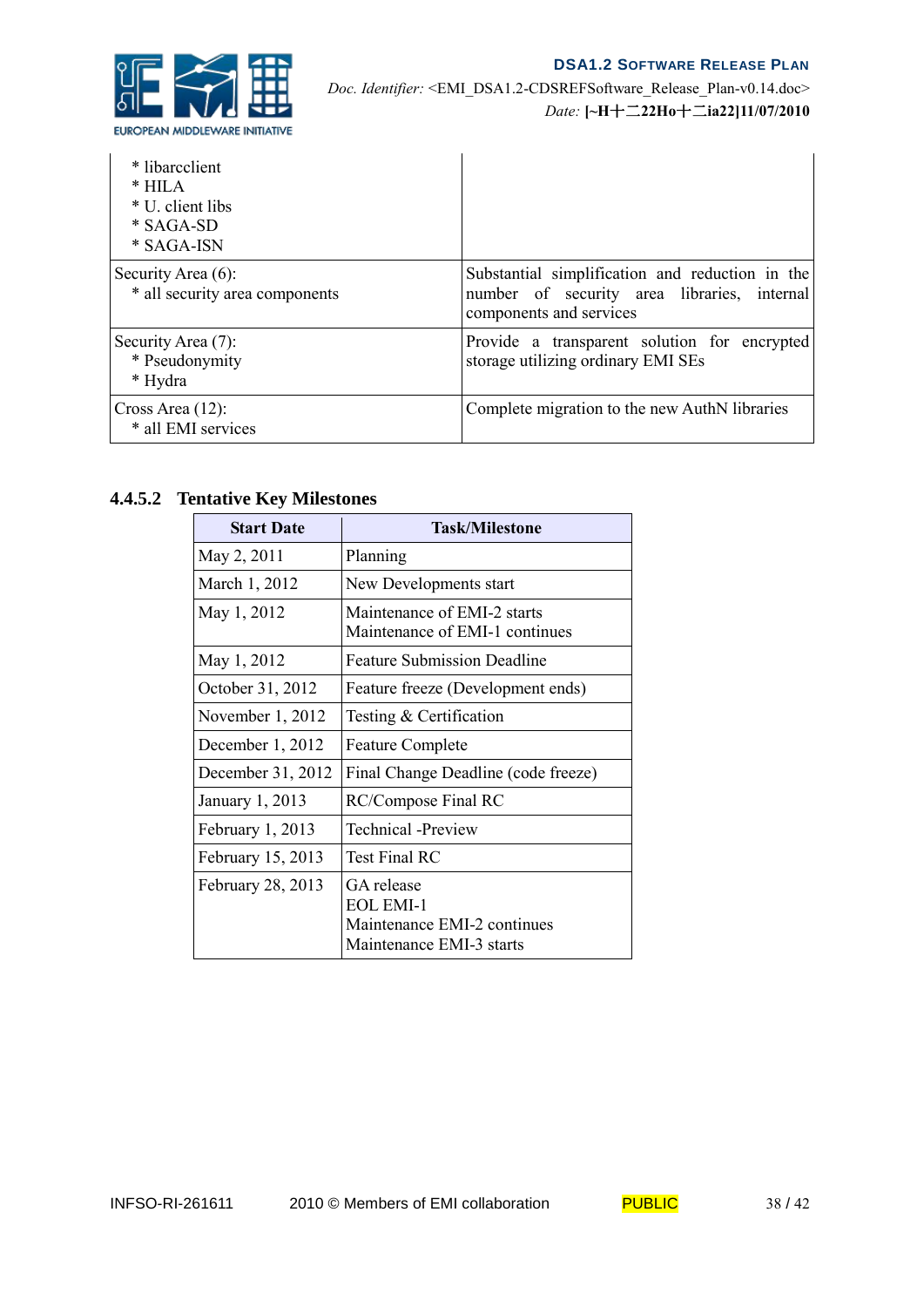

# <span id="page-38-0"></span>**5. INTERNAL RELEASE EMI-0 (ZUGSPITZE)**

EMI-0 is an "exercise" release designed to understand how to apply the agreed procedures, find any problem about tools and processes and in general fine tune the EMI software engineering process before the EMI 1 release. The outcome of EMI 0 is not expected to be released to external users. The goal of EMI 0 is to prepare a consistent, coherent repository of non-conflicting packages by the end of October 2010 without any specific commitment on functionality.

The specific goal of EMI-0 is to construct a solid baseline for the public releases after solving the expected integration issues coming from merging together products from four middleware collaborations (ARC, gLite, UNICORE and dCache). In order to achieve it's goals, general and specific procedures were agreed and implemented and followed through a schedule consisting mainly in build configuration and integration steps, presented in the MSA1.2.1 - EMI Reference Releases [Ref], and summarized below.

#### <span id="page-38-1"></span>**5.1. GENERAL PROCEDURES**

- A single tool will be used to perform integration builds from source (nightly builds). All build tools will be supported and integrated via this unified integration system. Even though ETICS cannot be considered the optimal tool for each environment, it is the only one able to handle an integration build from source of all the four middleware distributions. Therefore it will be used to produce a first unified integration system.
- Globus packages for EMI shall be taken from existing standard repository like EPEL whenever available. All components in EMI shall adopt this strategy.
- EMI is to use a common build, test and QA system as much as practically possible. Currently the system of choice is ETICS. All components to be released as part of EMI must have configurations in ETICS.
- EMI is released on two sets of platforms, mandatory and optional. Mandatory platforms must be supported by all components in EMI, optional platforms can be supported by individual PTs depending on needs of technical capabilities.
- All components in EMI must be provided in the standard packaging formats typical of the supported mandatory platforms. Currently this means rpms for RHEL5 and compatible platforms and debs for Debian 5 and compatible platforms.
- The EMI Repository must contain always non conflicting packages and only packages that are not commonly available on standard OS repositories or other mainstream repositories such as Fedora or EPEL.

#### <span id="page-38-2"></span>**5.2. EMI-0 SPECIFIC PROCEDURES**

- The starting platform will be Scientific Linux 5 x86 64 with the following enabled YUM repositories: SL5 X86\_64, EPEL 5 x86\_64, glite 3.2 X86\_64.
- A new ETICS platform and Worker Node is available: "sl5\_x86\_64\_gcc412EPEL" which will have all the RPMs required to build the whole EMI distribution already installed in the VM image. Full RPM list: EMI\_SL5\_x86\_64\_EPEL\_rpmlist.txt [R51].
- A new EMI project is available where all the EMI software will be built. All the EMI configurations required to build will be part of this project.
- Configurations already existing in other parts of the system are cloned and moved in the EMI project, upon request.

| <b>INFSO-RI-261611</b> | <b>PUBLIC</b><br>2010 © Members of EMI collaboration | 39/42 |
|------------------------|------------------------------------------------------|-------|
|------------------------|------------------------------------------------------|-------|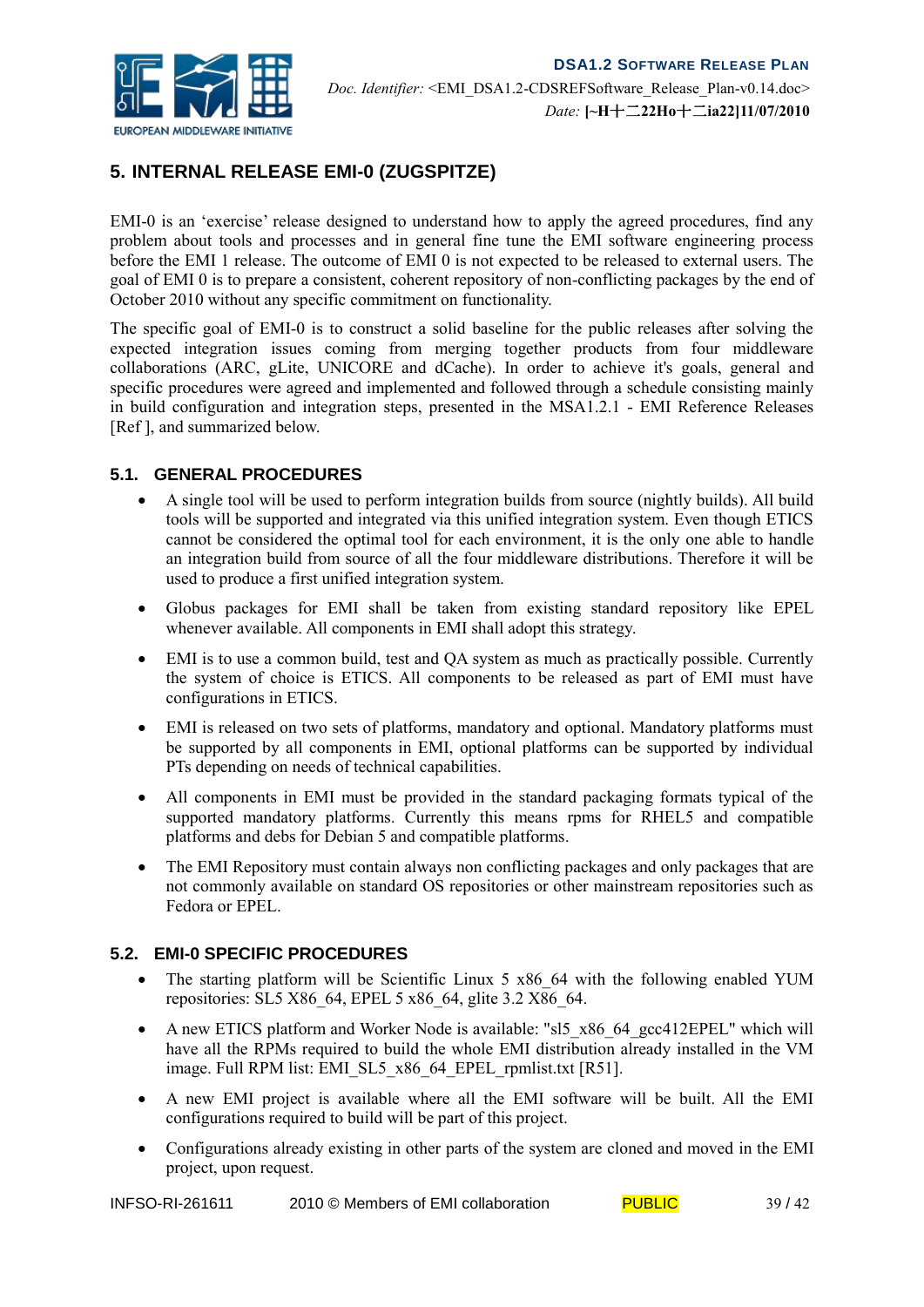

- PTs which are interested in re-organizing subsystems or components are given the opportunity to change their software structure in ETICS.
- ETICS dependencies are currently not explicitly required for EMI-0 because all the dependencies are already installed in the VM. They will be needed for EMI-1. Adding those dependencies also in EMI-0, means one thing less to do for EMI-1.
- It is not necessary to remove dependencies if a configuration already has them since they will be soon required again.
- No .DEFAULT properties are allowed in component or subsystem configurations. .DEFAULT properties are only present in the project configuration.
- No STATIC dependencies allowed unless requested to the EMT upon emergency and approved.
- The process of continuous integration of the software components part of EMI-0 is monitored by analyzing the results ETICS nightly-builds [R48].

Details and definitions are present in the Build Configuration & Integration Guidelines [R20].

#### <span id="page-39-0"></span>**5.3. ETICS-CONFIGURATION SCHEDULE**

Taking in account dependencies between different software components, the following schedule was created:

- 1. VOMS:
	- glite-security-voms-[api|api-c|api-cpp|api-clients]
	- "old" subsystem org.glite.voms
- 2. CESNETSecurity:
	- gridsite-[shared|apache], glite-security-gsoap-plugin, glite-security-gss.
	- "old" subsystems: org.glite.security, org.gridsite
- 3. gLiteSecurity:
	- glite-security-[lcas|lcmaps] glite-security-[trustmanager|util-java]
	- "old" subsystem org.glite.security
- 4. gLiteInformationSystem:
	- bdii, glue-schema, glite-info-[templates,generic], glite-info-provider-[release|service|ldap]
	- "old" subsystems org.glite.bdii, org.glite.info
- 5. DataManagement:
	- "old" subsystem org.glite.lcg, org.glite.data, org.glite.lcgdm
- 6. gLiteL&B, DGAS, APEL, ARGUS
- 7. gLiteJobManagement (CREAM+WMS), StoRM

A dedicated EMT meeting was held (27.09.2010) for discussing the timeline of the schedule:

|  | $\Omega$<br>LAƏN | Sumamry | <b>Due Date</b> |
|--|------------------|---------|-----------------|
|--|------------------|---------|-----------------|

| INFSO-RI-261611 | 2010 © Members of EMI collaboration | <b>PUBLIC</b> | 40/42 |
|-----------------|-------------------------------------|---------------|-------|
|                 |                                     |               |       |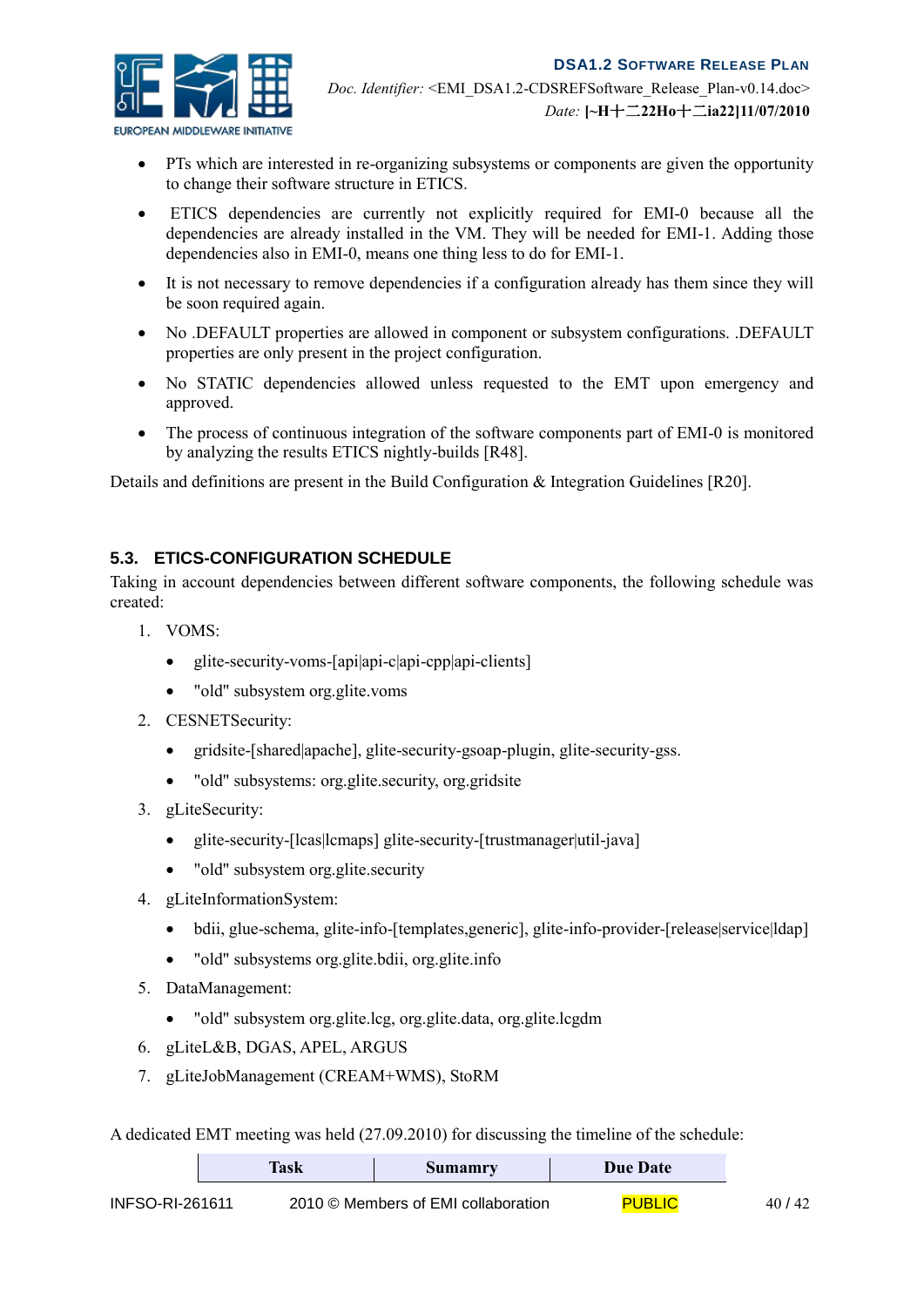

| 1, 2, 3, 4 | in parallel + UNICORE Sept 28, 2010                                          |  |
|------------|------------------------------------------------------------------------------|--|
| dCache     | start as soon as 4) is October 1, 2010<br>ready                              |  |
| (5), (6)   | in parallel, start as soon Sept 30, 2010<br>as $(1),2), 3), 4)$ are<br>ready |  |
| <b>ARC</b> | Start as soon as $1)$ & 5) October 1, 2010<br>are ready                      |  |
| 7)         | start as soon as $(5)$ , 6) $\vert$ October 1, 2010<br>are ready             |  |

Other weekly EMT phone-conferences are organized, where issues regarding EMI releases are discussed, with emphasis on the EMI-0 release preparation. The Savannah project management tool [R49] is used for tracking EMT actions and EMI-0 tasks.

The process of continuous integration of the software components part of EMI-0 is monitored by analyzing the results of ETICS nightly-builds [R48]

EMI-0 milestone was declared closed at the end of December, 2010, with a delay caused mainly by the new way of managing the external dependencies, the need to adapt certain components to use packages with the versions available from the OS/EPEL repositories, like globus and gsoap, to improve conformance with EMI (Fedora/Debian) packaging guidelines.